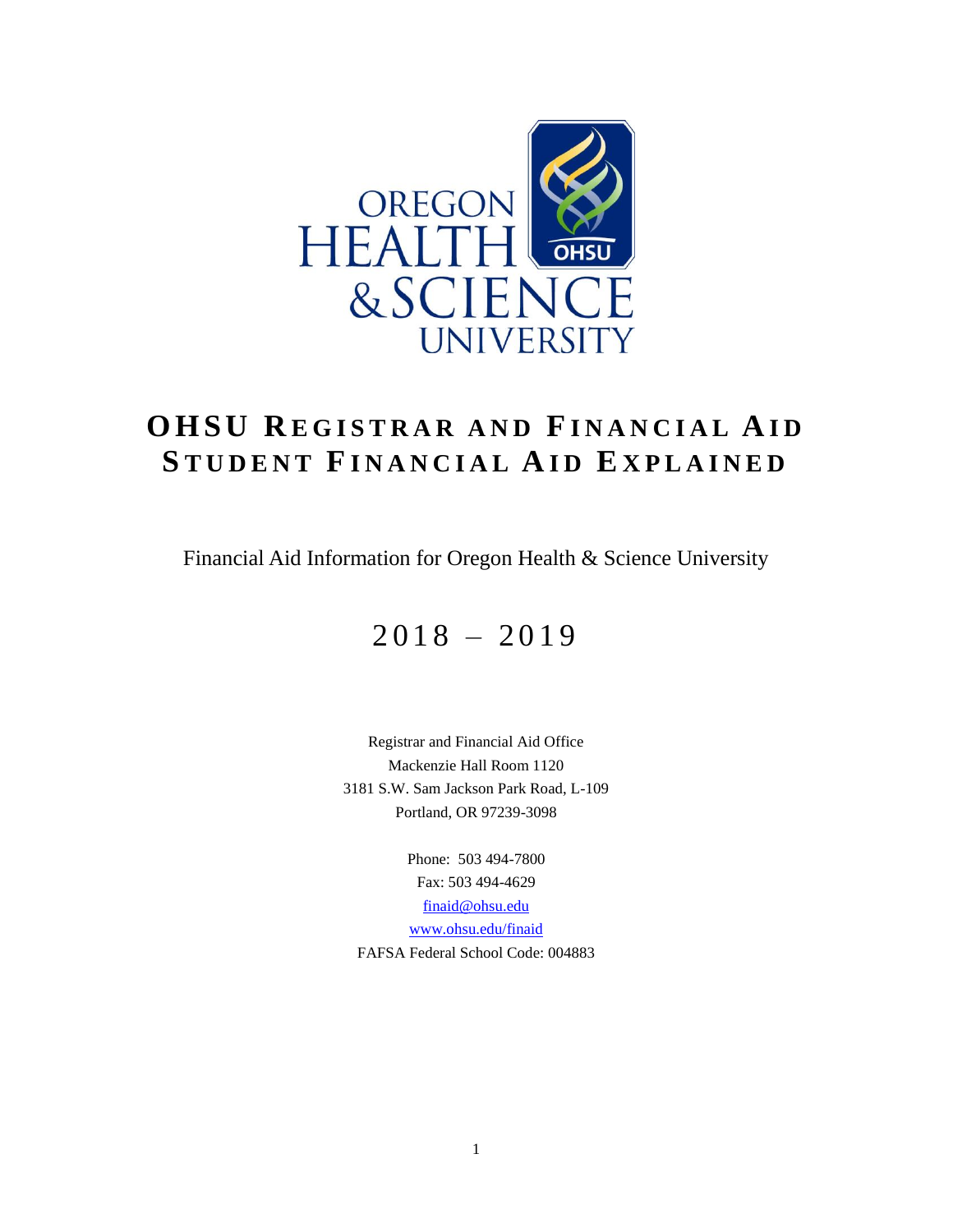## TABLE OF CONTENTS

|                 | <b>General Information</b>                                                    |  |
|-----------------|-------------------------------------------------------------------------------|--|
|                 |                                                                               |  |
|                 |                                                                               |  |
|                 |                                                                               |  |
|                 | <b>Application Procedures</b>                                                 |  |
|                 |                                                                               |  |
|                 |                                                                               |  |
|                 | <b>Awarding Process</b>                                                       |  |
|                 |                                                                               |  |
|                 |                                                                               |  |
|                 |                                                                               |  |
|                 |                                                                               |  |
|                 |                                                                               |  |
|                 |                                                                               |  |
|                 |                                                                               |  |
|                 |                                                                               |  |
|                 |                                                                               |  |
| <b>Policies</b> |                                                                               |  |
|                 |                                                                               |  |
|                 |                                                                               |  |
|                 |                                                                               |  |
|                 |                                                                               |  |
|                 |                                                                               |  |
|                 |                                                                               |  |
|                 |                                                                               |  |
|                 | School of Public Health, Graduate Medicine, Graduate Dental, Graduate Nursing |  |
|                 |                                                                               |  |
|                 |                                                                               |  |
|                 |                                                                               |  |
|                 |                                                                               |  |
|                 |                                                                               |  |
|                 | <b>Types of Financial Aid</b>                                                 |  |
|                 |                                                                               |  |
|                 |                                                                               |  |
|                 |                                                                               |  |
|                 |                                                                               |  |
|                 |                                                                               |  |
|                 |                                                                               |  |
|                 |                                                                               |  |
|                 |                                                                               |  |
|                 |                                                                               |  |
|                 |                                                                               |  |
|                 |                                                                               |  |
|                 |                                                                               |  |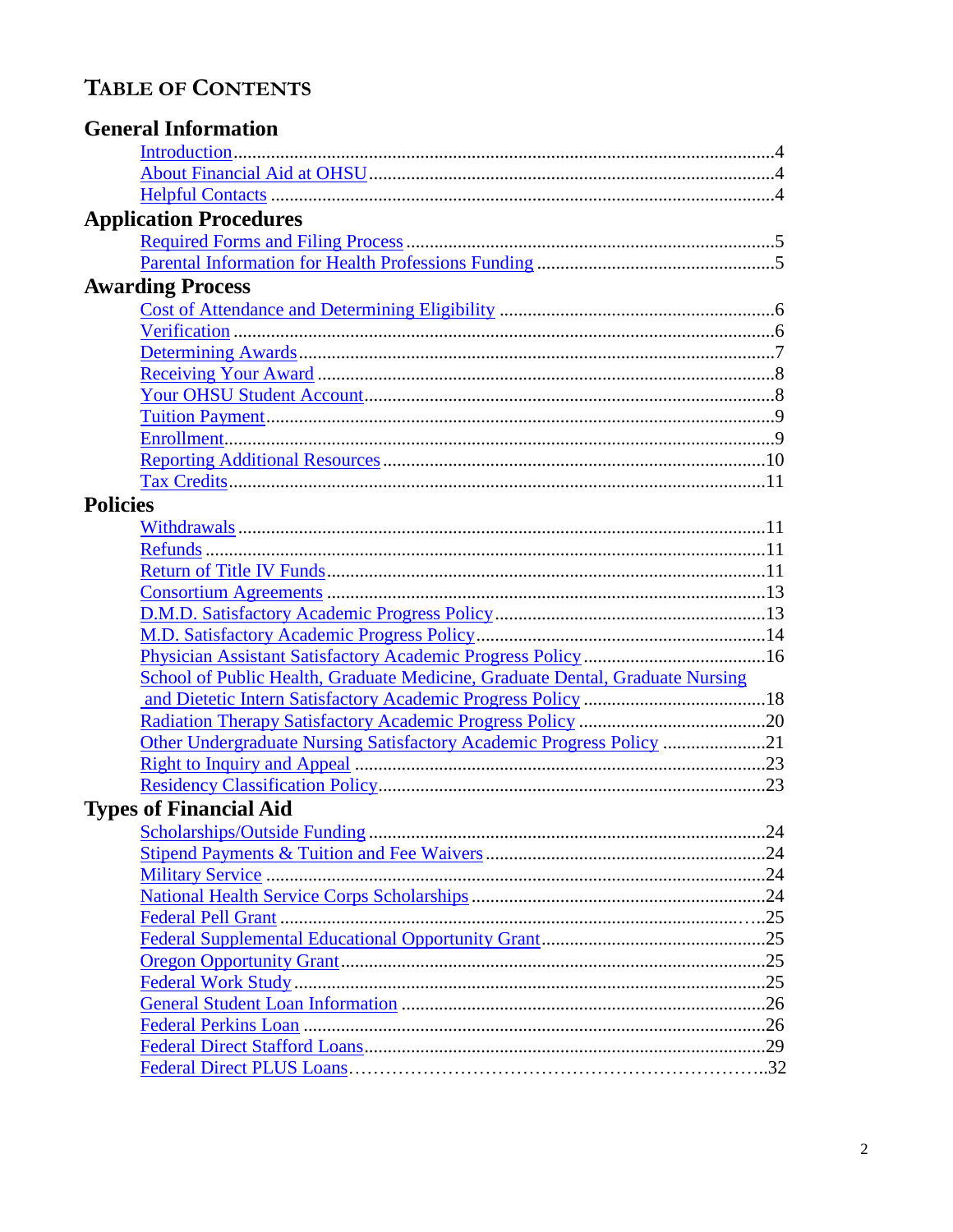# Types of Financial Aid (... continued)

|                               | .34 |
|-------------------------------|-----|
|                               |     |
|                               |     |
|                               |     |
|                               |     |
|                               |     |
|                               |     |
|                               |     |
|                               |     |
| <b>Repaying Student Loans</b> |     |
|                               |     |
|                               |     |
|                               |     |
|                               |     |
|                               |     |
|                               |     |
|                               |     |
|                               |     |
| <b>Student Rights</b>         |     |
|                               |     |
|                               |     |
|                               |     |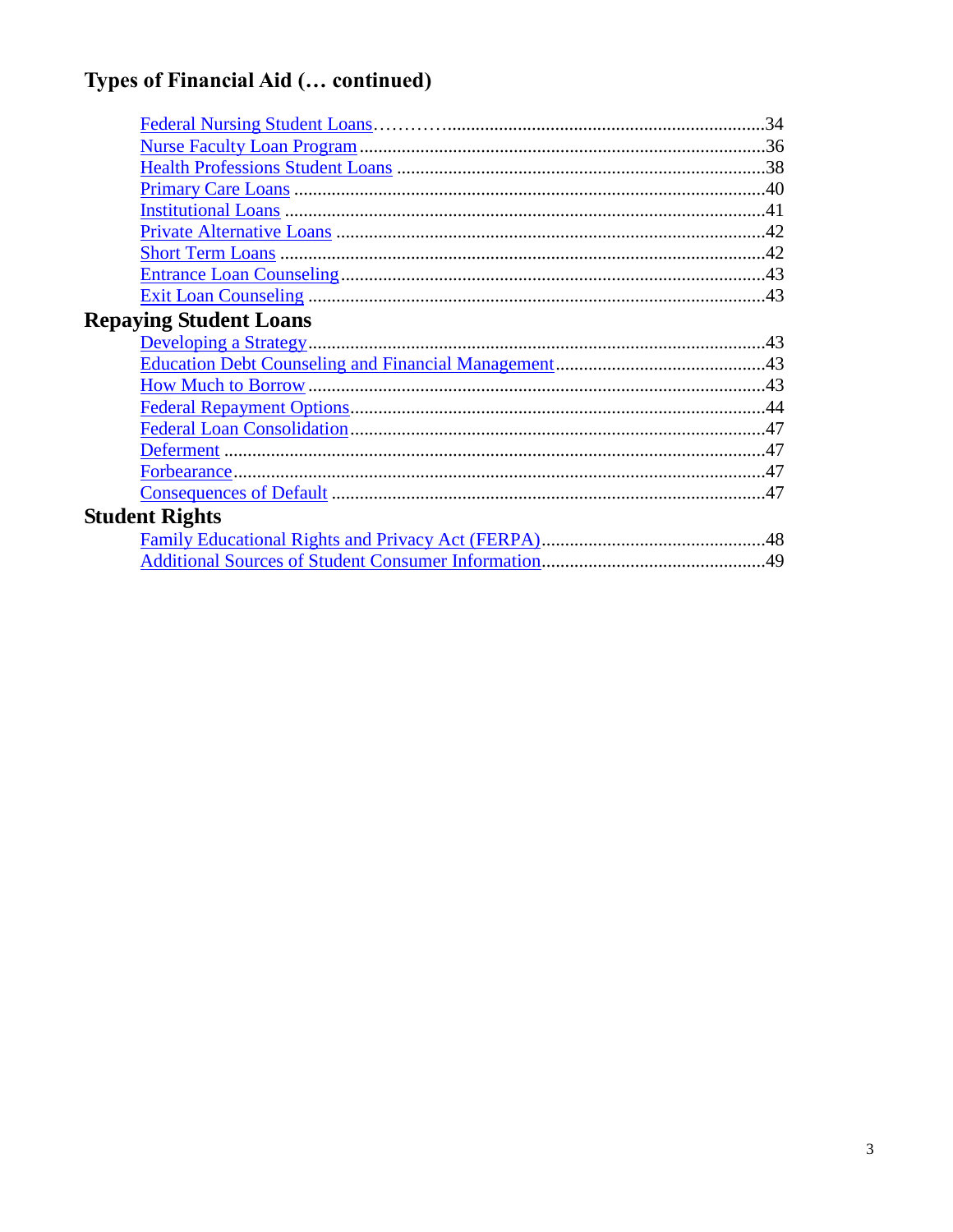## GENERAL INFORMATION

#### <span id="page-3-0"></span>**Introduction**

Oregon Health & Science University (OHSU) recognizes that students and their families may have difficulty financing postsecondary education. To ensure that all qualified students have an opportunity to attend OHSU, the university provides financial assistance through the Financial Aid Office.

This guide has been developed to explain financial aid at OHSU and to acquaint you with the terms and conditions of assistance. We hope that it will answer many of your questions regarding the process of applying and receiving financial aid. Please call the Financial Aid Office if you have further questions about any of our policies.

#### <span id="page-3-1"></span>**About Financial Aid at OHSU**

The student financial aid program at OHSU is designed to assist students in meeting their educational costs. The Financial Aid Office thoroughly reviews your application for aid, and the best possible assistance is offered to help cover the costs of attending. There are four general types of financial aid: scholarships, grants, loans and employment. The types of aid you will be awarded will depend on many things, including your program of study, financial need and available aid.

You must be formally admitted into a financial aid approved degree or certificate program at OHSU before your application for financial aid will be reviewed. We therefore suggest that you apply for financial aid AND admissions at the same time in order to meet certain financial aid deadlines. Once we are notified of your admission to the university we will begin to review your financial aid application. Waiting until you have been admitted to the university to apply for financial aid may adversely affect your financial aid award. Please see the Application Procedure Section for more information. Also, we will utilize several methods to contact you regarding your financial aid, including contacting you via email. Therefore, please make sure to check your OHSU assigned email address and to update us on your other email addresses.

We look forward to working with you during your time at OHSU. Our goal is to make the financial aid process as smooth as possible for you. Please contact our office with any questions you may have.

#### <span id="page-3-2"></span>**Helpful Contacts and Information**

| Registrar and Financial Aid Office<br>www.ohsu.edu/finaid/                          | 503 494-7800 |
|-------------------------------------------------------------------------------------|--------------|
| Office of Academic & Student Affairs<br>www.ohsu.edu/student-services/              | 503 494-7878 |
| Office of Student Access and Completion<br>https://oregonstudentaid.gov/            | 800 452-8807 |
| U.S. Department of Education Direct Loan Servicing<br>https://studentaid.ed.gov/sa/ | 800 848-0979 |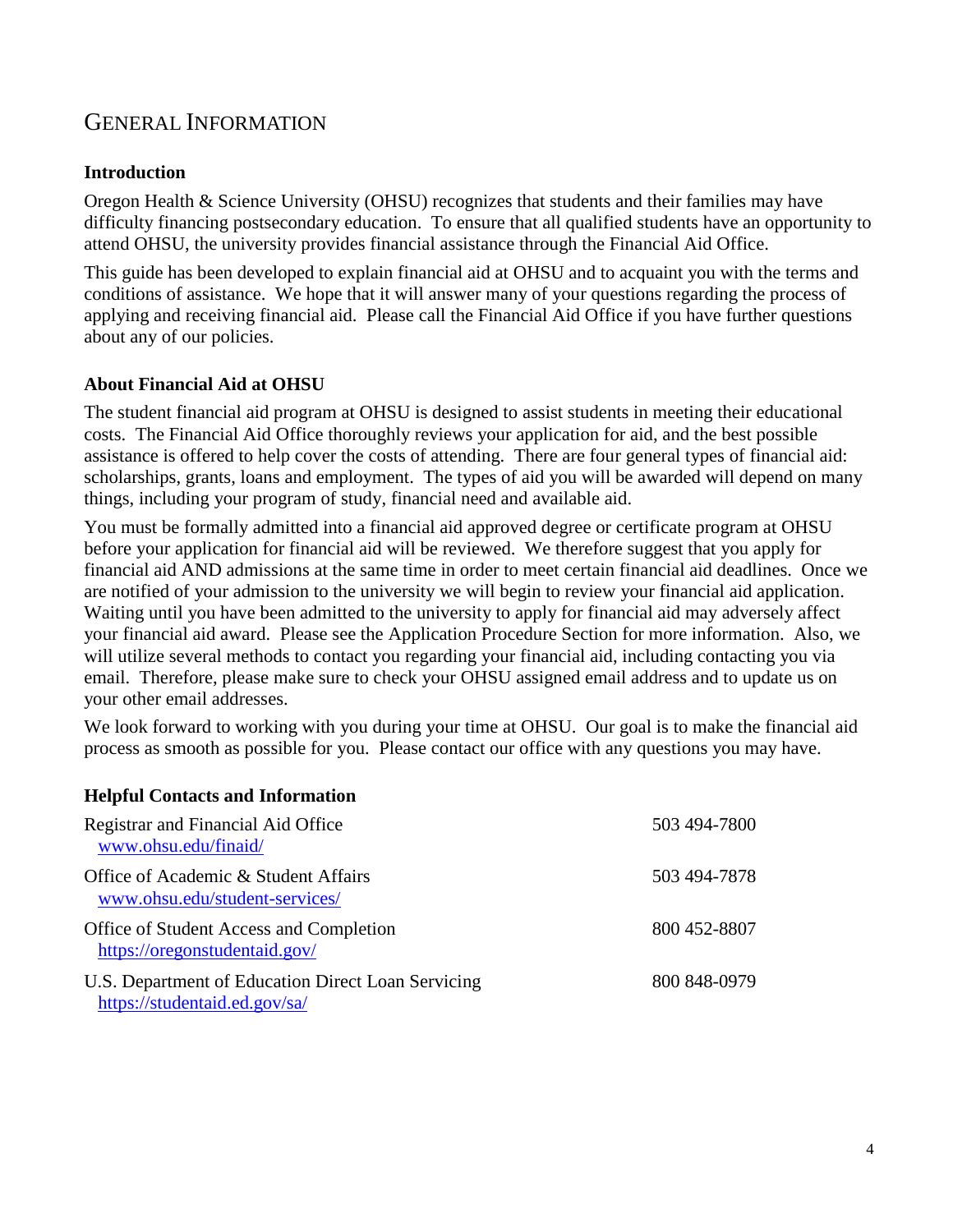## APPLICATION PROCEDURES

#### <span id="page-4-0"></span>**Required Forms and Filing Process**

The Free Application for Federal Student Aid (FAFSA) will be used to help determine your eligibility for all federal, state and university financial aid programs. When completing the FAFSA, please enter "Oregon Health & Science University, Portland, OR" in the section that requires you to indicate which colleges are to receive the FAFSA information. Our Federal School Code is 004883.

Options for filing the FAFSA include the renewal application and electronic application.You will use your FSA ID to complete the application. If you need assistance with the FSA ID go to: [www.studentaid.gov/fsaid](http://www.studentaid.gov/fsaid)

The FAFSA must be submitted after October 1, 2017 for 2018-2019. Once the U.S. Department of Education has processed your FAFSA, you will receive either an electronic or a paper Student Aid Report (SAR). Please review the SAR carefully. Follow the instructions on your SAR if you need to make any changes to the information you reported on your FAFSA. The Financial Aid Office will receive the information directly from the Department of Education electronically.

The OHSU preferential filing date for undergraduate students by which the FAFSA must be *received* by the Federal Processor is February 1 for 2018-2019. Applications received after February 1 will be processed, but funding may not be available in some financial aid programs. Because filing after the February 1 deadline can adversely affect your award package, we strongly suggest that you file your FAFSA as soon as possible after October 1, 2017. There is no priority filing date for graduate level students.

#### **The FAFSA process will allow applicants to download the 2016 tax information from the IRS. This is recommended whenever possible to help ensure accuracy**

You must reapply for federal financial aid each year. Reminder notices will be emailed to continuing students in September/October.

#### <span id="page-4-1"></span>**Parental Information for Department of Health and Human Services Funding**

Students wanting to apply for Department of Health and Human Services (DHHS) funding (loan and scholarship) must include parental data on the FAFSA even though they meet the criteria of being an independent student.\* This is a federal program requirement. Providing parental information to determine eligibility for DHHS funding will *not* affect eligibility for other types of funds for independent students. If OHSU receives DHHS funding in Health Professions (HP) and/or the Scholarship for Disadvantaged Students (SDS), an email will be sent to potentially eligible students in September or early October regarding how to apply for the funding and a deadline date. The application will be available during that time at the OHSU financial aid website [\(www.ohsu.edu/finaid\)](http://www.ohsu.edu/finaid). Students are encouraged to complete the DHHS application. If you choose not to provide parental information, the Financial Aid Office will consider your DHHS application incomplete and will not consider you for DHHS funding.

\*The SDS and the Primary Care Loan (PCL) have exceptions to the rule regarding if parental information is required. If such funding is available, the information regarding exceptions would be included in the notification regarding applying for the funding.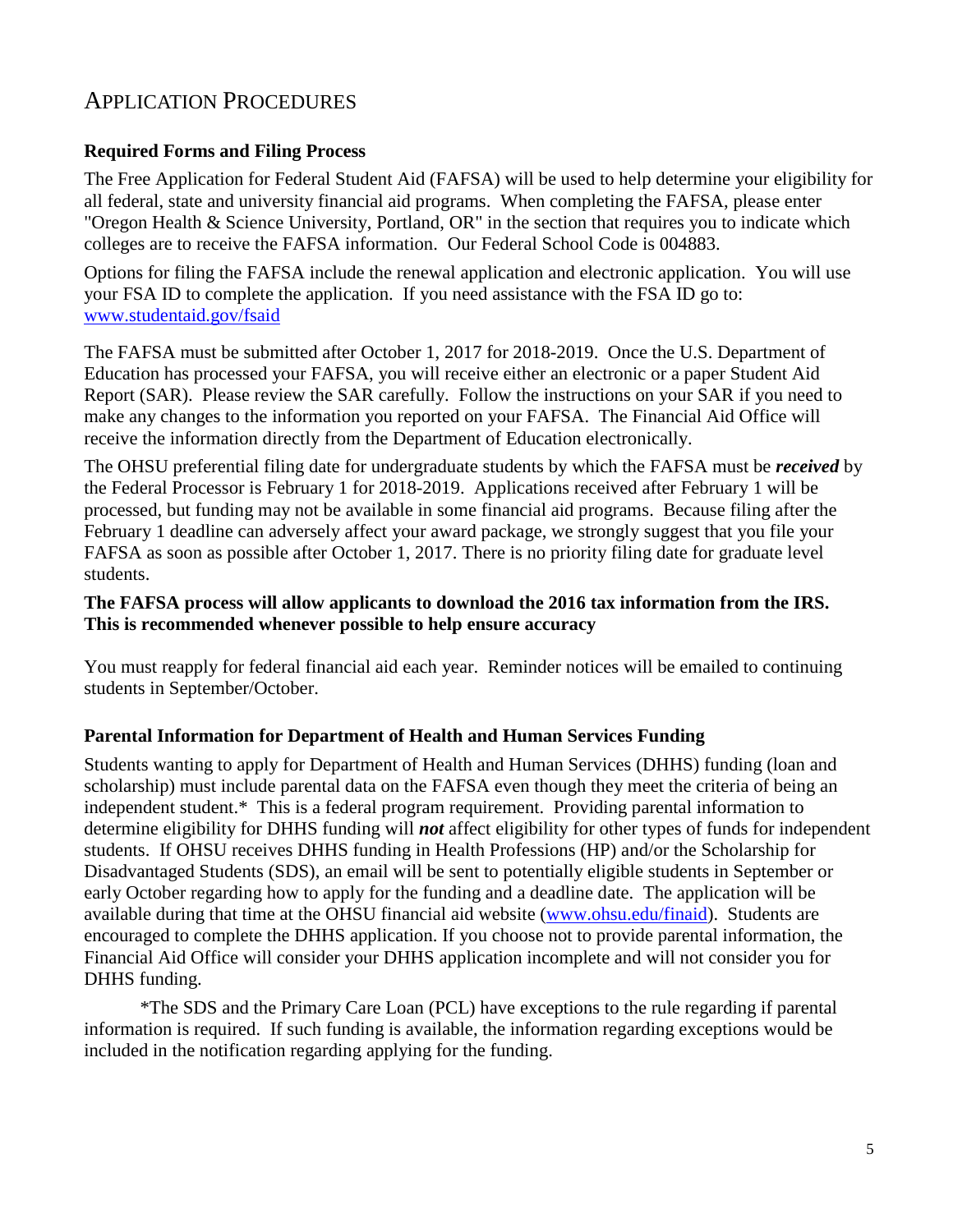## AWARDING PROCESS

#### <span id="page-5-0"></span>**Cost of Attendance and Determining Eligibility**

The cost of attendance includes estimated instructional and estimated non-instructional costs. Estimated instructional costs are tuition, fees, books, equipment and supplies. The tuition and fees for each program are listed in the *OHSU Academic Year Fee Book*. Once approved by the OHSU Board, the fee book can be found at **[www.ohsu.edu/registrar](http://www.ohsu.edu/registrar/)**. Estimated non-instructional costs include housing, utilities, food, transportation, clothing and other personal expenses.

The *OHSU Academic Year Fee Book*, estimates for books and supplies, and estimates for noninstructional costs can be obtained by contacting the Registrar and Financial Aid Office.

The Financial Aid Office will develop standard budgets that take into account both instructional and noninstructional costs. Your personal budget may differ from the one we have compiled. We use a general standard budget, which assures that all students are evaluated as consistently as possible.

If you will incur child day care expenses during the period of time that you are in school, please go to:

[http://www.ohsu.edu/xd/education/student-services/financial](http://www.ohsu.edu/xd/education/student-services/financial-aid/upload/APCCPS_Childcare_Provider_Statement-1819.pdf)[aid/upload/APCCPS\\_Childcare\\_Provider\\_Statement-1819.pdf](http://www.ohsu.edu/xd/education/student-services/financial-aid/upload/APCCPS_Childcare_Provider_Statement-1819.pdf)

obtain the Child Care Provider Statement. The Financial Aid Office may be able to increase your standard budget by the amount of your child day care expenses. Eligibility of additional funding to cover child day care expenses will be determined by the Financial Aid Office on a case by case basis. Additionally, the Financial Aid Office has developed maximum amounts that can be added into an individual student's budget to cover child day care expenses. Specifically, we will consider your request for additional funding based upon the costs you incur up to the following maximums:

| Infant to Three Years:                           | $$1527$ monthly |
|--------------------------------------------------|-----------------|
| Three to Six Years:                              | $$1158$ monthly |
| Six to 12 years-Before and After School Program: | \$350 monthly   |

Based on the information you submitted on the FAFSA, an Expected Family Contribution (EFC) is determined. Many components are used when determining the EFC including income, taxes paid, size of the household, assets and other factors. The EFC is then subtracted from the cost of attendance to determine eligibility for need-based assistance.

The Federal Government offers the Financial Aid Office very little flexibility in altering a student's need. However, it is recognized that certain situations are beyond a person's control and those situations may affect a student's ability to contribute toward his/her education. Examples of special circumstances are required medical/dental expenses (not covered by insurance), involuntary loss of employment, car repairs that are required to make the car operational (does not include regular maintenance issues), with a few exceptions a one-time purchase of one computer (not to exceed \$2000). If you have one of these circumstances, please contact our office at 503 494-7800. If you feel you have other special circumstance, a letter with supporting documentation may be submitted to the Financial Aid Office for review. Please note that ceasing employment in order to return to school is *not* considered a special circumstance.

#### <span id="page-5-1"></span>**Verification**

The U.S. Department of Education and OHSU selects applications for a process called Verification. If your application is selected for Verification, the Financial Aid Office is required to verify certain information that you provided on your FAFSA. The Financial Aid Office will notify you if you have been selected for Verification. You will be asked to submit additional documentation that must be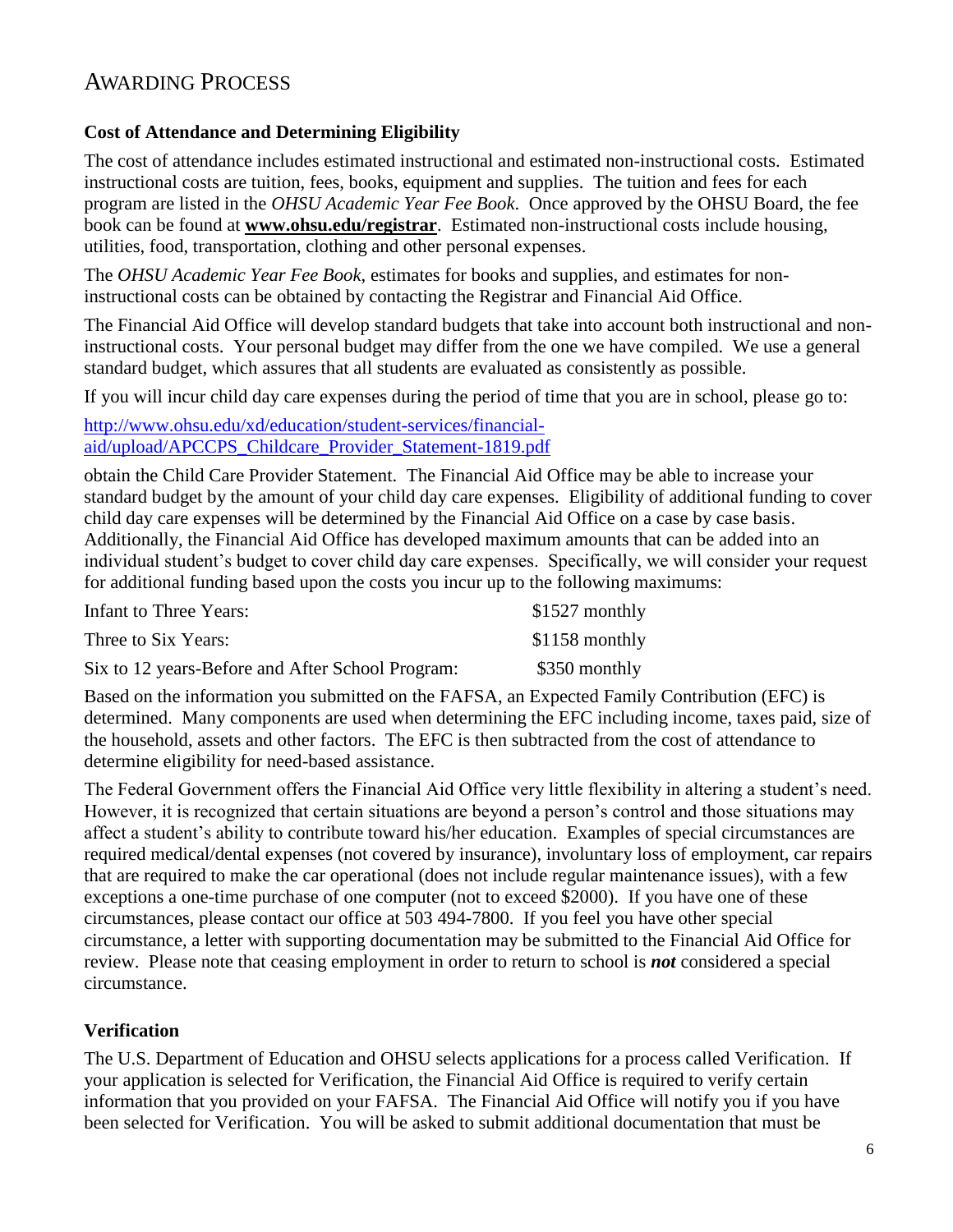submitted before the file is reviewed. In addition, the Financial Aid Office may ask for additional documentation to clarify your situation. When asked to submit additional documents, please do so in a timely manner.

Students selected for Verification will not be awarded financial aid until all requested documentation has been submitted. If there are corrections that need to be made to your FAFSA, the Financial Aid Office will make those corrections for you electronically.

If your application is selected for Verification after you have been initially awarded, any financial aid previously awarded will be on hold until the necessary documents are received from you, the verification process is complete, and any necessary revisions are made to your award. You will be notified if any changes are made to your award.

#### <span id="page-6-0"></span>**Determining Awards**

After your eligibility has been determined, OHSU will award the best possible funds depending upon your financial need. Once you are awarded, you will be sent an email regarding the award notification. You will then access the award information by going to the Student Information System at <https://sisweb.ohsu.edu/>The award will outline the sources and amounts of funding for which they qualify and additional steps that must be completed in order to receive the funding.

When awarding aid, OHSU must follow all federal and state laws and regulations. Your financial aid funding depends upon the information you and your family provide, the number of eligible applicants, and the total funds available. For example, there are not enough grant funds available to meet every student's eligibility. Therefore, we are obligated by federal law to offer these funds to students who have the greatest financial need.

Policies have been developed to ensure that students with similar levels of eligibility will receive similar awards, and usually this intent is achieved. There will be times, however, when awards will differ because of circumstances beyond the control of the Financial Aid Office. Such circumstances might include applications submitted with inaccurate data, lack of parental information on the application, or undergraduate applications received after February 1.

Some of the general criteria for being considered for funding are listed below:

- Be a U.S. citizen or eligible noncitizen.
- Have a high school diploma or GED or have started a Title IV eligible program prior to July 1, 2012.
- Enroll in an eligible program as a regular student seeking a degree or certificate.
- Be registered with Selective Service if required (in general, if you are a male age 18 through 25).
- Meet satisfactory academic progress standards set by your school.
- Certify that you are not in default on a federal loan or owe money on a federal grant.
- Certify that you will use federal student aid only for educational purposes.
- Certify that you were not convicted for a drug offense that occurred while you were enrolled in school and receiving federal student aid.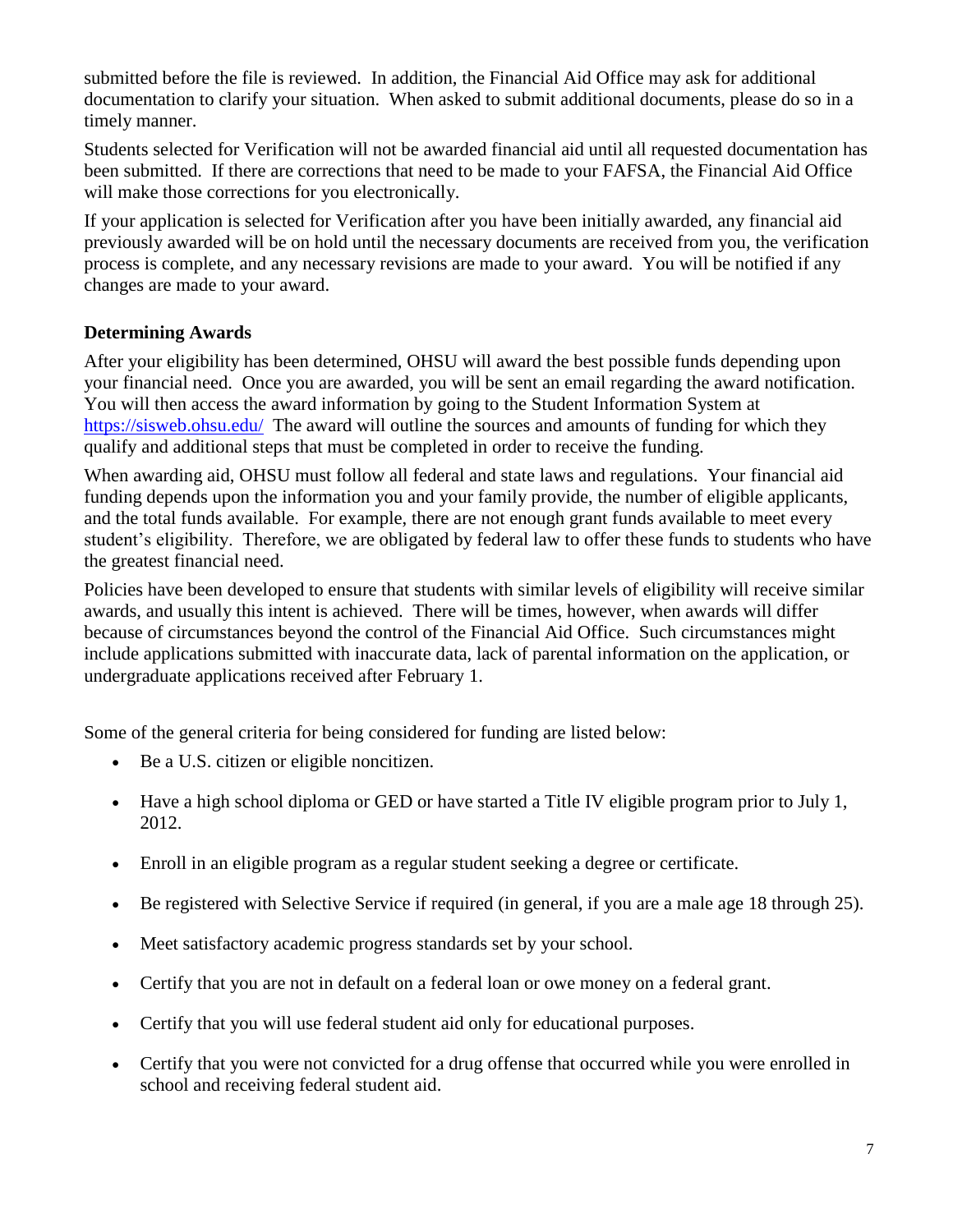#### **Ramifications of Drug-Related Offenses for new and continuing students:**

A student who has been convicted of any offense under any Federal or State law involving the possession or sale of a controlled substance shall not be eligible to receive any federal Title IV grant, loan or work funds during the period beginning on the date of such conviction and ending after the interval specified in the following table:

If convicted of an offense involving:

| The possession of a controlled substance: | Ineligibility period is:            |  |
|-------------------------------------------|-------------------------------------|--|
| 1 <sup>st</sup> offense                   | 1 year from date of conviction      |  |
| $2nd$ offense                             | 2 years from the date of conviction |  |
| $3rd$ offense                             | Indefinite                          |  |
| The sale of a controlled substance:       | Ineligibility period is:            |  |
| $1st$ offense                             | 2 years from date of conviction     |  |
| $2nd$ offense                             | Indefinite                          |  |

Students denied eligibility for an indefinite period can regain eligibility after completing any of the following options:

1. Successfully completing a rehabilitation program, which includes passing two unannounced drug tests from such a program;

2. Having the conviction reversed, set aside, or removed from the student's record so that few than two convictions for sale or three convictions for possession remain on the record; or

3. Successfully completing two unannounced drug tests which are part of a rehab program (the student does not need to complete the rest of the program).

#### <span id="page-7-0"></span>**Receiving Your Award**

To receive the aid, you must have accepted your award online through the Student Information System [\(https://sisweb.ohsu.edu/\)](https://sisweb.ohsu.edu/), completed any required entrance counseling and promissory notes (if necessary, the information on how to complete them would be available on the Student Information System), be registered for the appropriate number of credits, and not have any holds. Also, for alternative and PLUS loans, your loan must be approved by the lender. In addition, for alternative loans, we must have received the funding from your lender. If the alternative loan is in the form of a check and it requires your signature, you will be contacted to sign the check so it can be applied to your account. This may add time to receiving your aid.

If all these requirements are met, the **earliest** funds could be available is the Thursday before the term begins based on the academic calendar for your program/year (with noted exceptions). The disbursement dates for your program are listed on the Student Information System. You can also find the entire financial aid disbursement calendar at [www.ohsu.edu/finaid,](http://www.ohsu.edu/finaid) select 'Financial Aid Information' from the top menu, then select 'Disbursement Calendar'.

#### <span id="page-7-1"></span>**Your OHSU Student Account**

You can check your student account to review charges on your account and also aid applied to your account. To check your student account, go to<https://sisweb.ohsu.edu/> and follow the instructions to log in.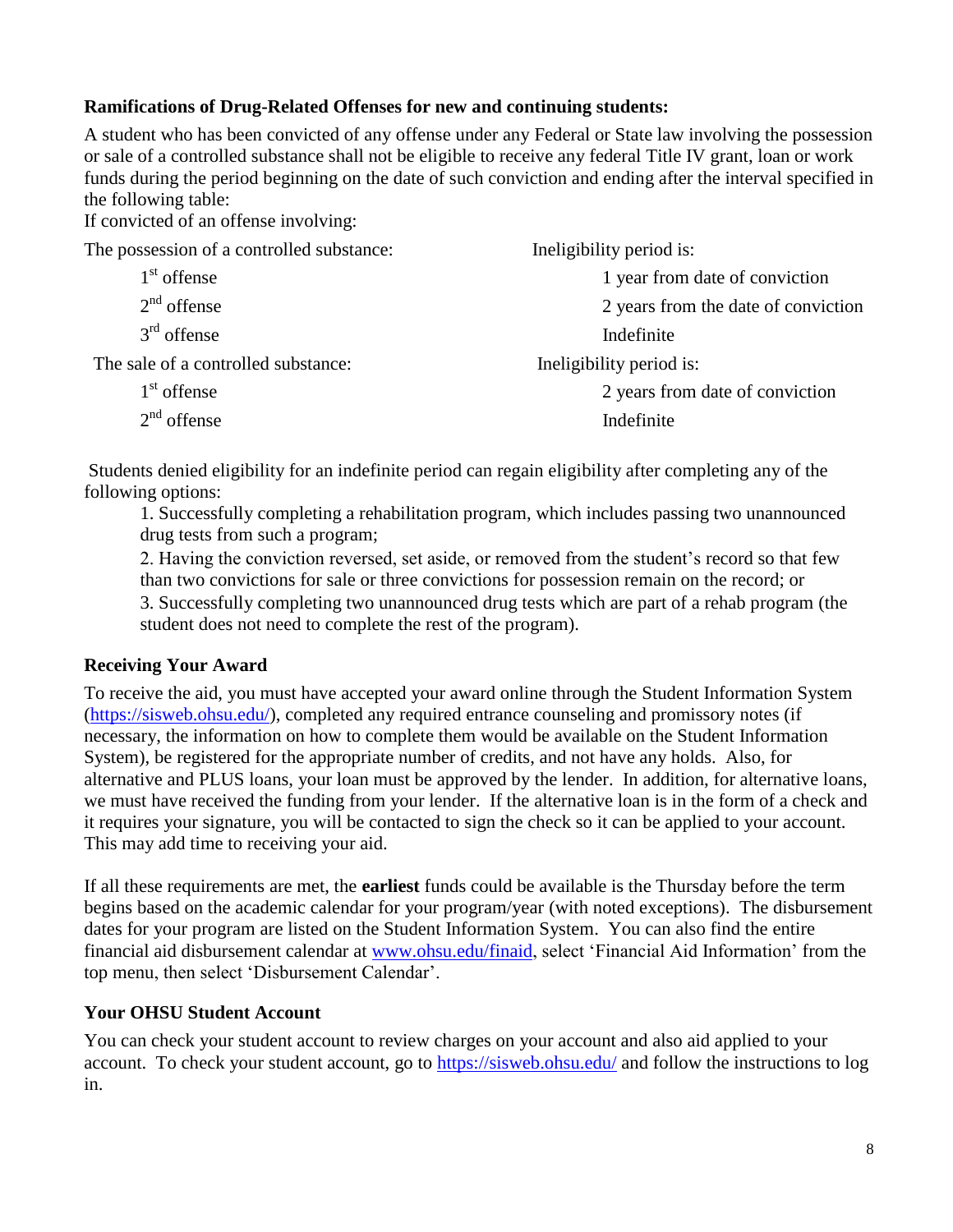#### Refunds

- Any aid disbursed to your student account is first applied to outstanding charges before determining if there is a refund. Refunds for excess financial aid are in either the form of a refund check or direct deposit.
- **If you would like to sign up for direct deposit, you may print the form off at**  [http://www.ohsu.edu/xd/education/student-services/financial-aid/general-forms](http://www.ohsu.edu/xd/education/student-services/financial-aid/general-forms-information/upload/Direct-Dep-Authorization.pdf)[information/upload/Direct-Dep-Authorization.pdf](http://www.ohsu.edu/xd/education/student-services/financial-aid/general-forms-information/upload/Direct-Dep-Authorization.pdf) The form and any necessary paperwork should be submitted to the OHSU Cashier's Office at the Portland Campus (see additional information on the form).
	- **Refund Checks:** The checks are mailed directly to you. As mail time can very, we recommend signing up for direct deposit.

#### <span id="page-8-0"></span>**Tuition Payment**

If the release of financial aid funds is delayed, or some other circumstances have occurred which prevent you from paying your tuition, a deferred tuition plan is available. For more information, contact OHSU Bursar's Office at 503 494-1196.

#### <span id="page-8-1"></span>**Enrollment**

The enrollment level required to receive the financial aid award is listed on your award for each term of the financial aid year (Full Time,  $\frac{3}{4}$  Time,  $\frac{1}{2}$  Time, or  $\lt \frac{1}{2}$  Time).

Listed below are the credits required for that enrollment level.

| Enrollment Status/Code Undergraduate Graduate/Professional |  |
|------------------------------------------------------------|--|
|                                                            |  |
|                                                            |  |
|                                                            |  |
|                                                            |  |
|                                                            |  |

If your enrollment will differ from what is listed on the award, you will need to complete and submit an enrollment plan update form. The form is available at our office or at the following website [http://www.ohsu.edu/xd/education/student-services/financial-](http://www.ohsu.edu/xd/education/student-services/financial-aid/upload/ENROLO_Enrollment_Update.pdf)

[aid/upload/ENROLO\\_Enrollment\\_Update.pdf](http://www.ohsu.edu/xd/education/student-services/financial-aid/upload/ENROLO_Enrollment_Update.pdf) Your financial aid award will then be revised based on the enrollment level that you reported. You will be notified via email when the revision is completed. Please be aware, certain financial aid programs are available to students who are attending on a part-time basis, but funding is more limited. Please see the information listed below regarding enrollment requirements for some basic aid types.

| Types of Aid*                                                      | <b>Undergraduate Enrolled full</b><br>time, $1/2$ or $3/4$ time | Graduate<br>Enrolled full time, $1/2$ , or $3/4$ time |
|--------------------------------------------------------------------|-----------------------------------------------------------------|-------------------------------------------------------|
| Pell Grant**                                                       | Yes                                                             | N/A                                                   |
| <b>Supplemental Educational</b><br><b>Opportunity Grant (SEOG)</b> | Yes                                                             | N/A                                                   |
| <b>Oregon Opportunity Grant</b><br>(00G)                           | Yes                                                             | N/A                                                   |
| <b>Work Study</b>                                                  | Yes                                                             | Yes                                                   |
| <b>Subsidized Stafford Loan</b>                                    | Yes                                                             | N/A                                                   |
| <b>Unsubsidized Stafford Loan</b>                                  | Yes                                                             | Yes                                                   |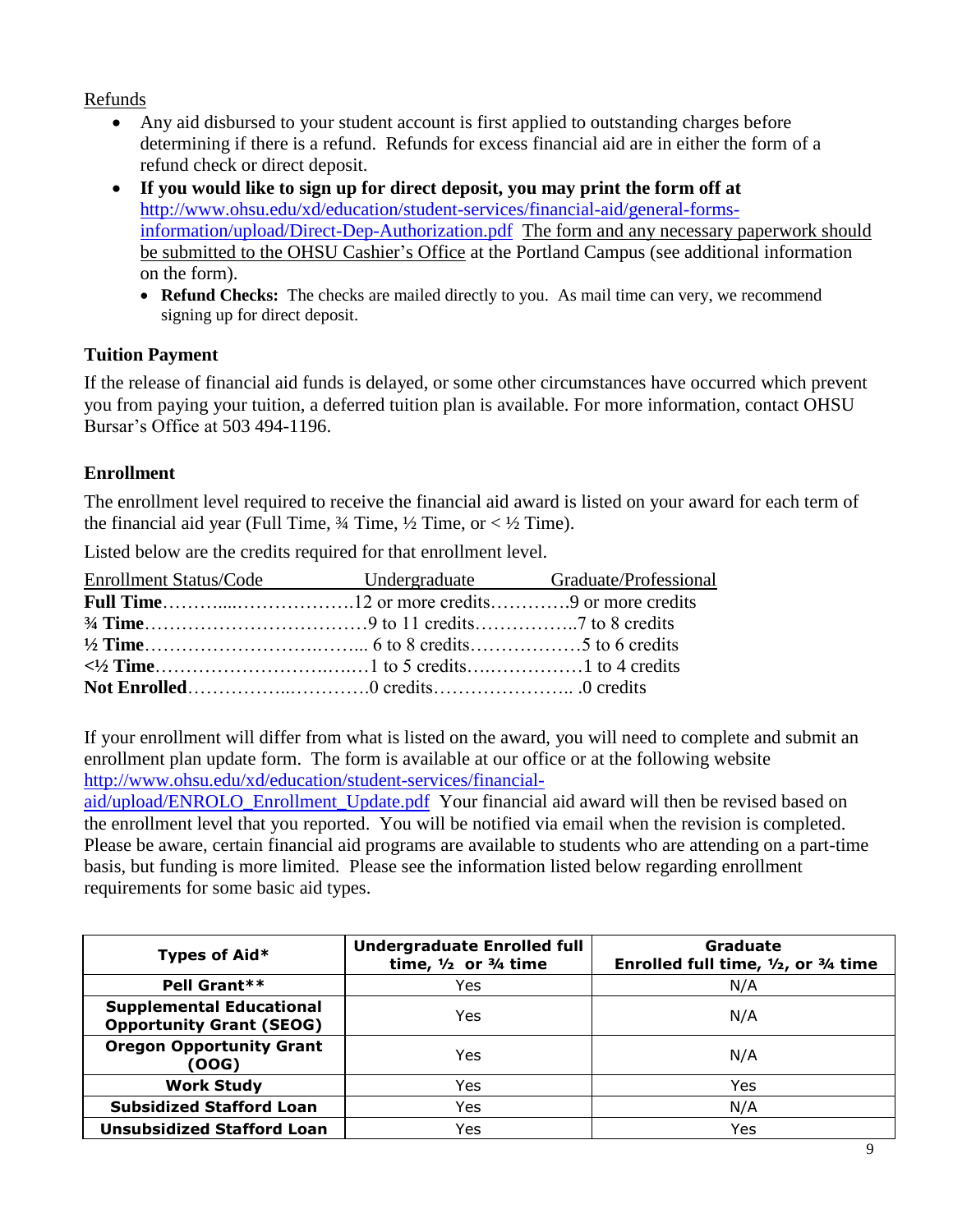| <b>PLUS Parent Loan</b>                                       | Yes                           | N/A                           |  |
|---------------------------------------------------------------|-------------------------------|-------------------------------|--|
| <b>Graduate PLUS Loan</b>                                     | N/A                           | Yes                           |  |
| <b>Scholarship for Disadvantaged</b><br><b>Students (SDS)</b> | Requires full time enrollment | Requires full time enrollment |  |
| <b>Health Profession Loan (HP)</b>                            | Requires full time enrollment | Requires full time enrollment |  |
| <b>Nursing Loan</b>                                           | Yes                           | Yes                           |  |

\* The amount of aid available at less than full time could be lowered based on the fund requirements as well as your lower cost of attendance.

\*\*The only federal student aid program available at less than ½ time enrollment is the Pell Grant Program. However, there are limitations on which Pell Grant recipients could receive the grant at less than ½ time.

If you are enrolled in more than the minimum number of credits required for the enrollment status (but are still in that enrollment level) and your program charges by the credit, you can request that your cost of attendance be increased to reflect your actual tuition cost. This is likely to result in additional loan eligibility. Such requests can first be submitted to the Financial Aid Office at least one week prior to the term beginning. All such requests must be submitted before the last term of the financial aid year has concluded or when you stop attending at least ½ time, whichever comes first.

If pursuing an eligible study abroad for academic credits that are required for your OHSU program, those credits may be considered for enrollment at the home institution for purposes of financial aid. Please contact our office as additional information would be needed to determine if the credits could be included.

#### <span id="page-9-0"></span>**Reporting Additional Resources**

Federal regulations require you to report to our office if you will receive any additional resources for Summer 2018 through Spring 2019.

| <b>Graduate Research</b><br>Assistantships | <b>Stipends</b> | <b>Departmental Tuition/Fee Payments</b>       |
|--------------------------------------------|-----------------|------------------------------------------------|
| <b>Employee Tuition Benefits</b>           | Traineeships    | Private Scholarships                           |
| Military Awards                            | WICHE funding   | <b>National Health Service Corps</b>           |
| <b>Vocational Rehabilitation</b>           | AmeriCorps      | State (not Federal) VA educational<br>benefits |

#### This includes**, but is not limited to**:

Exclude sources of aid that are awarded by the OHSU Financial Aid Office such as Pell Grants, Perkins Loans, Stafford Loans, Health Profession Loans, etc. If you will receive any additional resources, please go to<http://www.ohsu.edu/finaid-forms> to print out the Reporting Additional Resources form under the 2018-19 Financial Aid Forms section to report those resources to our office. If you are not receiving any additional resources, you do not need to submit this form.

If your eligibility has already been met, then the addition of other resources requires OHSU to make an adjustment in the financial aid you have been awarded. This adjustment will involve the reduction of loan funds whenever possible. If, on the other hand, your eligibility has not been met, a change in your OHSU award may not be necessary.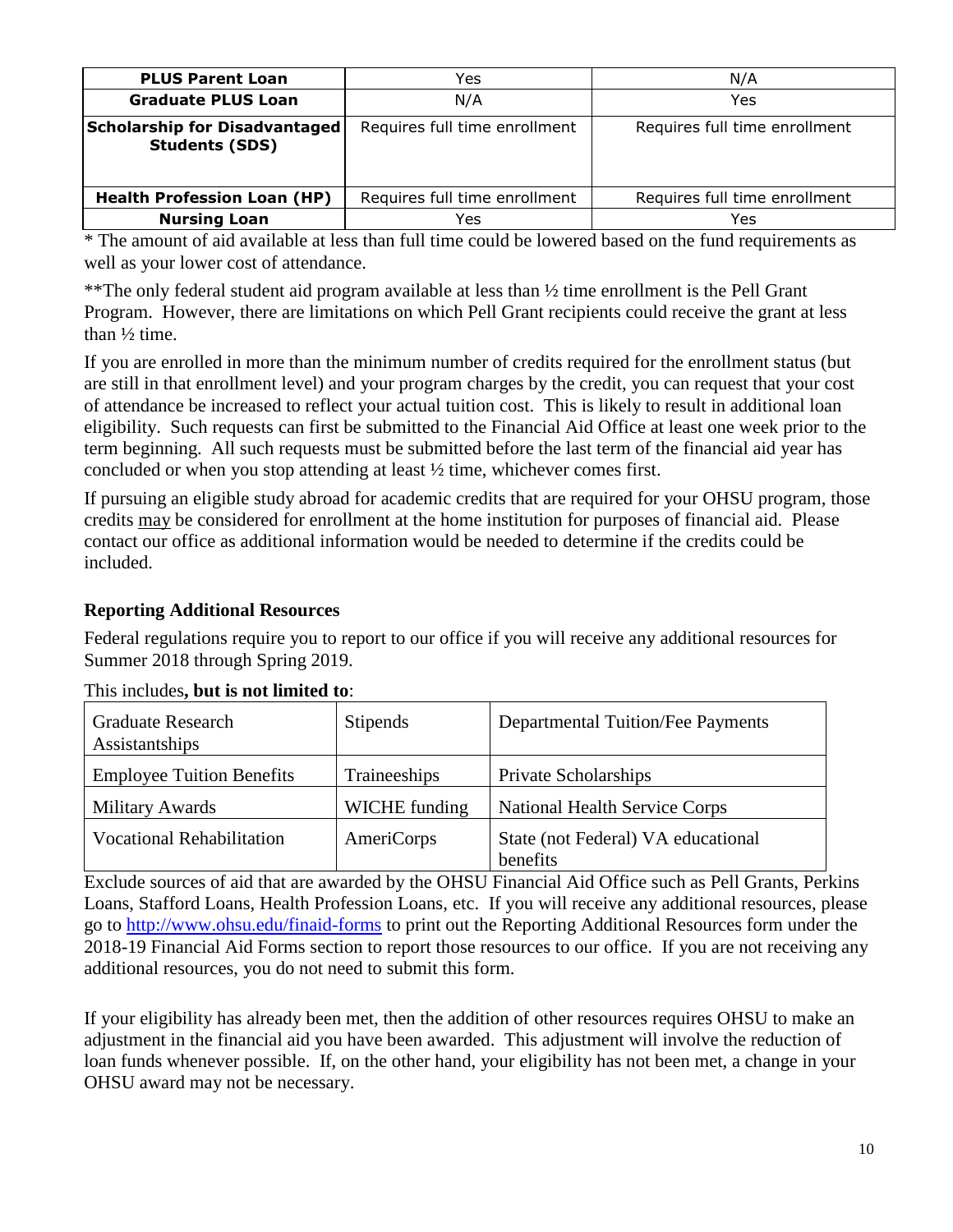## <span id="page-10-0"></span>**Tax Credits**

There are certain tax benefits in place for tuition paid and for student loan interest payments. For current information on these tax laws, contact an accountant or go to Internal Revenue Service website [www.irs.gov.](http://www.irs.gov/)

## **POLICIES**

### <span id="page-10-1"></span>**Withdrawals**

If you decide to leave the university, for any reason, including official leaves of absence, you are required to complete a Withdrawal or Approved Leave of Absence form, have it approved by the academic program, and submit it to the Registrar and Financial Aid Office. This form is available in the Registrar and Financial Aid Office or on our website at [http://www.ohsu.edu/registrar.](http://www.ohsu.edu/registrar) If you have borrowed a student loan, you will be required to complete an exit interview online. Exit interview notifications are sent from the Financial Aid Office. For any questions, you can contact the office at 503 494-7800.

If you withdraw during a quarter in which you are receiving financial aid, you may be required to repay a portion of the assistance you received in accordance with federal regulations. See Return of Title IV Funds below for more information.

## <span id="page-10-2"></span>**Refunds**

Students who withdraw from courses after a term has begun will have tuition charges assessed according to the University Refund Policy\* as defined below. Financial aid recipients also will be subject to the Return of Title IV Funds calculation.

Refunds of tuition and/or fees may be granted to students in accordance with the following University Refund Policy for 2018-19. The employee tuition benefit program is nonrefundable. No refunds are issued for fees after the 100% refund date. Notification of program withdrawal or cancellation must be in writing and addressed to the designated university officer. An appeals process is available to students who believe that their circumstances warrant exceptions to the published policy. The following is the anticipated OHSU Refund Schedule for 2018-19.

Starting from the day on which classes begin for the term, by calendar days:

- Refund before the close of the  $11<sup>th</sup>$  calendar day after classes begin for the term…………100%
- Refund before the close of the  $25<sup>th</sup>$  calendar day after classes begin for the term…………..50%

The official refund schedule is available from the OHSU Registrar and Financial Aid Office and it is generally finalized in mid-May. The schedule of tuition and fees for each program is published annually in the *OHSU Tuition & Fee Book.* The Tuition & Fee book can also be found at: [http://www.ohsu.edu/registrar](http://www.ohsu.edu/registrar/).

\*Residents of Maryland enrolled in an online distance education program will be subject to the tuition refund policy listed under Maryland state regulation Title 13B.05.01.10 unless the above schedule is more beneficial to the student.

## <span id="page-10-3"></span>**Return of Title IV Funds**

#### For Recipients of Federal Pell Grant, SEOG Grant, Workstudy

If you fail to begin all credits that your enrollment is based upon, OHSU may need to recalculate the award and you may need to pay back funds received. If you drop/withdraw from a class that results in the recalculation having to occur, the OHSU Financial Aid Office may require you to provide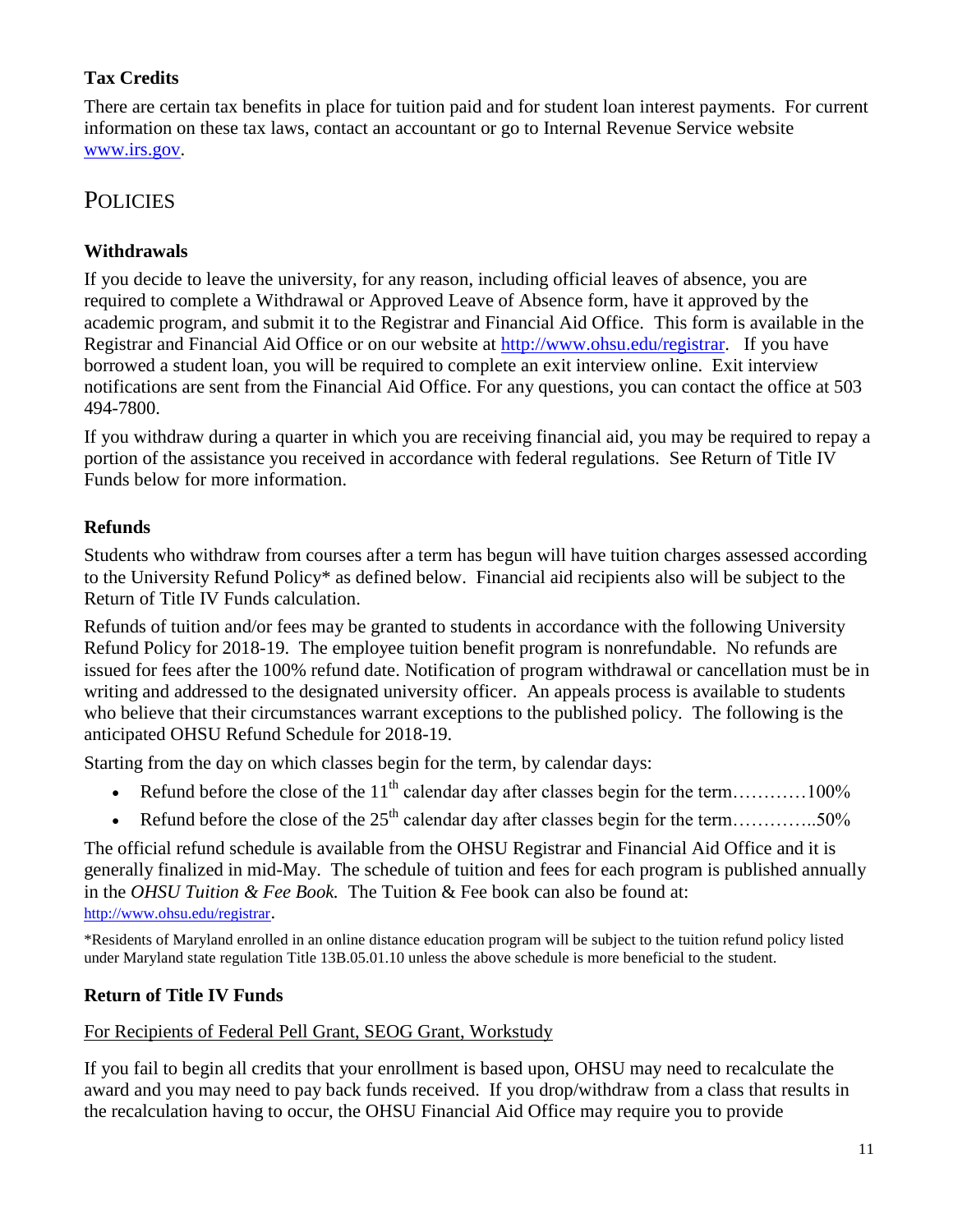documentation that you began the course. Proof can include: signed statement from the instructor, graded paper, graded test, and other options as determined by the OHSU Financial Aid Office. If you are unable to provide proof, we will have to assume that you did not begin the course.

#### For Recipients of all sources of Title IV Funding

If a federal financial aid recipient who is enrolled in courses that span the entire length of the term withdraws (for whatever reason) from all classes prior to completion of a term, federal regulations require the Financial Aid Office to calculate the amount of Title IV federal financial aid the student and OHSU can retain.

If a federal financial aid recipient who is enrolled in courses that are scheduled back to back within a term does not complete all of the courses they were scheduled to attend (for whatever reason) during a term, federal regulations require the Financial Aid Office to calculate the amount of Title IV federal financial aid the student and OHSU can retain.

Federal regulations state that you earn your Title IV financial aid directly in proportion to the number of days attended. If you completely withdraw, or do not complete all of the back to back courses you are scheduled to attend during a term, the Financial Aid Office must calculate, according to a specific formula, the portion of the total scheduled federal financial aid you have earned and are therefore entitled to receive. If you received more Title IV federal financial aid than you earned, the unearned excess funds must be returned to the U.S. Department of Education.

The amount of assistance that you have earned is determined on a pro rata basis. For example, if you attended 30% of the term or 30% of the back to back courses you were scheduled to attend, you earn 30% of the financial assistance you were originally scheduled to receive. Once you have attended more than 60% of the term (for courses that span the entire length of the term) or 60% of the back to back courses you were scheduled to attend, you earn all the assistance that you were scheduled to receive for that period. Scheduled breaks of five consecutive days or longer are excluded from the calculation, but weekend days are included.

If the Return of Title IV Funds calculation determines that OHSU must return unearned Title IV funds, the funds will be returned to the programs in the following order:

- 1.) Unsubsidized Federal Direct Stafford Loans
- 2.) Subsidized Federal Direct Stafford Loans
- 3.) Federal Direct Parent/Graduate PLUS Loans
- 4.) Federal Pell Grants
- 5.) Federal Supplemental Educational Opportunity Grants (SEOG)

Once the Return of Title IV Funds calculation has been completed, OHSU will return its portion (if any) of the unearned aid to the federal government. This may leave you with a balance owed to OHSU. If OHSU is not required to return all of the excess funds, (as determined by the calculation) you must return the remaining amount. Any loan funds that you are required to return must be repaid according to the terms of your promissory note. If you must return any grant funds, the law provides that the amount you must repay is to be reduced by 50%. If you are required to return grant funds, you must either repay that amount in full or make satisfactory arrangements with the U.S. Department of Education to repay the amount. You must either repay the total grant amount or complete repayment arrangements within 45 days of the date that you were notified by OHSU, or risk losing your eligibility for further federal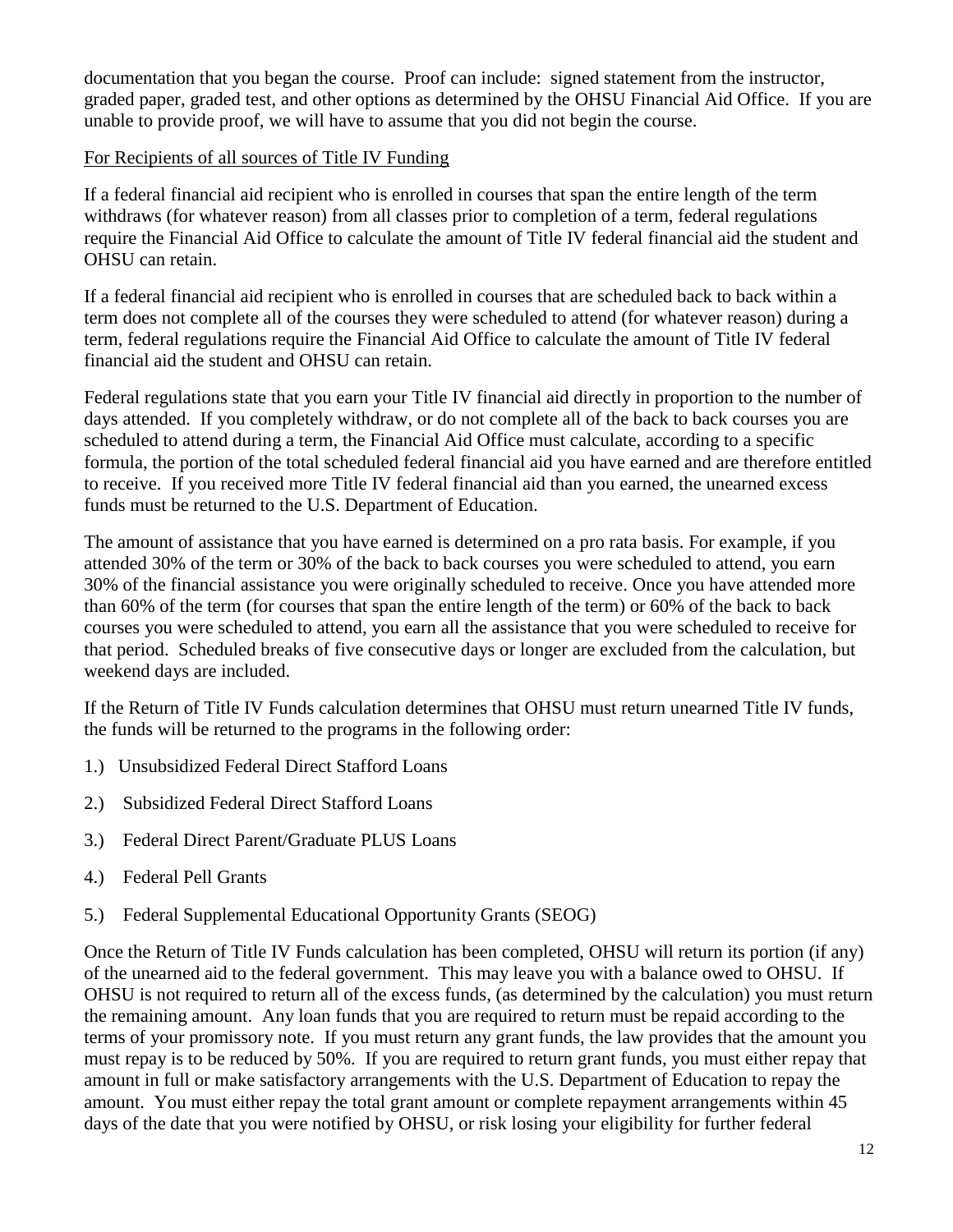financial assistance.

The Return of Title IV Funds calculation is not related to the OHSU Tuition Refund Policy. Therefore, if the return of unearned Title IV financial aid causes any portion of your tuition and fees to become uncovered, or if the return causes a balance owed on your student account for unearned living expenses previously disbursed to you, you will be billed by the university. In such cases, you will be required to make arrangements with the Bursar to pay the balance.

Additional information on the Return of Title IV Funds calculation procedures and requirements, including examples, may be obtained from the Financial Aid Office.

### <span id="page-12-0"></span>**Consortium Agreements**

Students that have an approved consortium agreement with another institution are required to submit copies of grades or unofficial transcripts to the Financial Aid Office by the end of the term for which the consortium agreement was in effect. To prevent future term financial aid disbursements from being made without copies of grades or unofficial transcripts being on file, holds are automatically placed on the student's account. The holds are removed once documentation is received.

## <span id="page-12-1"></span>**D.M.D. Satisfactory Academic Progress Policy**

#### Maintaining Financial Aid Satisfactory Academic Progress

Federal regulations require that all students receiving federal financial assistance maintain Satisfactory Academic Progress. **Satisfactory Academic Progress will be reviewed at the end of the spring term and be based on all terms at OHSU even those in which financial aid funding was not received.** At OHSU, to maintain Satisfactory Academic Progress, students in the D.M.D. program must meet all of the following standards:

• Be eligible to register (not academically dismissed)

*and*

 Successfully complete at least 67% of total cumulative attempted credits at OHSU. Unsuccessful grades include, but are not limited to: incompletes (I), failing marks (F, NP), withdrawals (W, WP, WNP), and audited courses (AUD). Note: you may repeat a course that you previously did not successfully complete. If you have successfully completed it and wish to retake it, you may retake it once. Please note: each time you register for the course it will count as an attempted course.

*and*

If you take any graded courses, you must maintain a cumulative GPA of at least 2.0.

*and*

 At the end of each spring term, your program must confirm that you have met the requirements to progress to the next year in your curriculum as of summer term. If you are a  $4<sup>th</sup>$  year student, your program must confirm that you are graduating at the end of the spring term.

## Financial Aid Suspension

Students who do not meet the above requirements at the end of spring term and/or completely withdraw from two consecutive terms will be placed on Financial Aid Suspension. Students placed on Financial Aid Suspension will be notified of this status in writing. Students on Financial Aid Suspension will be denied future financial aid.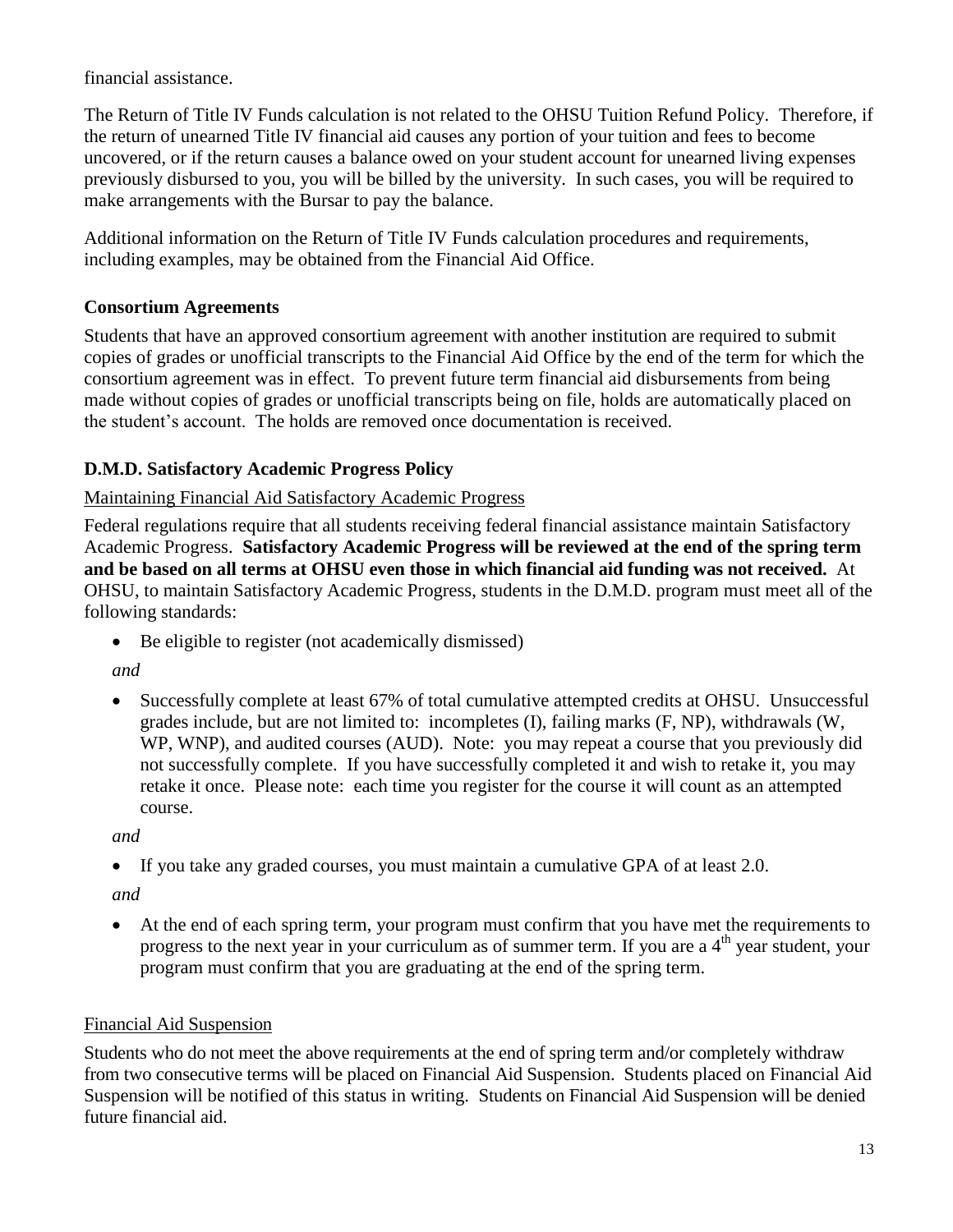- Students placed on Financial Aid Suspension have the right to submit an appeal to the Director of Financial Aid to have their aid reinstated. The decision to approve an appeal to reinstate aid eligibility is at the discretion of the Director of Financial Aid.
	- A student's appeal must include:
		- An explanation of why they did not meet the requirements listed above.
		- What has changed that will result in them being able to meet the above requirements.
		- Additionally, students may submit appeals based on unusual circumstances, such as an injury/illness of the student, the death of a relative of the student or other special circumstances.
		- For those students who will not be able to complete their program within the maximum time frame allowed (see below), they will need to include an academic plan formulated by their academic advisor for successful completion of the program
	- If an appeal is denied or the student chooses not to appeal, the Financial Aid Suspension can be removed if the student completes enough credits at their own expense to raise the successfully completed percentage to above 67%. Unsuccessful grades include, but are not limited to: incompletes (I), failing marks (F, NP), withdrawals (W, WP, WNP), and audited courses (AUD). The student must notify the OHSU Financial Aid Office if this occurs so the Financial Aid Suspension can be reevaluated.

#### Financial Aid Probation

D.M.D. students who are suspended from financial aid and successfully appeal will be placed on Financial Aid Probation. When placed on Financial Aid Probation, a written notice will be sent to students informing them of the requirements of Financial Aid Probation. Students on Financial Aid Probation who resolve the GPA and/or completion percentage issue at the end of the probationary period will have the probationary status removed.

#### Cumulative Attempted Credit Limit

A D.M.D. student is allowed to receive federal financial aid up to a maximum of 150% of the published credits required to complete the OHSU curriculum. All attempted credits at OHSU or through an OHSU approved consortium (even credits attempted during terms in which aid was not received) will be counted toward the maximum credits allowed. If a student reaches that maximum, they are no longer eligible to receive federal or state financial aid for that program. A student may file an appeal of the time frame maximum with the financial aid office. The appeal should include an academic plan formulated by their academic advisor for successful completion of the program. In addition, the appeal should include a written explanation of why the program was not completed within the allotted credits. The decision to approve an appeal to reinstate aid eligibility is at the discretion of the Director of Financial Aid.

#### <span id="page-13-0"></span>**M.D. Satisfactory Academic Progress Policy**

#### Maintaining Financial Aid Satisfactory Academic Progress

Federal regulations require that all students receiving federal financial assistance maintain Satisfactory Academic Progress. **Satisfactory Academic Progress will be reviewed at the end of the spring term**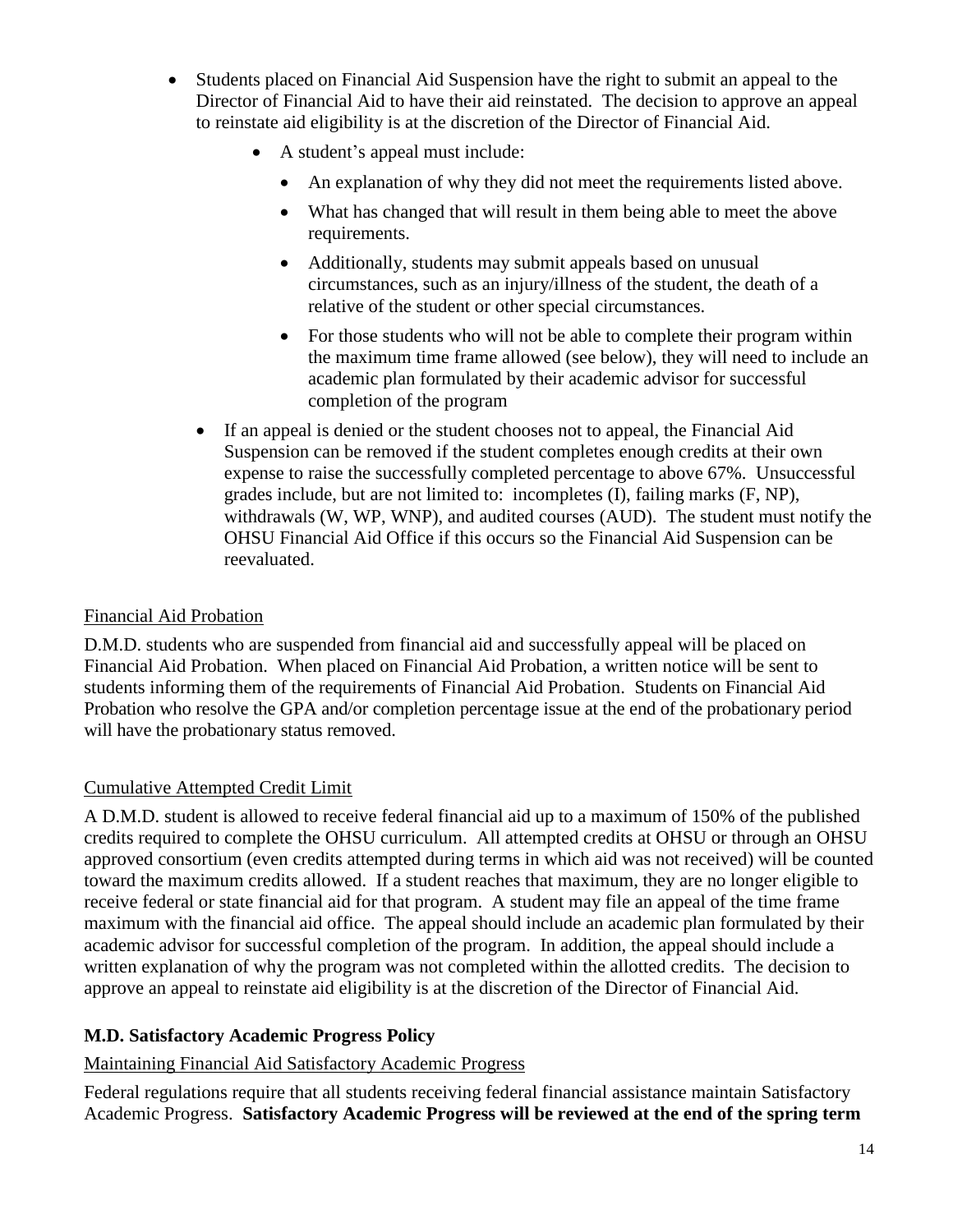**and be based on all terms at OHSU even those in which financial aid funding was not received.** At OHSU, to maintain Satisfactory Academic Progress, students in the M.D. program must meet all of the following standards:

• Be eligible to register (not academically dismissed)

*and*

 Successfully complete at least 67% of total cumulative attempted credits at OHSU. Unsuccessful grades include, but are not limited to: incompletes (I), failing marks (F, NP), withdrawals (W, WP, WNP), and audited courses (AUD). Note: you may repeat a course that you previously did not successfully complete. If you have successfully completed it and wish to retake it, you may retake it once. Please note: each time you register for the course it will count as an attempted course.

*and*

- For students admitted Summer 2012 or earlier, maintain a cumulative GPA of at least 1.0 (on 3.0) scale).
- For students admitted Summer 2013 through Summer 2017, maintain a cumulative GPA of at least 2.0 (on 4.0 scale).
- For students admitted Summer 2018 **for 2018-19**, you must receive a 70% or better in the following courses:
	- Transition to Medical School
	- Fundamentals
	- Blood & Host Defense
	- Skin, Bones & Musculature
	- Cardiopulmonary & Renal
	- Preceptorship (3 separate courses during 2018-19)

#### Financial Aid Suspension

Students who do not meet the above requirements at the end of spring term and/or completely withdraw from two consecutive terms will be placed on Financial Aid Suspension. Students placed on Financial Aid Suspension will be notified of this status in writing. Students on Financial Aid Suspension will be denied future financial aid.

- Students placed on Financial Aid Suspension have the right to submit an appeal to the Director of Financial Aid to have their aid reinstated. The decision to approve an appeal to reinstate aid eligibility is at the discretion of the Director of Financial Aid.
	- A student's appeal must include:
		- An explanation of why they did not meet the requirements listed above.
		- What has changed that will result in them being able to meet the above requirements.
		- Additionally, students may submit appeals based on unusual circumstances, such as an injury/illness of the student, the death of a relative of the student or other special circumstances.
		- For those students who will not be able to complete their program within the maximum time frame allowed (see below), they will need to include an academic plan formulated by their academic advisor for successful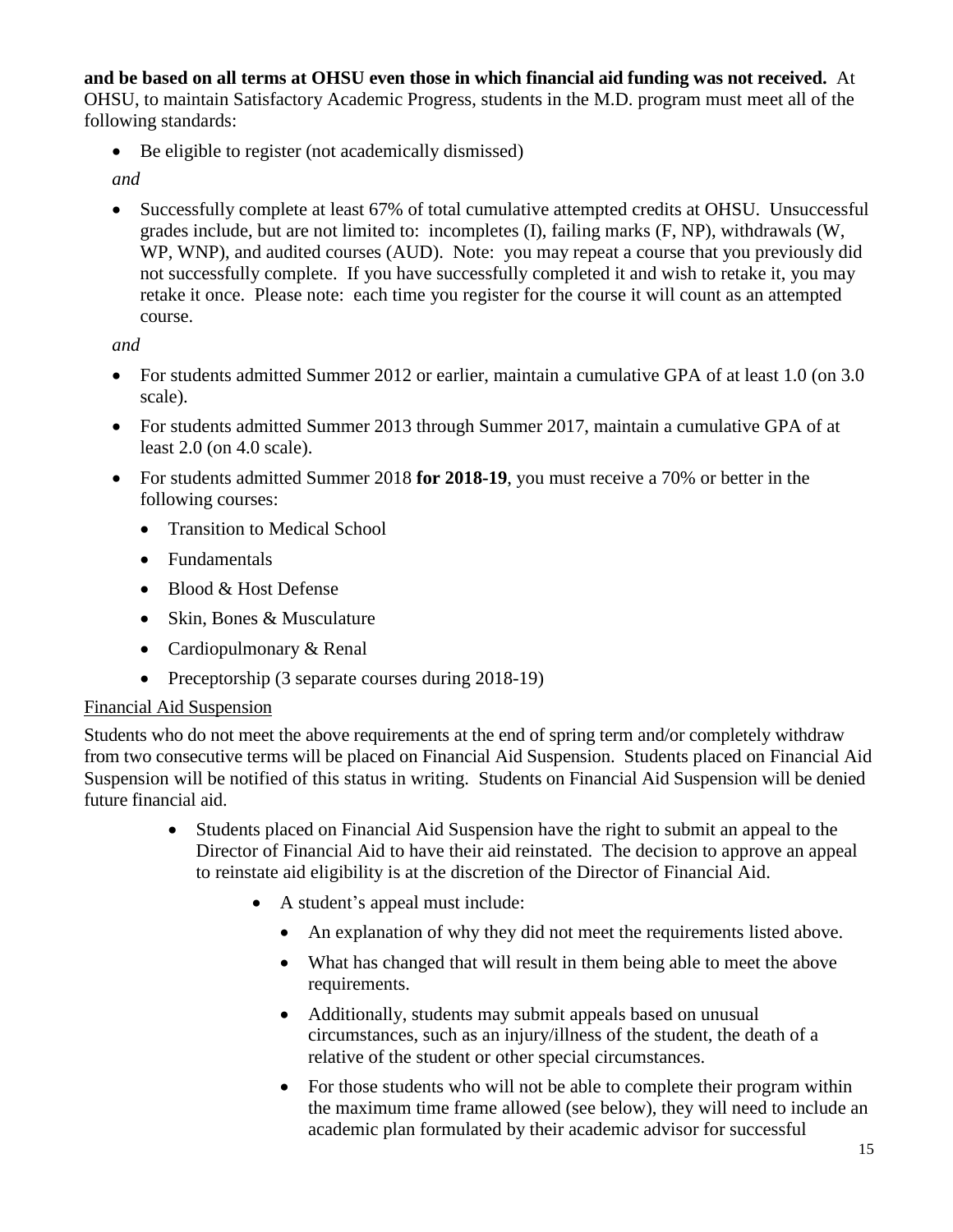completion of the program

 If an appeal is denied or the student chooses not to appeal, the Financial Aid Suspension can be removed if the student completes enough credits at their own expense to raise the successfully completed percentage to above 67%. Unsuccessful grades include, but are not limited to: incompletes (I), failing marks (F, NP), withdrawals (W, WP, WNP), and audited courses (AUD). The student must notify the OHSU Financial Aid Office if this occurs so the Financial Aid Suspension can be reevaluated.

#### Financial Aid Probation

M.D. students who are suspended from financial aid and successfully appeal will be placed on Financial Aid Probation. When placed on Financial Aid Probation, a written notice will be sent to students informing them of the requirements of Financial Aid Probation. Students on Financial Aid Probation who resolve the GPA and/or completion percentage issue at the end of the probationary period will have the probationary status removed.

#### Cumulative Attempted Credit Limit

An M.D. student is allowed to receive federal financial aid up to a maximum of 150% of the published credits required to complete the OHSU curriculum. All attempted credits at OHSU or through an OHSU approved consortium (even credits attempted during terms in which aid was not received) will be counted toward the maximum credits allowed. If a student reaches that maximum, they are no longer eligible to receive federal or state financial aid for that program. A student may file an appeal of the time frame maximum with the financial aid office. The appeal should include an academic plan formulated by their academic advisor for successful completion of the program. In addition, the appeal should include a written explanation of why the program was not completed within the allotted credits. The decision to approve an appeal to reinstate aid eligibility is at the discretion of the Director of Financial Aid.

#### <span id="page-15-0"></span>**Physician Assistant Program Satisfactory Academic Progress Policy**

#### Maintaining Financial Aid Satisfactory Academic Progress

Federal regulations require that all students receiving federal financial assistance maintain Satisfactory Academic Progress. **Satisfactory Academic Progress will be reviewed at the end of the spring term and be based on all terms at OHSU even those in which financial aid funding was not received.** At OHSU, to maintain Satisfactory Academic Progress, students in the Physician Assistant program must meet all of the following standards:

• Be eligible to register (not academically dismissed)

#### *and*

 Successfully complete at least 67% of total cumulative attempted credits at OHSU. Unsuccessful grades include, but are not limited to: incompletes (I), failing marks (F, NP), withdrawals (W, WP, WNP), and audited courses (AUD). Note: you may repeat a course that you previously did not successfully complete. If you have successfully completed it and wish to retake it, you may retake it once. Please note: each time you register for the course it will count as an attempted course.

*and*

Maintain a cumulative GPA of at least 3.0.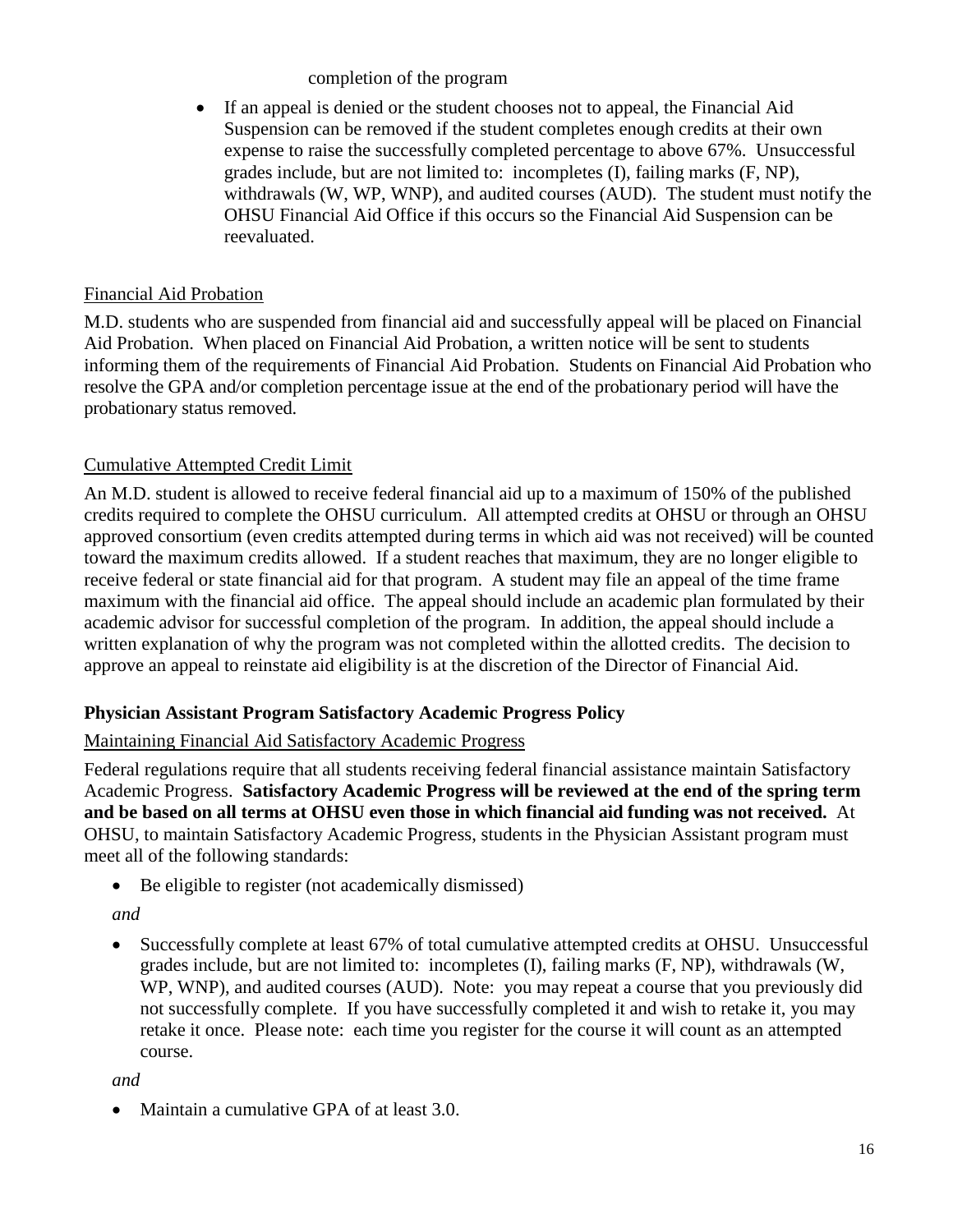#### *and*

At the end of each spring term, your program must confirm that if you are a  $1<sup>st</sup>$  year student, you are progressing on to the next year in your curriculum as of summer term. If you are  $2<sup>nd</sup>$  year student, you must be progressing on to the next year in your curriculum and will graduate after summer term.

#### Financial Aid Suspension

Students who do not meet the above requirements at the end of spring term and/or completely withdraw from two consecutive terms will be placed on Financial Aid Suspension. Students placed on Financial Aid Suspension will be notified of this status in writing. Students on Financial Aid Suspension will be denied future financial aid.

- Students placed on Financial Aid Suspension have the right to submit an appeal to the Director of Financial Aid to have their aid reinstated. The decision to approve an appeal to reinstate aid eligibility is at the discretion of the Director of Financial Aid.
	- A student's appeal must include:
		- An explanation of why they did not meet the requirements listed above.
		- What has changed that will result in them being able to meet the above requirements.
		- Additionally, students may submit appeals based on unusual circumstances, such as an injury/illness of the student, the death of a relative of the student or other special circumstances.
		- For those students who will not be able to complete their program within the maximum time frame allowed (see below), they will need to include an academic plan formulated by their academic advisor for successful completion of the program
	- If an appeal is denied or the student chooses not to appeal, the Financial Aid Suspension can be removed if the student completes enough credits at their own expense to raise the successfully completed percentage to above 67%. Unsuccessful grades include, but are not limited to: incompletes (I), failing marks (F, NP), withdrawals (W, WP, WNP), and audited courses (AUD). The student must notify the OHSU Financial Aid Office if this occurs so the Financial Aid Suspension can be reevaluated.

#### Financial Aid Probation

Physician Assistant students who are suspended from financial aid and successfully appeal will be placed on Financial Aid Probation. When placed on Financial Aid Probation, a written notice will be sent to students informing them of the requirements of Financial Aid Probation. Students on Financial Aid Probation who resolve the GPA and/or completion percentage issue at the end of the probationary period will have the probationary status removed.

#### Cumulative Attempted Credit Limit

A Physician Assistant student is allowed to receive federal financial aid up to a maximum of 150% of the published credits required to complete the OHSU curriculum. All attempted credits at OHSU or through an OHSU approved consortium (even credits attempted during terms in which aid was not received) will be counted toward the maximum credits allowed. If a student reaches that maximum, they are no longer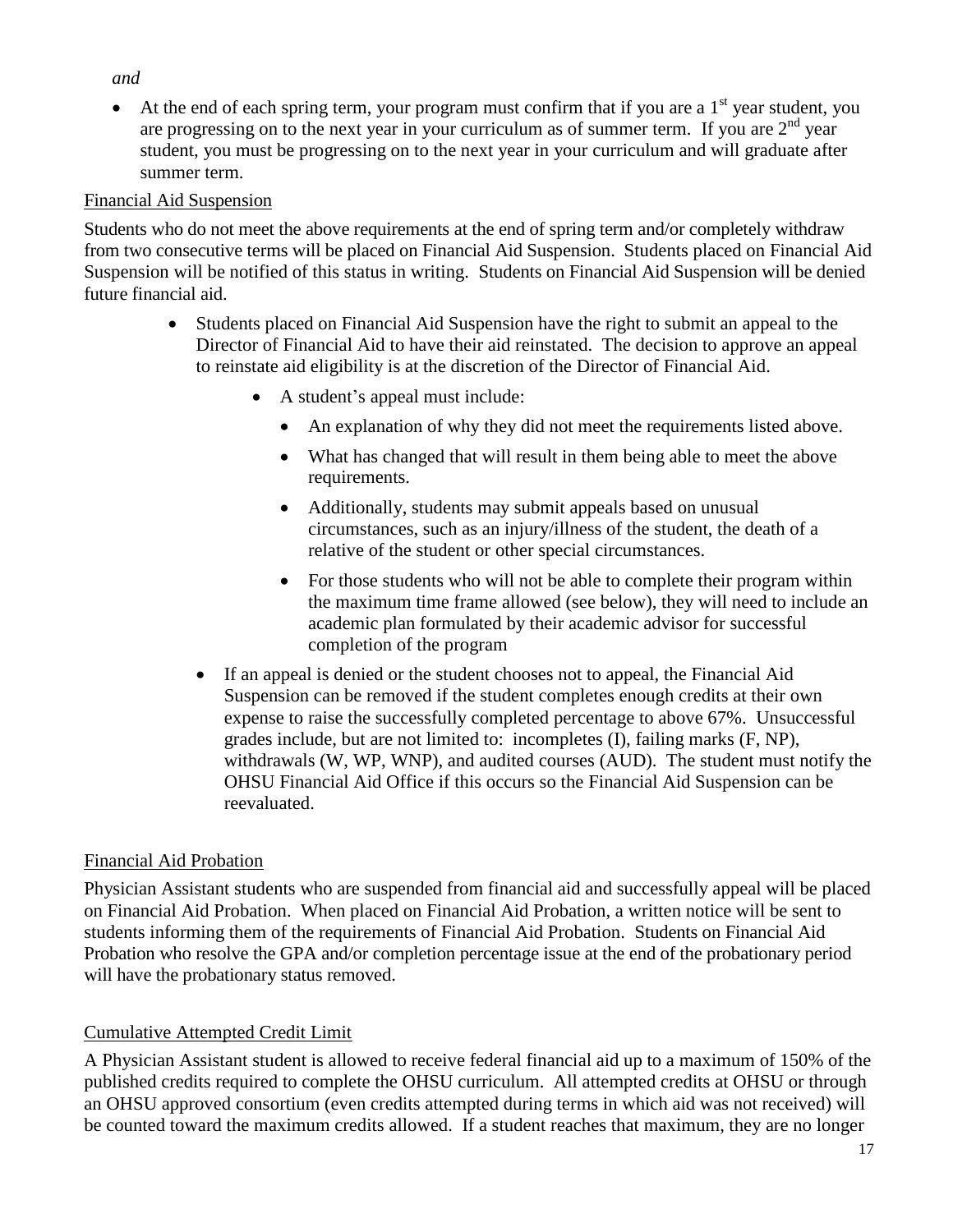eligible to receive federal or state financial aid for that program. A student may file an appeal of the time frame maximum with the financial aid office. The appeal should include an academic plan formulated by their academic advisor for successful completion of the program. In addition, the appeal should include a written explanation of why the program was not completed within the allotted credits. The decision to approve an appeal to reinstate aid eligibility is at the discretion of the Director of Financial Aid.

#### <span id="page-17-0"></span>**School of Public Health (SOPH), Graduate Medicine, Graduate Dental, Graduate Nursing, and Dietetic Intern Satisfactory Academic Progress Policy**

#### Maintaining Financial Aid Satisfactory Academic Progress

Federal regulations require that all students receiving federal financial assistance maintain Satisfactory Academic Progress. Satisfactory Academic Progress will be reviewed at the end of each term for all terms of attendance, even those in which financial aid funding was not received. At OHSU, to maintain Satisfactory Academic Progress, SOPH, graduate medicine, graduate nursing, and dietetic intern students must meet all of the following standards:

• Be eligible to register (not academically dismissed)

*and*

 Successfully complete at least 67% of total cumulative attempted credit. Unsuccessful grades include, but are not limited to: incompletes (I), failing marks (F, NP), withdrawals (W, WP, WNP), and audited courses (AUD). Note: you may repeat a course that you previously did not successfully complete. If you have successfully completed it and wish to retake it, you may retake it once. Please note: each time you register for the course it will count as an attempted course.

*and*

Maintain a cumulative GPA of at least 3.0.

#### Financial Aid Warning

At the end of each term, SOPH, graduate medicine, graduate nursing, and dietetic intern students who fail to meet any of the Satisfactory Academic Progress standards will be placed on Financial Aid Warning for one term. Financial Aid Warning is a warning, and students still will be eligible to receive financial assistance during the warning term. We encourage students to contact their advisor in their program to explore potential services that may assist the student in being academically successful.

When placed on Financial Aid Warning, a written notice will be sent to students informing them of the requirements for re-establishing Satisfactory Academic Progress. The specific requirements that a SOPH, graduate medicine, graduate nursing, or dietetic intern student on Financial Aid Warning must satisfy are:

 By the end of the warning term, successfully complete at least 67% of total cumulative attempted credits. Unsuccessful grades include, but are not limited to: incompletes (I), failing marks (F, NP), withdrawals (W, WP, WNP), and audited courses (AUD). Note: you may repeat a course that you previously did not successfully complete. If you have successfully completed it and wish to retake it, you may retake it once. Please note: each time you register for the course it will count as an attempted course.

*and*

By the end of the warning term, achieve a GPA of 3.0 or better.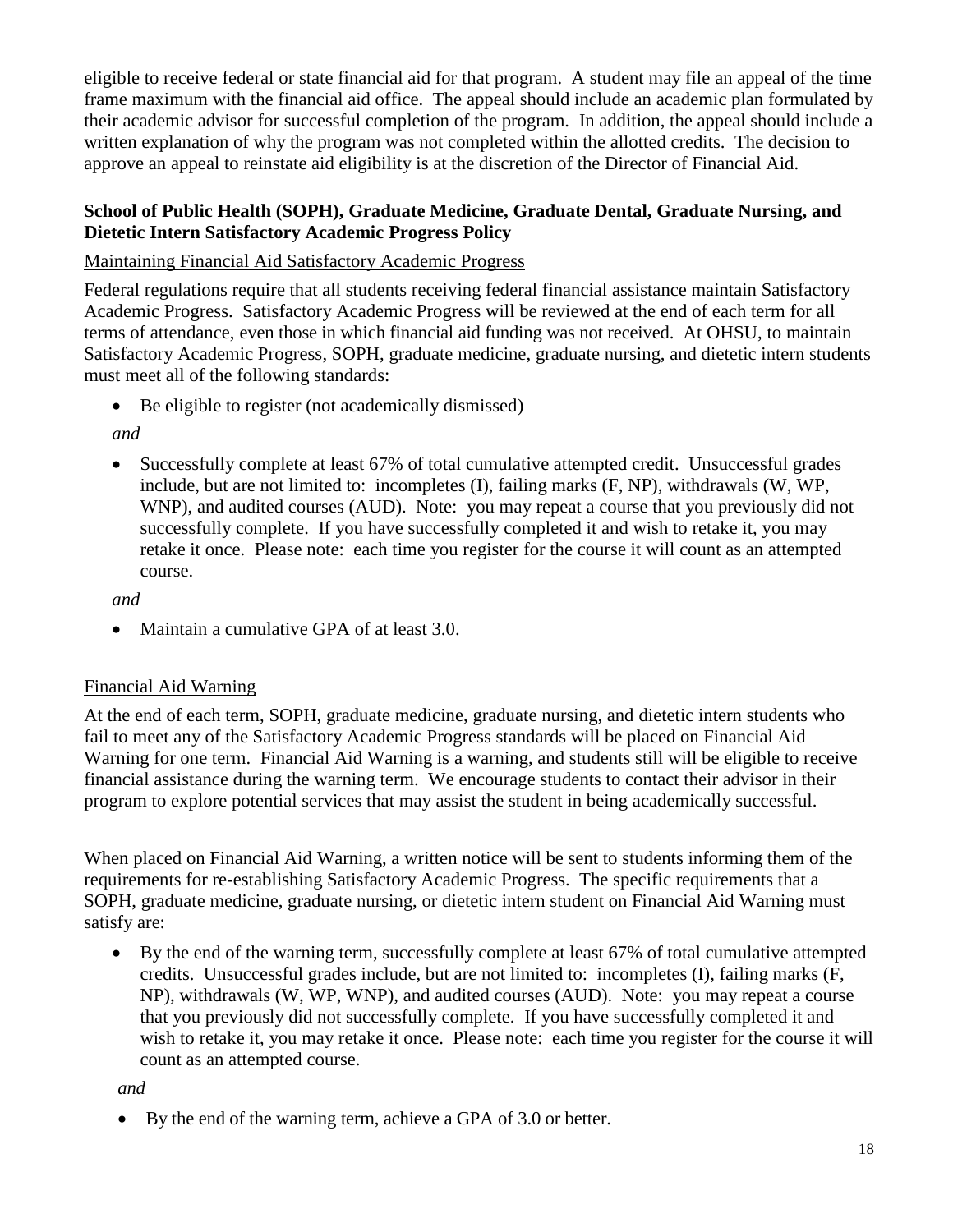Students on Financial Aid Warning who successfully complete all of the Satisfactory Academic Progress standards at the end of the warning term will have the warning status removed.

#### Financial Aid Suspension

Students who do not meet the above requirements at the end of warning term and/or completely withdraw from two consecutive terms will be placed on Financial Aid Suspension. Students placed on Financial Aid Suspension will be notified of this status in writing. Students on Financial Aid Suspension will be denied future financial aid.

- Students placed on Financial Aid Suspension have the right to submit an appeal to the Director of Financial Aid to have their aid reinstated. The decision to approve an appeal to reinstate aid eligibility is at the discretion of the Director of Financial Aid.
	- A student's appeal must include:
		- An explanation of why they did not meet the requirements listed above.
		- What has changed that will result in them being able to meet the above requirements.
		- Additionally, students may submit appeals based on unusual circumstances, such as an injury/illness of the student, the death of a relative of the student or other special circumstances.
		- For those students who will not be able to complete their program within the maximum time frame allowed (see below), they will need to include an academic plan formulated by their academic advisor for successful completion of the program
	- If an appeal is denied or the student chooses not to appeal, the Financial Aid Suspension can be removed if the student completes enough credits at their own expense to raise the successfully completed percentage to above 67%. Unsuccessful grades include, but are not limited to: incompletes (I), failing marks (F, NP), withdrawals (W, WP, WNP), and audited courses (AUD). The student must notify the OHSU Financial Aid Office if this occurs so the Financial Aid Suspension can be reevaluated.

#### Financial Aid Probation

Students who are suspended from financial aid and successfully appeal will be placed on Financial Aid Probation for one term. When placed on Financial Aid Probation, a written notice will be sent to students informing them of the requirements of Financial Aid Probation. Students on Financial Aid Probation who successfully complete all of the Satisfactory Academic Progress standards at the end of the probationary term will have the probationary status removed.

#### Cumulative Attempted Credit Limit

A SOPH, graduate medicine, graduate nursing, or dietetic intern student is allowed to receive federal financial aid up to a maximum of 150% of the published credits required to complete the OHSU curriculum. All attempted credits at OHSU or through an OHSU approved consortium (even credits attempted during terms in which aid was not received) will be counted toward the maximum credits allowed. If a student reaches that maximum, they are no longer eligible to receive federal or state financial aid for that program. A student may file an appeal of the time frame maximum with the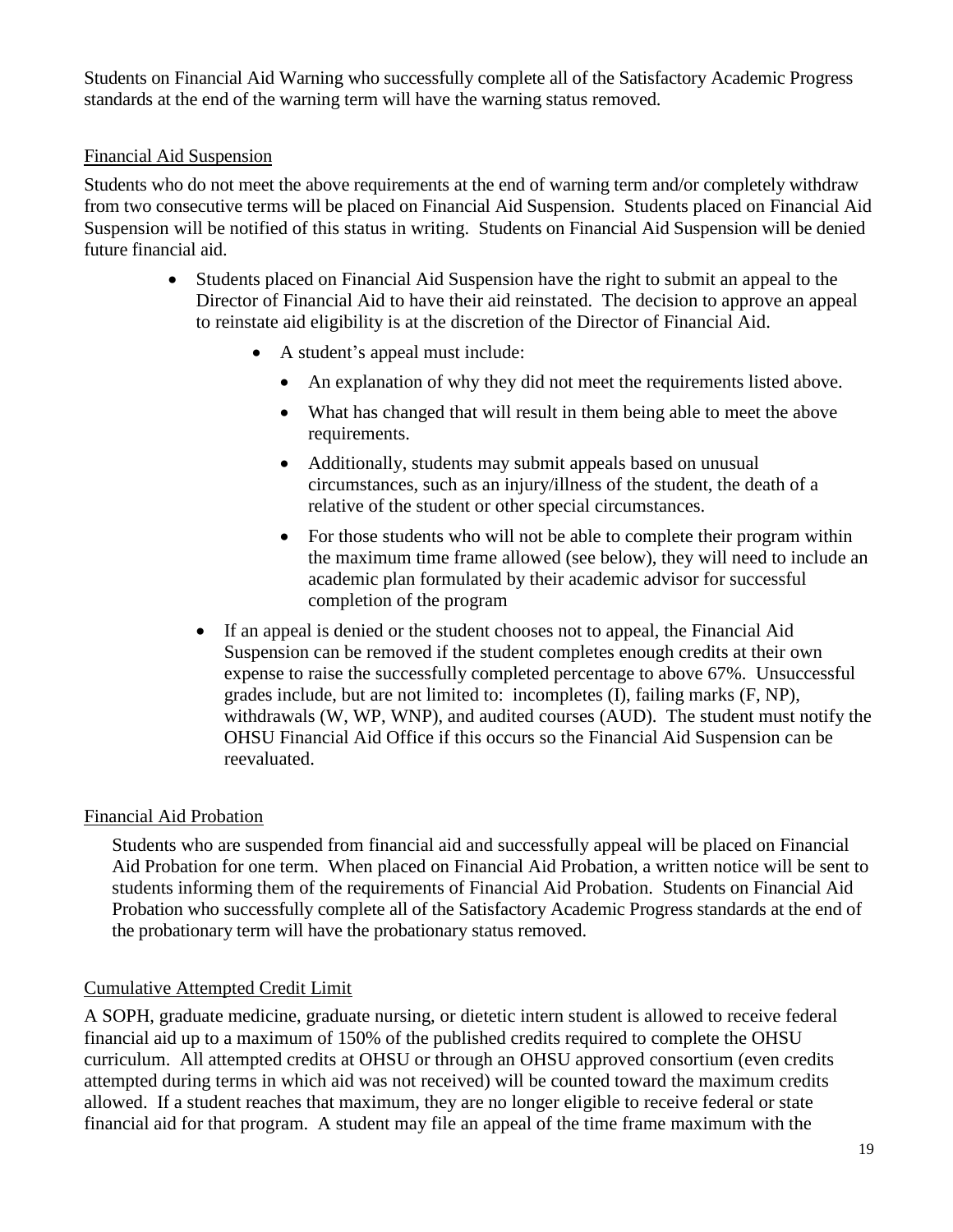financial aid office. The appeal should include an academic plan formulated by their academic advisor for successful completion of the program. In addition, the appeal should include a written explanation of why the program was not completed within the allotted credits. The decision to approve an appeal to reinstate aid eligibility is at the discretion of the Director of Financial Aid.

### <span id="page-19-0"></span>**Radiation Therapy Program Satisfactory Academic Progress Policy**

#### Maintaining Financial Aid Satisfactory Academic Progress

Federal regulations require that all students receiving federal financial assistance maintain Satisfactory Academic Progress. **Satisfactory Academic Progress will be reviewed at the end of the spring term and be based on all terms at OHSU even those in which financial aid funding was not received.** At OHSU, to maintain Satisfactory Academic Progress, students in the radiation therapy program must meet all of the following standards:

• Be eligible to register (not academically dismissed)

*and*

 Successfully complete at least 67% of total cumulative attempted credits at OHSU. Unsuccessful grades include, but are not limited to: incompletes (I), failing marks (F, NP), withdrawals (W, WP, WNP), and audited courses (AUD). Note: you may repeat a course that you previously did not successfully complete. If you have successfully completed it and wish to retake it, you may retake it once. Please note: each time you register for the course it will count as an attempted course.

*and*

• Maintain a cumulative GPA of at least 2.0.

#### Financial Aid Suspension

Students who do not meet the above requirements at the end of spring term and/or completely withdraw from two consecutive terms will be placed on Financial Aid Suspension. Students placed on Financial Aid Suspension will be notified of this status in writing. Students on Financial Aid Suspension will be denied future financial aid.

- Students placed on Financial Aid Suspension have the right to submit an appeal to the Director of Financial Aid to have their aid reinstated. The decision to approve an appeal to reinstate aid eligibility is at the discretion of the Director of Financial Aid.
	- A student's appeal must include:
		- An explanation of why they did not meet the requirements listed above.
		- What has changed that will result in them being able to meet the above requirements.
		- Additionally, students may submit appeals based on unusual circumstances, such as an injury/illness of the student, the death of a relative of the student or other special circumstances.
		- For those students who will not be able to complete their program within the maximum time frame allowed (see below), they will need to include an academic plan formulated by their academic advisor for successful completion of the program
	- If an appeal is denied or the student chooses not to appeal, the Financial Aid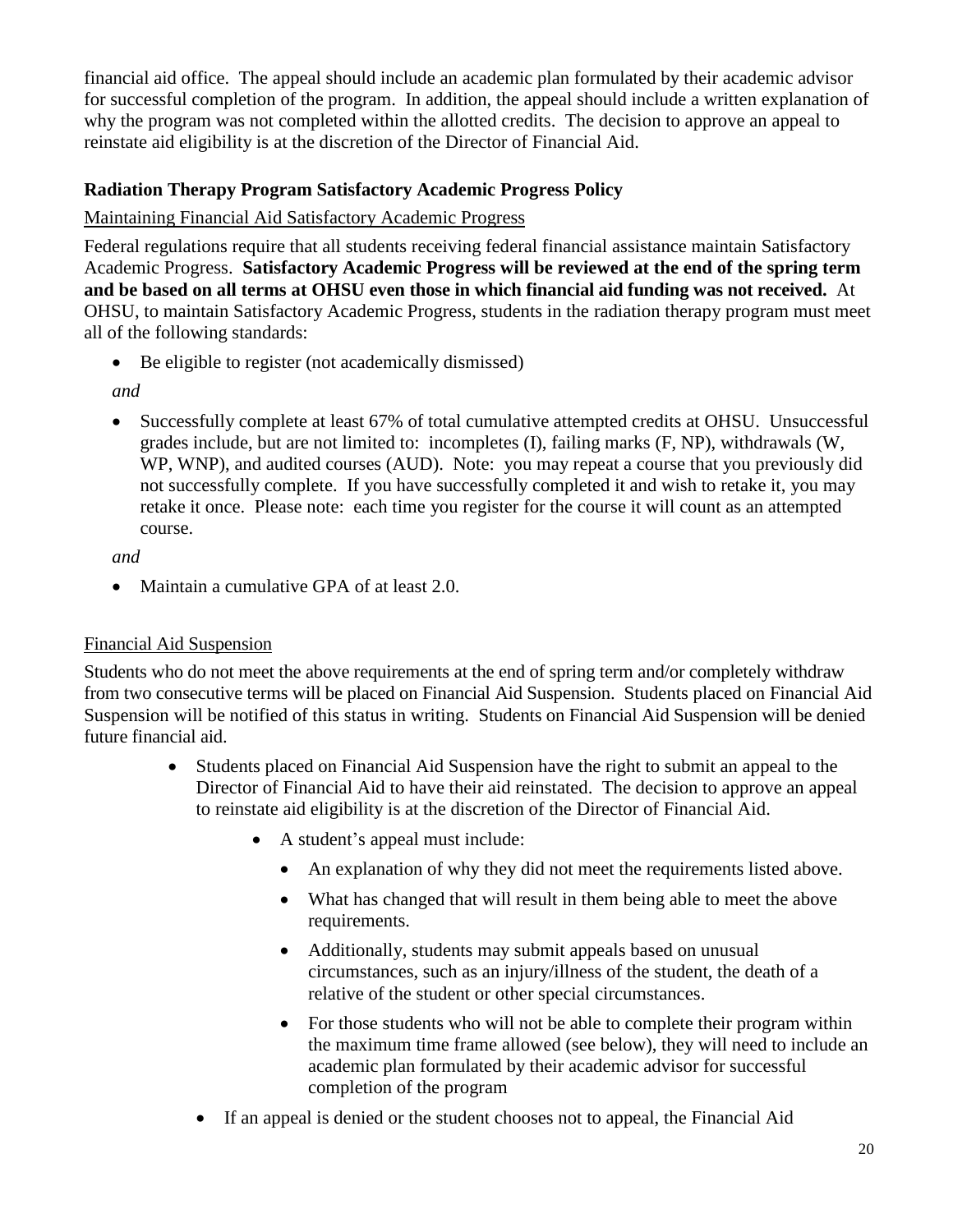Suspension can be removed if the student completes enough credits at their own expense to raise the successfully completed percentage to above 67%. Unsuccessful grades include, but are not limited to: incompletes (I), failing marks (F, NP), withdrawals (W, WP, WNP), and audited courses (AUD). The student must notify the OHSU Financial Aid Office if this occurs so the Financial Aid Suspension can be reevaluated.

#### Financial Aid Probation

Radiation Therapy students who are suspended from financial aid and successfully appeal will be placed on Financial Aid Probation. When placed on Financial Aid Probation, a written notice will be sent to students informing them of the requirements of Financial Aid Probation. Students on Financial Aid Probation who resolve the GPA and/or completion percentage issue at the end of the probationary period will have the probationary status removed.

#### Cumulative Attempted Credit Limit

A Radiation Therapy student is allowed to receive federal financial aid up to a maximum of 150% of the published credits required to complete the OHSU curriculum. All attempted credits at OHSU or through an OHSU approved consortium (even credits attempted during terms in which aid was not received) will be counted toward the maximum credits allowed. If a student reaches that maximum, they are no longer eligible to receive federal or state financial aid for that program. A student may file an appeal of the time frame maximum with the financial aid office. The appeal should include an academic plan formulated by their academic advisor for successful completion of the program. In addition, the appeal should include a written explanation of why the program was not completed within the allotted credits. The decision to approve an appeal to reinstate aid eligibility is at the discretion of the Director of Financial Aid.

#### <span id="page-20-0"></span>**Other Undergraduate Nursing Satisfactory Academic Progress Policy**

#### Maintaining Financial Aid Satisfactory Academic Progress

Federal regulations require that all students receiving federal financial assistance maintain Satisfactory Academic Progress. Satisfactory Academic Progress will be reviewed at the end of each term for all terms of attendance, even those in which financial aid funding was not received. At OHSU, to maintain Satisfactory Academic Progress, undergraduate students must meet all of the following standards:

Be eligible to register (not academically dismissed)

*and*

 Successfully complete at least 67% of total cumulative attempted credits. **This includes transfer credits as well as non-nursing courses that you are registered for at an eligible partner institution.** Unsuccessful grades include, but are not limited to: incompletes (I), no grade received/no basis for grade  $(X)$ , failing marks  $(F, NP, 0.0, U)$ , withdrawals  $(W, WS, WU)$ , and audited courses (AUD). Note: you may repeat a course that you previously did not successfully complete. If you have successfully completed it and wish to retake it, you may retake it once. Please note: each time you register for the course it will count as an attempted course.

*and*

Maintain a cumulative GPA of at least 2.0.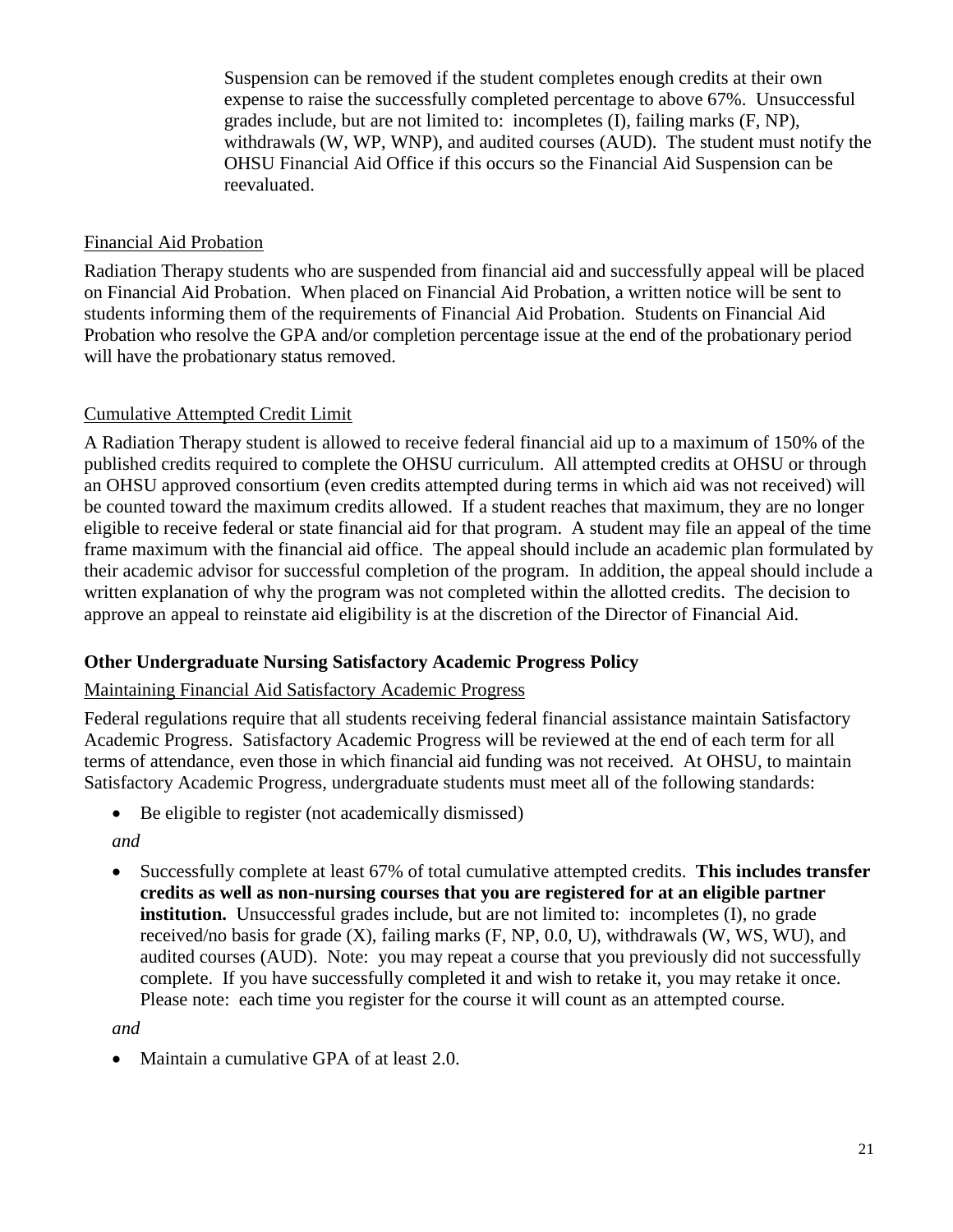#### Financial Aid Warning

At the end of each term undergraduate students who fail to meet any of the Satisfactory Academic Progress standards will be placed on Financial Aid Warning for one term. Financial Aid Warning is a warning, and students still will be eligible to receive financial assistance during the warning term. We encourage students to contact their advisor in their program to explore potential services that may assist the student in being academically successful.

When placed on Financial Aid Warning, a written notice will be sent to students informing them of the requirements for re-establishing Satisfactory Academic Progress. The specific requirements that undergraduate students on Financial Aid Warning must satisfy are:

 By the end of the warning term, successfully complete at least 67% of total cumulative attempted credits. Unsuccessful grades include, but are not limited to: incompletes (I), no grade received/no basis for grade  $(X)$ , failing marks  $(F, NP, 0.0, U)$ , withdrawals  $(W, WS, WU)$ , and audited courses (AUD). Note: you may repeat a course that you previously did not successfully complete. If you have successfully completed it and wish to retake it, you may retake it once. Please note: each time you register for the course it will count as an attempted course.

#### *and*

By the end of the warning term, achieve a GPA of 2.0 or better.

Students on Financial Aid Warning who successfully complete all of the Satisfactory Academic Progress standards at the end of the warning term will have the warning status removed.

#### Financial Aid Suspension

Students who do not meet the above requirements at the end of the warning term and/or completely withdraw from two consecutive terms will be placed on Financial Aid Suspension. Students placed on Financial Aid Suspension will be notified of this status in writing. Students on Financial Aid Suspension will be denied future financial aid.

- Students placed on Financial Aid Suspension have the right to submit an appeal to the Director of Financial Aid to have their aid reinstated. The decision to approve an appeal to reinstate aid eligibility is at the discretion of the Director of Financial Aid.
	- A student's appeal must include:
		- An explanation of why they did not meet the requirements listed above.
		- What has changed that will result in them being able to meet the above requirements.
		- Additionally, students may submit appeals based on unusual circumstances, such as an injury/illness of the student, the death of a relative of the student or other special circumstances.
		- For those students who will not be able to complete their program within the maximum time frame allowed (see below), they will need to include an academic plan formulated by their academic advisor for successful completion of the program
	- If an appeal is denied or the student chooses not to appeal, the Financial Aid Suspension can be removed if the student completes enough credits at their own expense to raise the successfully completed percentage to above 67%. Unsuccessful grades include, but are not limited to: incompletes (I), no grade received/no basis for grade (X), failing marks (F, NP, 0.0, U), withdrawals (W, WS, WU), and audited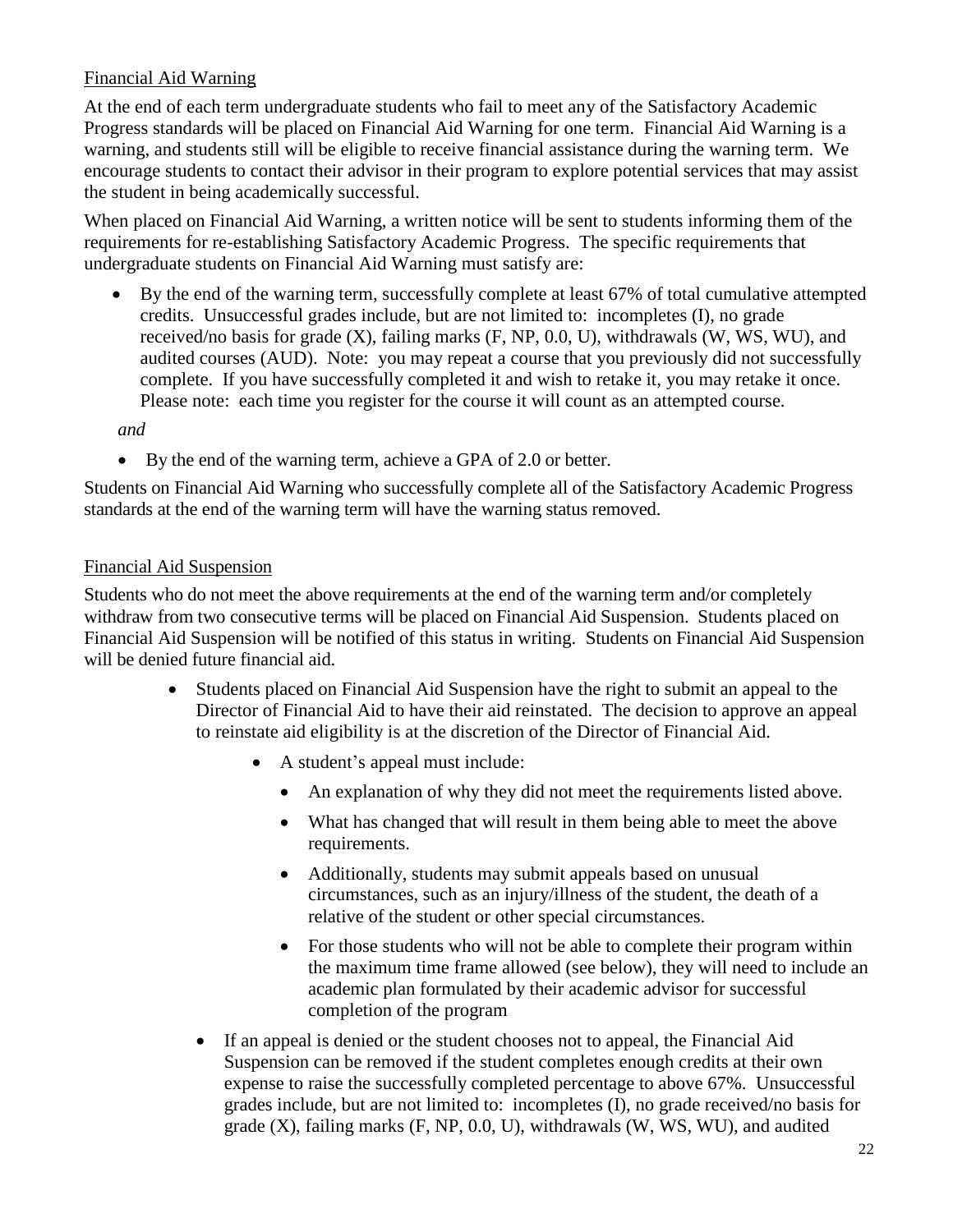courses (AUD). The student must notify the OHSU Financial Aid Office if this occurs so the Financial Aid Suspension can be reevaluated.

#### Financial Aid Probation

Students who are suspended from financial aid and successfully appeal will be placed on Financial Aid Probation for one term. When placed on Financial Aid Probation, a written notice will be sent to students informing them of the requirements of Financial Aid Probation. Students on Financial Aid Probation who successfully complete all of the Satisfactory Academic Progress standards at the end of the probationary term will have the probationary status removed.

#### Cumulative Attempted Credit Limit

An undergraduate student is allowed to receive federal financial aid up to a maximum of 150% of the published credits required to complete the OHSU curriculum. All attempted credits at OHSU or through an OHSU approved consortium (even credits during terms where they did not receive aid) will be counted toward the maximum credits allowed. If a student reaches that maximum, they are no longer eligible to receive federal or state financial aid for that program. A student may file an appeal of the time frame maximum with the financial aid office. The appeal should include an academic plan formulated by their academic advisor for successful completion of the program. In addition, the appeal should include a written explanation of why they did not complete the program within the allotted credits. The decision to approve an appeal to reinstate aid eligibility is at the discretion of the Director of Financial Aid.

#### <span id="page-22-0"></span>**Right to Inquiry and Appeal**

If you do not understand a decision or the regulation under which it was made, or if you do not believe all your particular circumstances were considered adequately, please contact the Registrar and Financial Aid Office. A staff member will review your file with you, answer your questions and explain how decisions were made about your application.

If, after receiving an explanation from the Registrar and Financial Aid Office, you still disagree with the decision, you may ask the Director of Financial Aid to review your circumstances. Your petition must be written and should contain only information relative to your situation.

In addition to the written petition, you may request to appear in person. Should you decide to appeal, you must contact the financial aid office for an appointment. You should indicate the appointment is for a review related to your award (or denial of award) so that your records can be reviewed prior to your appearance.

#### <span id="page-22-1"></span>**Residency Classification Policy**

In Oregon, as in other states, instruction fees at publicly supported colleges and universities are higher for nonresident students than for resident students. Currently, nonresident students are assessed instruction fees that approximate the full cost of instruction.

The current policy used in determining residency seeks to ensure that only bona fide Oregon residents are assessed the resident fee. This policy, as approved by the Oregon Health & Science University Board of Directors, is available at: **[http://www.ohsu.edu/xd/education/student-services/academic-programs-and](http://www.ohsu.edu/xd/education/student-services/academic-programs-and-assessment/academic-policy/approved-policies/upload/Residency-Policy-2-10-010_Final.pdf)[assessment/academic-policy/approved-policies/upload/Residency-Policy-2-10-010\\_Final.pdf](http://www.ohsu.edu/xd/education/student-services/academic-programs-and-assessment/academic-policy/approved-policies/upload/Residency-Policy-2-10-010_Final.pdf)**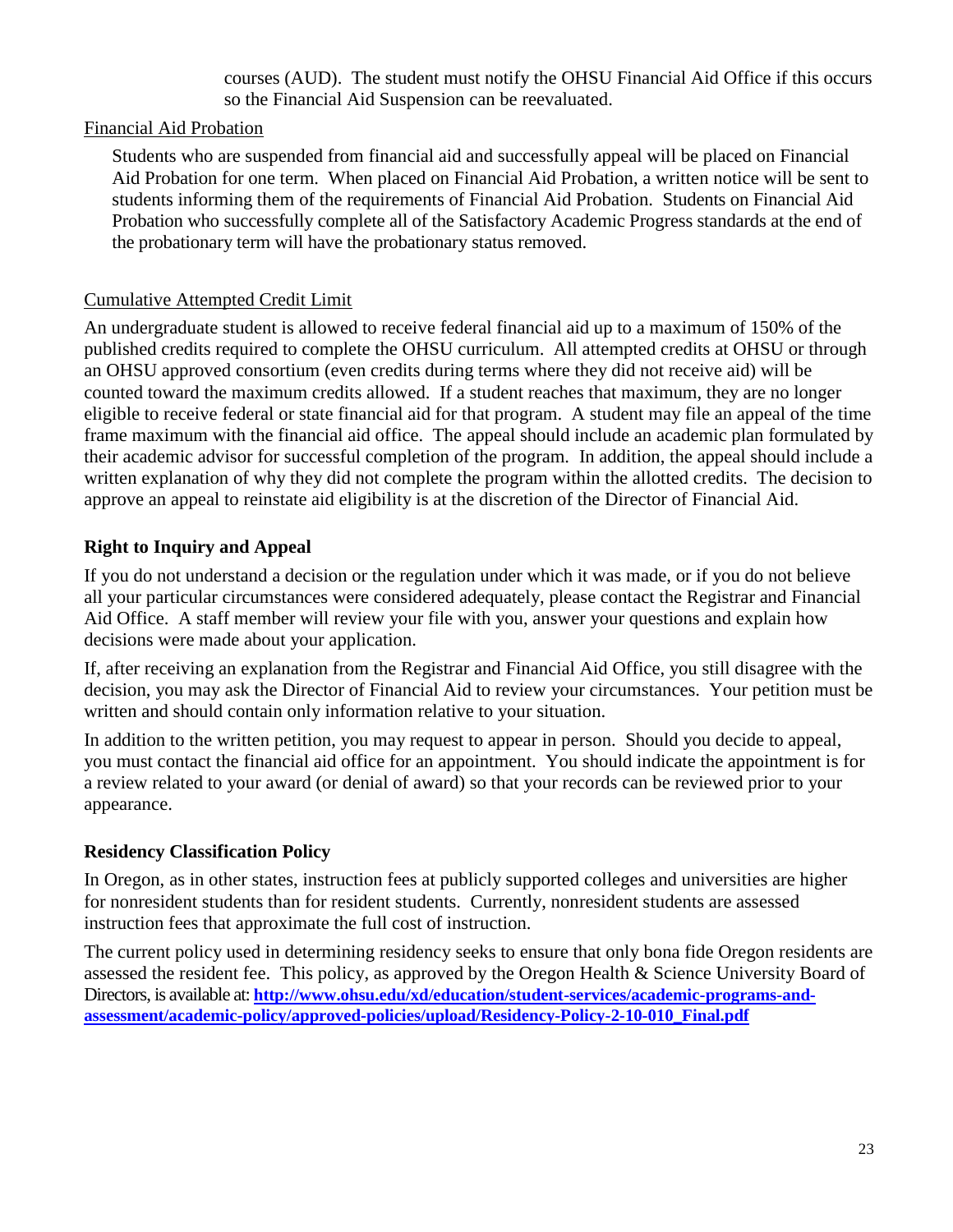## TYPES OF FINANCIAL AID

There are four general types of financial aid: scholarships, grants, loans and employment.

#### <span id="page-23-0"></span>**Institutional Scholarships/Outside Funding**

Institutional scholarships are usually awarded for one year only. They may require you apply each year. Please check with your program. Scholarship committee in each school determines scholarship awards based on the criteria developed by its respective school, the requirements of the donor and the amount of funds available. Funding for OHSU scholarships comes primarily from endowments.

In addition to OHSU scholarships, many of our students receive assistance from sources outside the university, such as foundations, businesses, labor unions, professional organizations and the military. Information regarding outside sources of funding can be obtained from the Financial Aid Office or any public library. You can also search for scholarships at [www.fastweb.com.](http://www.fastweb.com/)

#### <span id="page-23-1"></span>**Stipend Payments & Tuition and Fee Waivers**

Often students receive resources not awarded by the Financial Aid Office that help to cover a portion or all of their expenses. Because these expenses are built into the cost of attendance for the purposes of awarding financial aid, any resources directly covering those charges must be factored into the total financial aid package. Common resources are employee tuition benefit, nursing traineeships, graduate research assistant (GRA) positions, stipend payments and Western Interstate Commission for Higher Education (WICHE) funds. Questions about Employee Tuition Benefit Program (employee benefits) should be directed to OHSU Human Resources. However, not all programs are eligible for the Employee Tuition Benefit Program. A list of eligible programs is available in the Registrar/Financial Aid Office. Questions about traineeship or GRA eligibility and funding regulations should be directed to the academic program coordinator. Questions about WICHE, applicable only to nonresidents, should be directed to the WICHE program from the state in which the student originates.

#### <span id="page-23-2"></span>**Military Service**

The Armed Forces of the United States provides assistance with educational expenses in return for a service commitment. Funds are provided for tuition, fees, books and supplies, as well as a stipend. If you are interested in this program, please contact your local U.S. Armed Forces recruiter.

#### <span id="page-23-3"></span>**National Health Service Corps Scholarships**

Students in certain health professions programs interested in working in primary care and serving in medically underserved communities may wish to pursue a National Health Service Corps Scholarship. Funds are provided for tuition, fees, books and supplies, as well as a stipend. The corps also offers some loan repayment programs to students who have completed their training and then make the necessary service commitments. Detailed information can be found at [https://nhsc.hrsa.gov](https://nhsc.hrsa.gov/)

or by calling 800 221-9393 for the scholarship and loan repayment programs.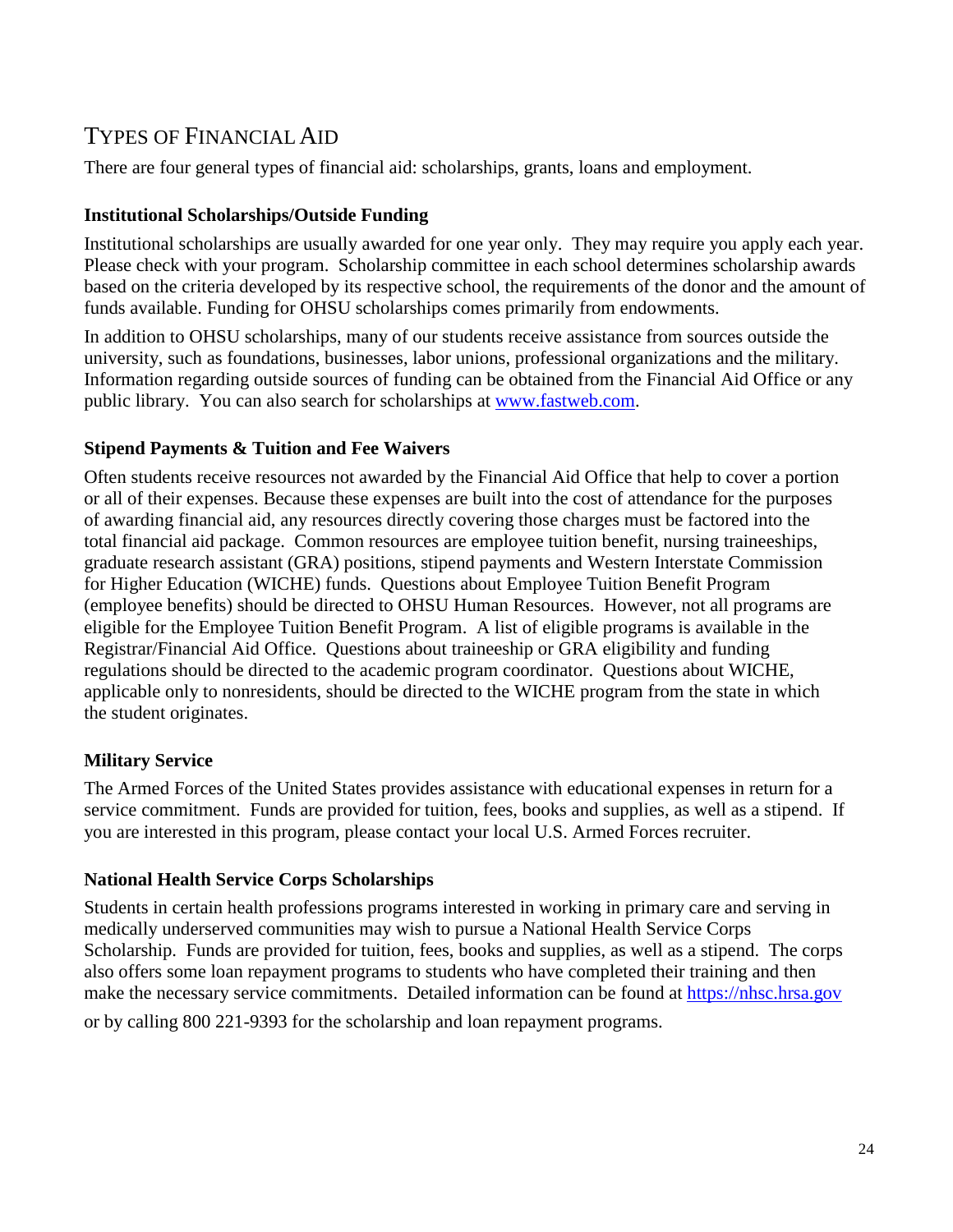## **Federal and State Grants**

#### <span id="page-24-0"></span>**Federal Pell Grants**

Federal Pell Grants are available to financially needy undergraduate students who are working toward their first baccalaureate degree. Eligibility for Pell Grants is determined by a federally mandated calculation. Only financially needy students (as determined by the federal calculation) are eligible for the Pell Grant. The size of the Pell Grant award is dependent on several factors, including the financial circumstances of the applicant, the level of federal appropriations, the cost of education and the number of credit hours taken each quarter. To receive full payment of a Pell Grant, you must enroll in at least 12 credits, which is full-time for undergraduate programs.

**All students may receive a Pell Grant (if they otherwise qualify) for a maximum period of 12 semesters or the equivalent.** Federal Pell Grants are reported to the National Student Loan Database (NSLDS). NSLDS is the U.S. Department of Education's (ED's) central database for student aid. NSLDS receives data from schools, guaranty agencies, the Direct Loan program, and other Department of ED programs. NSLDS Student Access provides a centralized, integrated view of Title IV loans and grants so that recipients of Title IV Aid can access and inquire about their Title IV loans and/or grant data. Students can access this information at [www.nslds.ed.gov.](http://www.nslds.ed.gov/) Other authorized users (as determined by the US Department of Education) are also able to access this information. This system contains personal information protected by the Privacy Act of 1974 (as amended). Authorized users are bound by the Act's requirements and acknowledge the possible criminal and civil penalties for violation of the Act.

#### <span id="page-24-1"></span>**Federal Supplemental Educational Opportunity Grants (SEOG)**

Federal Supplemental Educational Opportunity Grants (FSEOG) are provided by the federal government and are available to undergraduate students who are working toward their first baccalaureate degree. Federal Supplemental Educational Opportunity Grants are awarded only to very needy students.

#### <span id="page-24-2"></span>**Oregon Opportunity Grant**

The State of Oregon makes funds available to Oregon residents enrolled in an undergraduate program who are working toward their first baccalaureate degree. Eligibility is determined by the Office of Student Access and Completion is based on the information provided on the FAFSA. For students from states other than Oregon, please contact your home state's appropriate office to determine if they award state grants for students attending college outside of their home state.

## **Employment**

#### <span id="page-24-3"></span>**Federal Work-Study**

The Federal Work-Study program is a federal employment program available for students who wish to work on campus. Students interested in being awarded Federal Work-Study should contact the OHSU Financial Aid Office.

Federal Work-Study is claimed as it is earned. After you verify you are eligible for work-study, you must apply for employment by examining the student work-study positions listed on the OHSU website [http://www.ohsu.edu/hr,](http://www.ohsu.edu/hr) or by contacting departments for which you would like to work. There are several different types of positions available including community service positions. After determining the positions in which you are interested, you must obtain an employee referral form from the Financial Aid Office.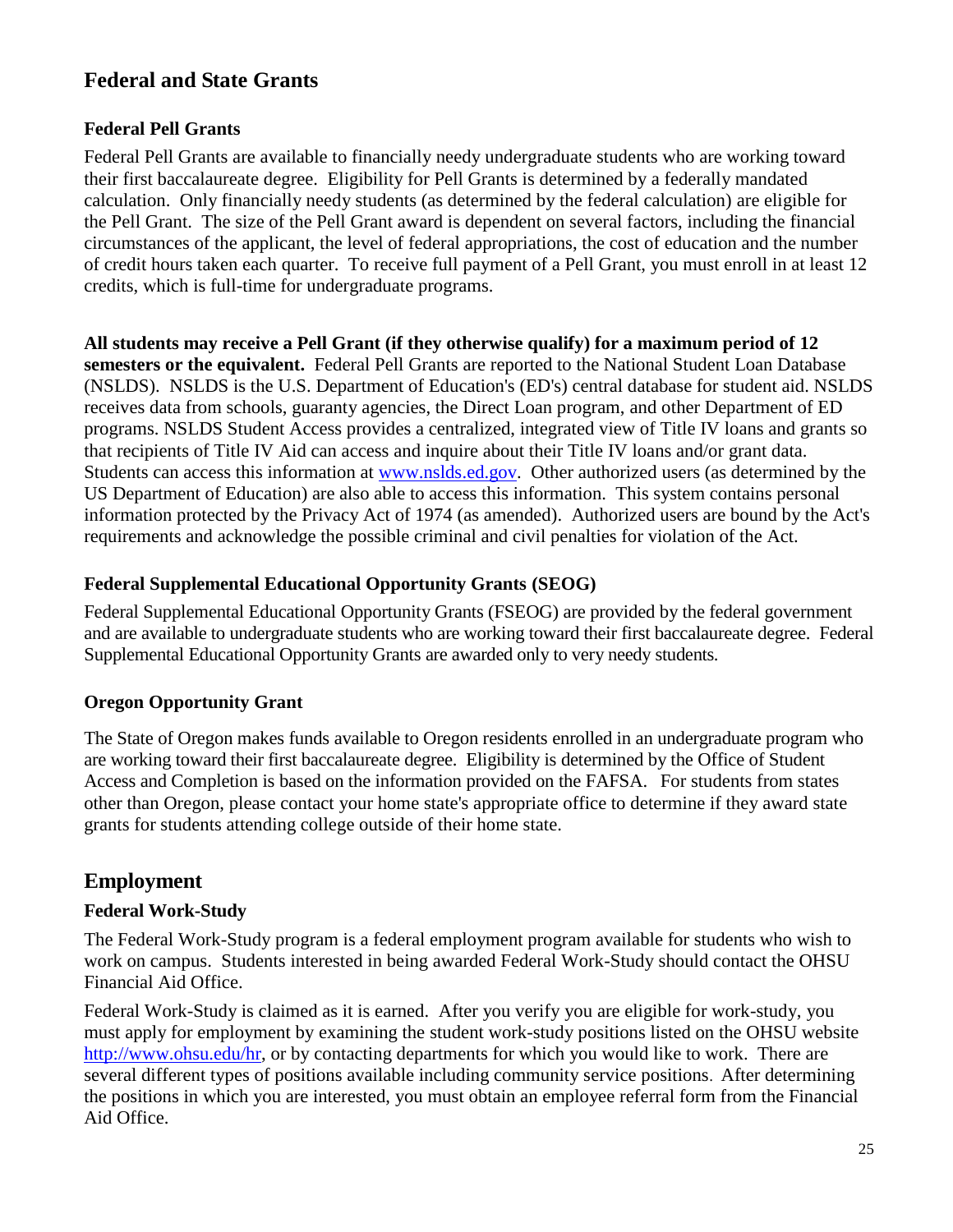When you are hired, you will need to come to our office to receive the necessary hiring paperwork. Your employer will complete the referral form and other Human Resources documents and send them to the Financial Aid Office, which will process the forms and forward them to Human Resources, Payroll and Business Affairs. Students report hours worked through the automated Time and Attendance Collection System (TACS) and payment is made bi-weekly through the University Payroll Office. Hiring procedures must be completed each academic year, even for continuing student employees.

Federal Work-Study is employment, and earnings must be reported to the Internal Revenue Service in compliance with the same requirements as any job. At the end of each calendar year, you will be sent a W-2 form to be used when filing your tax return.

When reapplying for financial aid for the following year, Federal Work-Study income is excluded from the Expected Family Contribution calculation. It must be appropriately reported as a Title IV Income Exclusion on the Free Application for Federal Student Aid (please see the appropriate section of the FAFSA or call the Financial Aid Office for additional information).

## **Student Loans**

#### <span id="page-25-0"></span>**General Student Loan Information**

Plan ahead for repayment and budget wisely. At some point you must begin repaying your loan(s), even if you do not finish school, do not graduate, are not satisfied with your educational experience or cannot find employment after graduation.

Student loans require a signed promissory note. The promissory note is the legally binding document that is evidence of a borrower's indebtedness to the school (for Nursing, NFLP, PCL, HP, and Institutional Loans), and/or the federal government (for Direct Loans), and/or the lender (for alternative loans). Remember to keep copies of all of your promissory notes. These may come in handy when you have questions about the terms of your loan(s) or about how much you have borrowed.

Stay in touch with OHSU, the federal government and your lender. You are obligated to notify OHSU, the federal government and your lender if any of the following items change: name, address, email address, telephone and Social Security Number. If you experience difficulty repaying the loan, remember that OHSU, the federal government and the lender will work with you, so contact them right away to avoid such penalties as default.

## <span id="page-25-1"></span>**Federal Perkins Loan**

## **Note: As of 2018-19, no new awards in this loan program will be made as the federal government has ended awarding any new loans in this program.**

| <b>Interest Rate: 5% fixed</b> | Interesting accruing while borrower is enrolled<br>at least half time: No                                            |
|--------------------------------|----------------------------------------------------------------------------------------------------------------------|
| <b>Origination Rate: Zero</b>  | <b>When does repayment begin:</b> 9 months after<br>student graduates, withdraws, or drops below half<br>time status |

#### General Information:

Federal Perkins Loans are need-based, long-term educational loans. Perkins Loans carry a fixed 5 percent interest rate. No payments are required, nor is interest charged, while the borrower is enrolled at least half-time. When the borrower graduates, withdraws, or drops below half-time status, a nine-month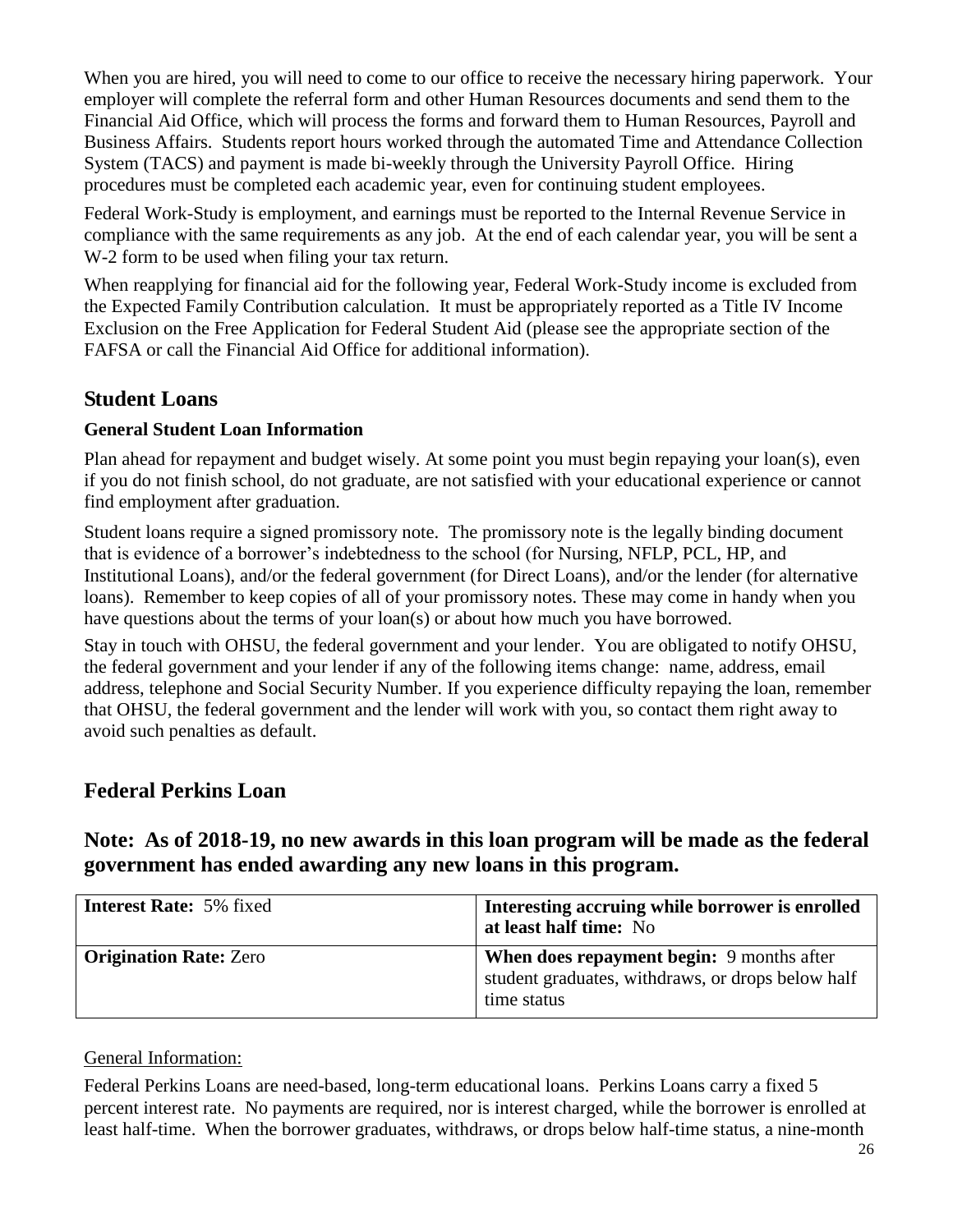grace period begins during which time no payment of principal or interest is required. After nine months, repayment begins and may extend for a maximum of 10 years, depending on the amount borrowed. The minimum monthly payment is \$40. Most monthly payments, however, are larger than \$40. You will sign a promissory note for each year that you receive the loan.

Perkins Loans are serviced by ECSI. Please contact them at 888 549-3274 or [http://www.heartlandecsi.com](http://www.heartlandecsi.com/)

### Annual and Aggregate Loan Limits:

OHSU's yearly award limit will depend on the allotment received by the Federal Government and the number of students applying for aid. In addition, there are federal annual and aggregate limits (see below):

- Federal Annual Loan Limits:
	- o Undergraduates: \$5500
- Federal Aggregate Limits (which include the outstanding principal balance of loans incurred at all postsecondary institutions):
	- o Those who are still in and have not completed two years of a program leading to a bachelor's degree: \$11,000
	- o Those who have successfully completed two years of a program leading to a bachelor's degree: \$27,500

#### Cancellation Provisions:

Federal Perkins Loans may be canceled up to the entire amount of the loan if the borrower:

- Works full time as a nurse, medical technician, physician assistant, dental hygienist or paramedic.
- Dies or becomes totally and permanently disabled.

In addition, up to 70 percent of a Perkins Loan may be canceled for service as a Peace Corps or AmeriCorps VISTA volunteer. Up to 100% of a Perkins Loan may be canceled for military service in an area qualifying for hazardous duty pay.

The aforementioned cancellation of benefits in most cases requires five years of full-time service to obtain the full amount of the cancellation. Borrowers who work less than five years, however, will still be able to receive some cancellation of their loans. Cancellation privileges may vary, depending on when a borrower first accepted a Federal Perkins Loan.

#### Deferment Provisions:

In addition to cancellation benefits, Perkins Loans made on or after July 1, 1993, may be deferred should a student meet one or more of the following conditions:

- Enrolled at least half-time as a regular student at an eligible institution
- Enrolled as a regular student in a course of study that is part of an approved graduate fellowship program approved by the Department of Education (the borrower must provide certification that he/she has been accepted for or is engaged in full time study in the school's graduate fellowship program)
- Engaged in graduate or postgraduate fellowship-supported study (such as a Fulbright grant) outside the United States
- Serving in a residency program in dentistry (deferments may no longer be granted to a borrower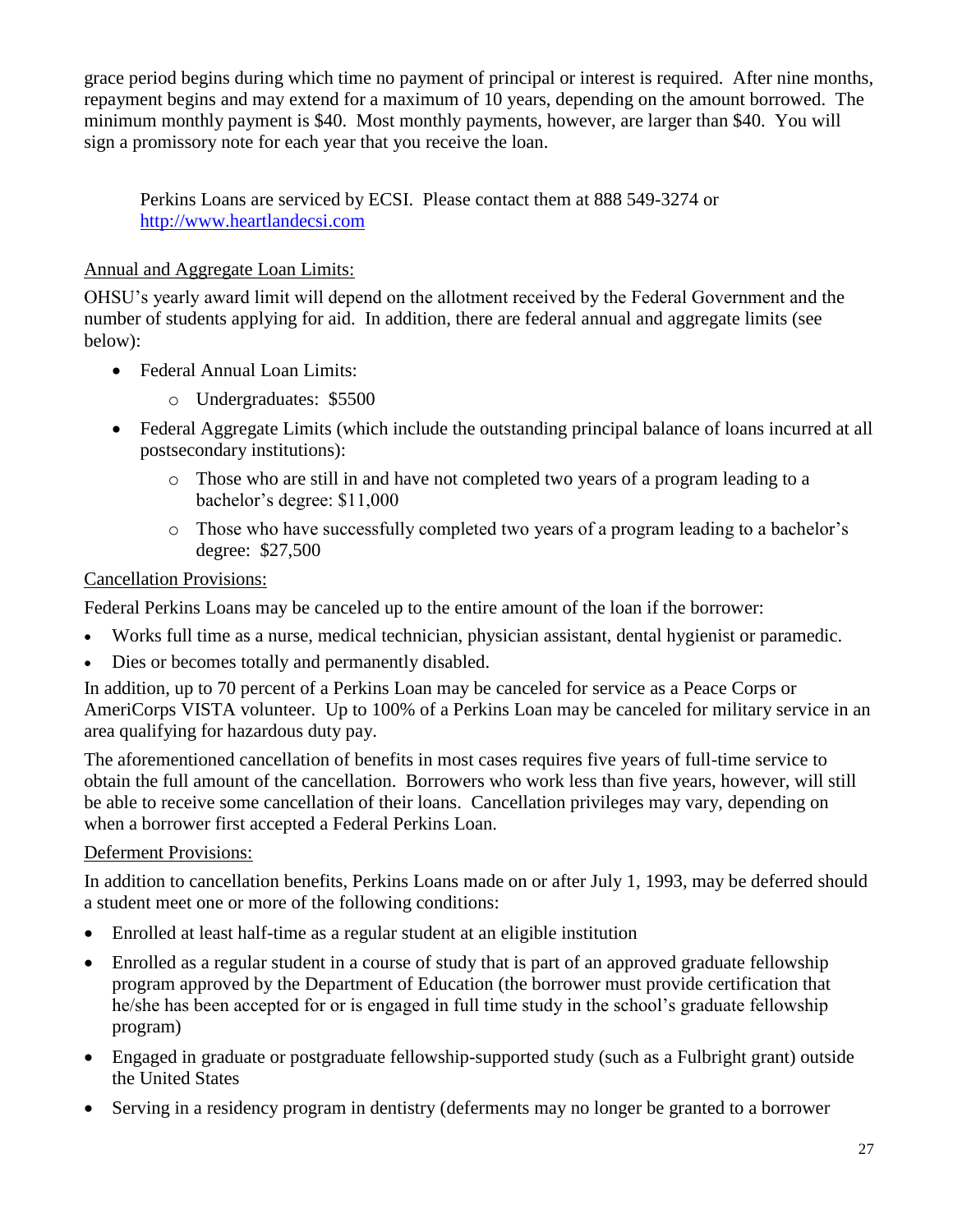while serving in a medical internship or residency program, except for a program in dentistry)

- Enrolled in a course of study that is part of an approved rehabilitation training program for disabled individuals approved by the Department of Education
- Seeking and unable to find full-time employment (three-year maximum deferment)
- Suffering an economic hardship no interest accrues (three-year maximum deferment)

Economic hardship is defined as full-time employment that pays at or below the federal minimum wage or which provides an income that does not exceed 150% if the federally defined poverty level. Volunteering in the Peace Corp also qualifies a borrower for economic hardship deferment. During deferment periods, loan principal need not be paid and interest does not accrue.

**Note:** Some additional deferments, cancellations and other provisions are available only for borrowers whose first loan was made prior to July 1, 1993. With the 1998 Reauthorization of the Higher Education Act, borrowers who first borrowed prior to July 1, 1993 became eligible for all new deferments and cancellations. New borrowers are eligible only for the current deferment and cancellation provisions. For loans made by OHSU, borrowers may contact the Student Loan Department of Central Financial Services for information, 503 494-1196.

#### Checking the Total Amount :

Federal Perkins Loans are reported to the National Student Loan Database (NSLDS). NSLDS is the U.S. Department of Education's (ED's) central database for student aid. NSLDS receives data from schools, guaranty agencies, the Direct Loan program, and other Department of ED programs. NSLDS Student Access provides a centralized, integrated view of Title IV loans and grants so that recipients of Title IV Aid can access and inquire about their Title IV loans and/or grant data. Students can access this information at [www.nslds.ed.gov.](http://www.nslds.ed.gov/) Other authorized users (as determined by the U.S. Department of Education) are also able to access this information. This system contains personal information protected by the Privacy Act of 1974 (as amended). Authorized users are bound by the Act's requirements and acknowledge the possible criminal and civil penalties for violation of the Act.

Department of Education-Federal Student Loan Ombudsman's Office:

The Department of Education maintains a Federal Student Loan Ombudsman's Office that assists borrowers of Federal Perkins loans who are having difficulty related to issues with their loan and their institutions of higher education and/or lenders. The contact information for the Federal Student Loan Ombudsman's Office is:

FSA Ombudsman Group

P.O. Box 1843

Monticello, KY 42633

<https://studentaid.ed.gov/repay-loans/disputes/prepare/contact-ombudsman>

<span id="page-27-0"></span>Phone: 877-557-2575 / Fax: 606-396-4821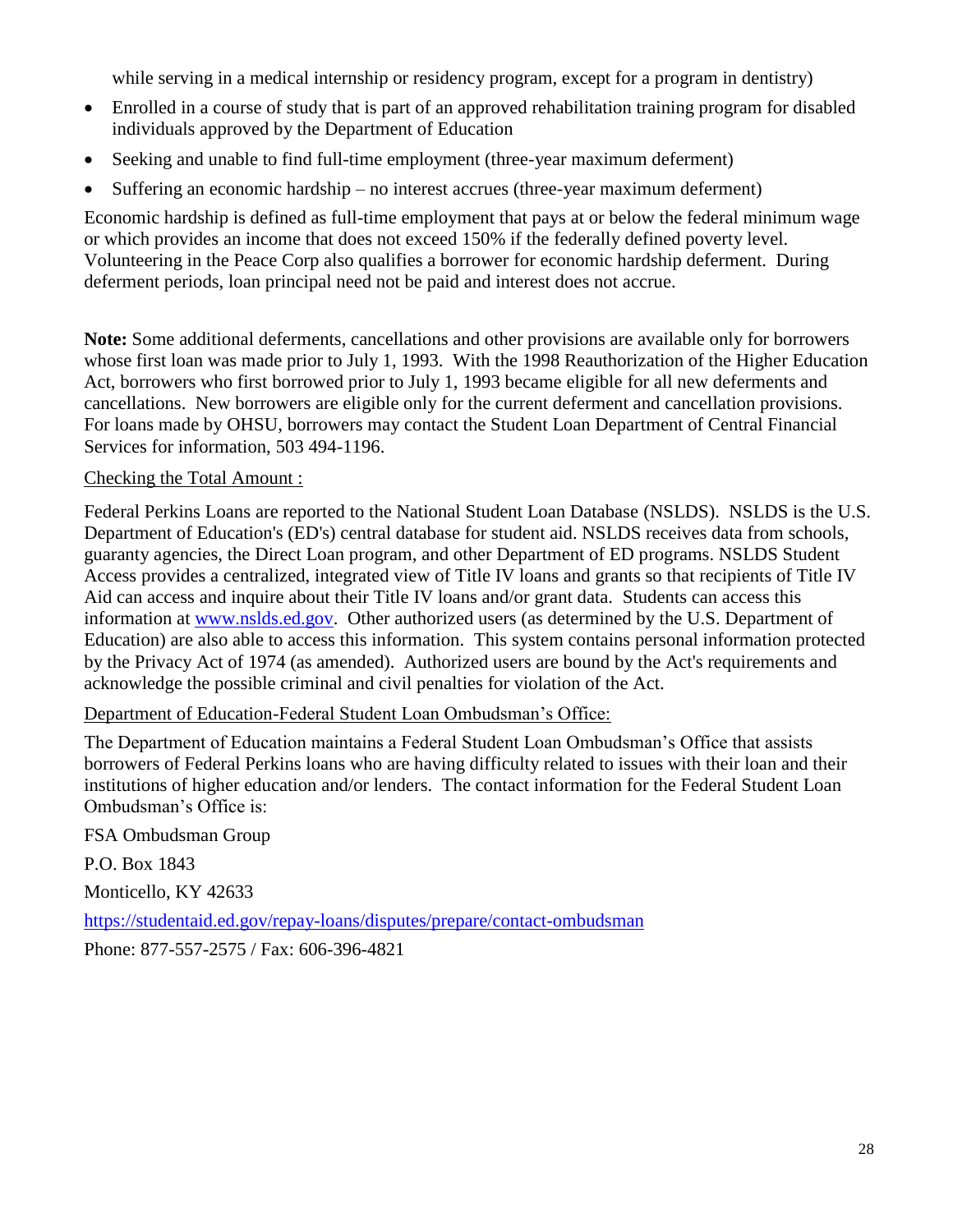# **Federal Direct Stafford Loans<https://studentaid.ed.gov/sa/>**

| <b>Interest Rate:</b>                                                                 |                                                                | <b>Origination Rate:</b>                                                                                                                                                                                                     |  |
|---------------------------------------------------------------------------------------|----------------------------------------------------------------|------------------------------------------------------------------------------------------------------------------------------------------------------------------------------------------------------------------------------|--|
| <b>Undergraduate Students:</b>                                                        |                                                                | For loans first disbursed                                                                                                                                                                                                    |  |
| For Subsidized Stafford Loans:                                                        |                                                                | on or after October 1,                                                                                                                                                                                                       |  |
| For loans prior to July 1, 2017, check on the individual loans<br>at www.nslds.ed.gov |                                                                | 2017 and before October<br>$1, 2018$ : The origination<br>fee is 1.066%                                                                                                                                                      |  |
| $\bullet$<br>2018, the interest rate is 4.45%                                         | For loans first disbursed between July 1, 2017 and June 30,    | For loans first disbursed<br>$\bullet$<br>on or after October 1,                                                                                                                                                             |  |
| $\bullet$<br>2019, the interest rate is 5.05%                                         | For loans first disbursed between July 1, 2018 and June 30,    | 2018 and before October<br>$1, 2019$ : The origination                                                                                                                                                                       |  |
| For Unsubsidized Stafford Loans:                                                      |                                                                | fee is 1.062%                                                                                                                                                                                                                |  |
| $\bullet$<br>at www.nslds.ed.gov                                                      | For loans prior to July 1, 2017, check on the individual loans |                                                                                                                                                                                                                              |  |
| $\bullet$<br>2018, the interest rate is 4.45%                                         | For loans first disbursed between July 1, 2017 and June 30,    |                                                                                                                                                                                                                              |  |
| $\bullet$<br>2019, the interest rate is 5.05%                                         | For loans first disbursed between July 1, 2018 and June 30,    |                                                                                                                                                                                                                              |  |
| <b>Graduate Students:</b>                                                             |                                                                |                                                                                                                                                                                                                              |  |
| For Unsubsidized Stafford Loans:                                                      |                                                                |                                                                                                                                                                                                                              |  |
| at www.nslds.ed.gov                                                                   | For loans prior to July 1, 2017, check on the individual loans |                                                                                                                                                                                                                              |  |
| 2018, the interest rate is $6.00\%$                                                   | For loans first disbursed between July 1, 2017 and June 30,    |                                                                                                                                                                                                                              |  |
| 2019, the interest rate is 6.60%                                                      | For loans first disbursed between July 1, 2018 and June 30,    |                                                                                                                                                                                                                              |  |
| Interest accruing while borrower is enrolled at least half time:                      |                                                                | When does repayment begin: 6                                                                                                                                                                                                 |  |
| • Subsidized Stafford Loan: No                                                        |                                                                | months after student graduates,<br>withdraws, or drops below half                                                                                                                                                            |  |
| • Unsubsidized Stafford Loan: Yes                                                     |                                                                | time status.                                                                                                                                                                                                                 |  |
|                                                                                       |                                                                | Note: If you received a Direct<br>Subsidized Stafford Loan that<br>first disbursed between July 1,<br>2012 and July 1, 2014, you will<br>be responsible for paying any<br>interest that accrues during your<br>grade period. |  |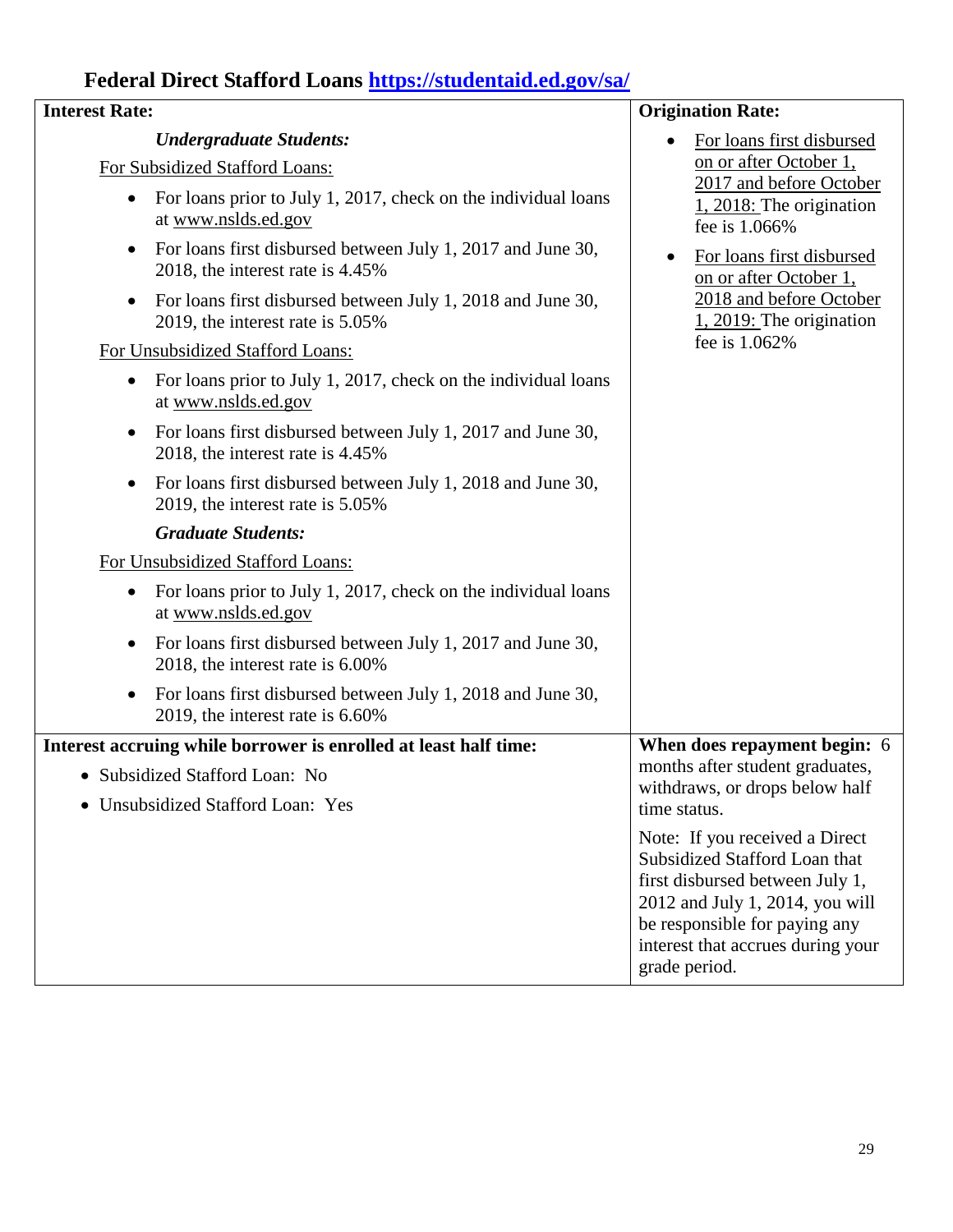#### General Information:

Federal Direct Stafford Loans are a primary source of funding for most financial aid recipients at OHSU. The William D. Ford Federal Direct Loan Program, in which the university participates, allows students to borrow money directly from the federal government.

When you receive your first Direct Loan, you will be contacted by the servicer for that loan (you repay your loan with the loan servicer). Your loan servicer will provide regular updates on your Direct Loan and any additional Direct Loans that you receive. This is who you would want to contact for information on repayment, deferment or forbearance options for Federal Stafford or Federal Unsubsidized Stafford. If you are unsure who your loan servicer is, you can look it up on [www.nslds.ed.gov.](http://www.nslds.ed.gov/)

There are two types of Stafford loans:

- Subsidized Stafford Loan is a loan program in which the interest is paid by the federal government during periods of enrollment and deferment. The subsidized Stafford Loan is a needbased loan program. As with other financial aid programs, your financial need is determined by the information you submitted on the FAFSA and the cost of education in your program.
	- o If you received a Direct Subsidized Stafford Loan that first disbursed between July 1, 2012 and July 1, 2013, you will be responsible for paying any interest that accrues during your grace period.
	- o **For new borrowers of Subsidized Stafford loan July 1, 2013 date and later, the student is limited to receiving Subsidized Stafford loans to a 150% of the published time of the academic program (assuming they otherwise qualify). If a student reached the limit, has not completed the Bachelor's degree and enrolls for additional periods of time to work on the Bachelor's degree or transfers to a shorter length program, interest will begin accruing at that point on all the Subsidized Stafford loans.**
		- **At OHSU, the Bachelor's degree in the following programs allows for a 6 year limit: Radiation Therapy, Accelerated Baccalaureate, RN to BS, and the OCNE Post AAS program.**
		- **For the 3 year OCNE nursing program, the limit is 4.5 years.**

#### **For more information, please visit: <https://studentloans.gov/myDirectLoan/directSubsidizedLoanTimeLimitation.action>**

 Unsubsidized Stafford Loan is a loan program that does not have an interest subsidy from the government, and borrowers are responsible for paying all the interest charges on the loan. Interest payments can be made monthly, quarterly or be capitalized (added to the principal.) The Unsubsidized Stafford Loan program is *not* need-based.

You must have an active signed master promissory note (MPN) to receive this loan. If you do not at the time of awarding, we will include information in your Notification of Eligibility regarding how to complete the promissory note.When you sign the MPN, you are confirming your understanding that your school may make multiple loans for you for the duration of your education (up to ten years) without having you sign another promissory note. You are also agreeing to repay your lender, the U.S. Department of Education, all loans made to you under the terms of the MPN. Therefore, it is very important that you completely read and understand all of the information on the MPN before you sign it. You will be mailed a notification each time a disbursement is made. The notification will include the process to return funds if you do not need them. You also have the right to "close" an MPN so that it cannot be used for additional loans. To do this you must send written notification to your school or to the Direct Loan Servicing Center.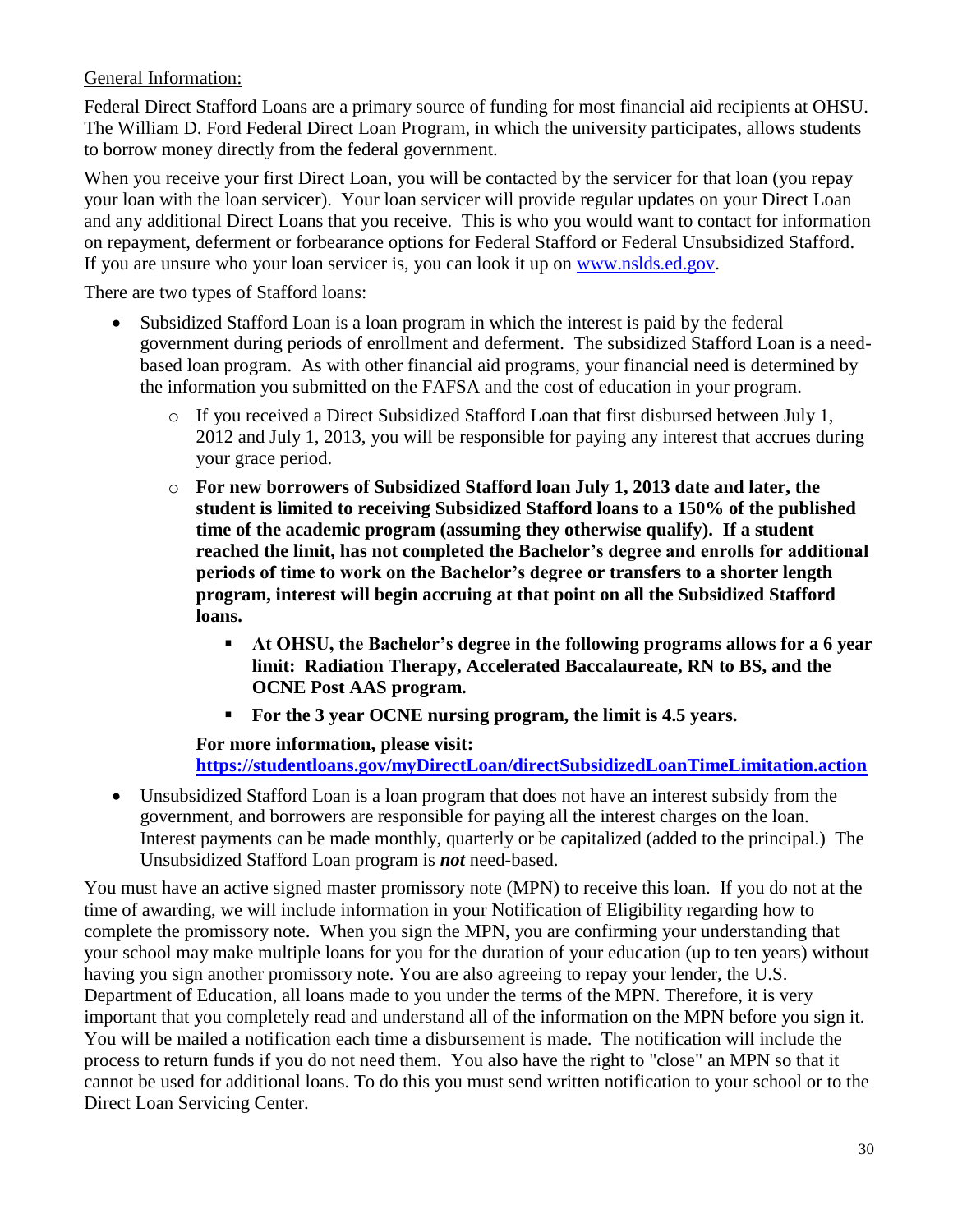#### Annual and Aggregate Loan Limits:

| <b>Annual Limits</b>             | <b>Dependent Students</b>                            | <b>Independent Students</b> |                                                    |
|----------------------------------|------------------------------------------------------|-----------------------------|----------------------------------------------------|
| <b>Academic Year</b>             | Maximum Subsidized &<br><b>Unsubsidized Combined</b> | Maximum<br>Subsidized       | Maximum Subsidized &  <br>Unsubsidized<br>Combined |
| Year 1                           | \$5,500                                              | \$3,500                     | \$9,500                                            |
| Year 2                           | \$6,500                                              | \$4,500                     | \$10,500                                           |
| Year 3, 4, & 5                   | \$7,500                                              | \$5,500                     | \$12,500                                           |
| Graduate                         | N/A                                                  | N/A                         | \$20,500                                           |
| <b>MPH</b>                       | N/A                                                  | N/A                         | \$33,000                                           |
| M.D./D.M.D.                      | N/A                                                  | N/A                         | \$40,500                                           |
| <b>Aggregate Limits</b>          |                                                      |                             |                                                    |
| Dependent Undergraduate          | \$31,000                                             | N/A                         | N/A                                                |
| <b>Independent Undergraduate</b> | N/A                                                  | \$23,000                    | \$57,500                                           |
| Graduate                         | N/A                                                  | \$65,500                    | \$138,500                                          |
| <b>MPH</b>                       | N/A                                                  | \$65,500                    | \$224,000                                          |
| M.D./D.M.D                       | N/A                                                  | \$65,500                    | \$224,000                                          |

NOTE: For dependent students whose parents are denied under the PLUS program, the amount a student can borrow under the Stafford program is the same as an independent student.

Stafford loans are issued in multiple disbursements, based on each term of the academic year. Repayments of Stafford Loans are deferred for periods of at least half-time enrollment and during a sixmonth grace period after a student graduates, withdraws, or otherwise drops below half-time status.

#### Deferment Provisions:

Deferment options are available for Federal Direct Stafford and Unsubsidized Stafford Loans. Information is provided on the promissory notes. Deferments may be available to you if you are:

- Pursuing at least half-time study at an eligible school;
- In a graduate fellowship program approved by the U.S. Department of Education;
- In a rehabilitation training program, for individuals with disabilities, approved by the U.S. Department of Education;
- Conscientiously seeking but unable to find full-time employment (for up to three years); or experiencing economic hardship (for up to three years).
- Deferments also may be available to students who serve in the Peace Corps, volunteer for Service under the Domestic Volunteer Service Act of 1973 or other volunteer service for taxexempt organizations of demonstrated effectiveness in the field of community service.

#### Repayment Options:

When you receive your first Direct Loan, you will be contacted by the servicer for that loan (you repay your loan with the loan servicer). Your loan servicer will provide regular updates on our Direct Loan and any additional Direct Loans that you receive. This is who you would want to contact for information on repayment, deferment or forbearance options for Federal Stafford or Federal Unsubsidized Stafford. If you are unsure who your loan servicer is, you can look it up on [www.nslds.ed.gov.](http://www.nslds.ed.gov/)

Examples of loan repayment schedules can be found later in this document. Also, information can be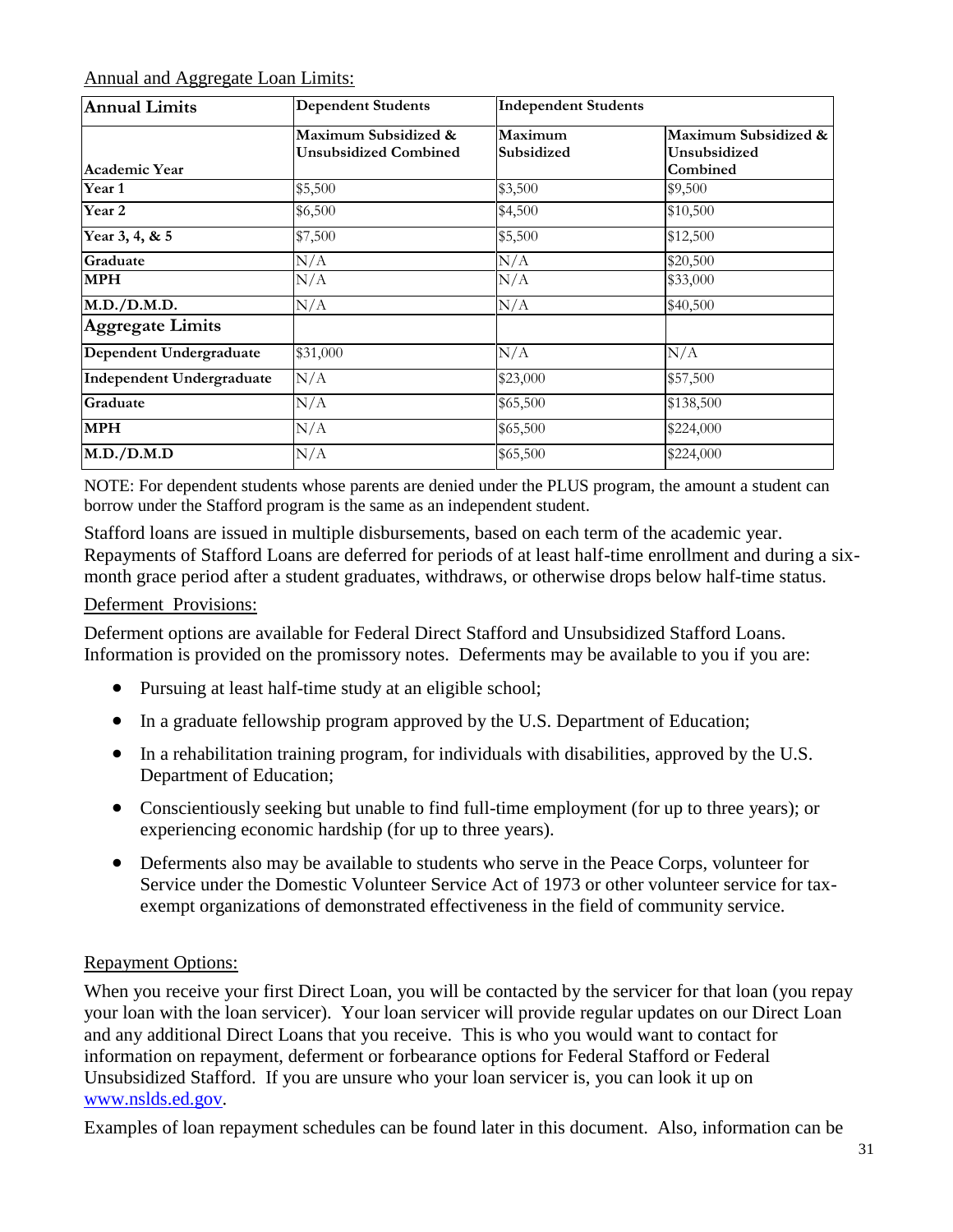found at [http://studentaid.ed.gov/repay-loans/understand/plans.](http://studentaid.ed.gov/repay-loans/understand/plans)

Checking the Total Amount :

Federal Stafford Loans are reported to the National Student Loan Database (NSLDS). NSLDS is the U.S. Department of Education's (ED's) central database for student aid. NSLDS receives data from schools, guaranty agencies, the Direct Loan program, and other Department of ED programs. NSLDS Student Access provides a centralized, integrated view of Title IV loans and grants so that recipients of Title IV Aid can access and inquire about their Title IV loans and/or grant data. Students can access this information at [www.nslds.ed.gov.](http://www.nslds.ed.gov/) Other authorized users (as determined by the U.S. Department of Education) are also able to access this information. This system contains personal information protected by the Privacy Act of 1974 (as amended). Authorized users are bound by the Act's requirements and acknowledge the possible criminal and civil penalties for violation of the Act.

#### Department of Education-Federal Student Loan Ombudsman's Office:

The Department of Education maintains a Federal Student Loan Ombudsman's Office that assists borrows of Federal Direct loans whom are having difficulty related to issues with their loan and their institutions of higher education and/or lenders. The contact information for the Federal Student Loan Ombudsman's Office is:

FSA Ombudsman Group <https://studentaid.ed.gov/repay-loans/disputes/prepare/contact-ombudsman>

P.O. Box 1843

<span id="page-31-0"></span>Monticello, KY 42633 Phone: 877-557-2575/Fax: 606-396-4821

### **Federal Direct PLUS Loans <https://studentaid.ed.gov/sa/>**

| <b>Interest Rate:</b>                                                                                                                                                                                                                                                                                                     | When does repayment begin:                                                                                                                                                                                                                                                         |
|---------------------------------------------------------------------------------------------------------------------------------------------------------------------------------------------------------------------------------------------------------------------------------------------------------------------------|------------------------------------------------------------------------------------------------------------------------------------------------------------------------------------------------------------------------------------------------------------------------------------|
| For loans prior to July 1, 2017, check on the individual loans at<br>$\bullet$<br>www.nslds.ed.gov<br>For loans first disbursed between 7/1/2017 and 6/30/2018, the<br>$\bullet$<br>interest rate is 7.00%.<br>For loans first disbursed between $7/1/2018$ and $6/30/2019$ , the<br>$\bullet$<br>interest rate is 7.60%. | 60 days after the loan is fully<br>disbursed. However,<br>repayments may be deferred if<br>the borrower (or for Parent<br>PLUS loans first disbursed July<br>1, 2008 or later, the student for<br>which the loan was borrowed)<br>is enrolled as at least a half-<br>time student. |
| <b>Origination Rate:</b>                                                                                                                                                                                                                                                                                                  | Interest accruing while                                                                                                                                                                                                                                                            |
| For loans first disbursed on or after October 1, 2017 and before<br>$\bullet$<br>October 1, 2018: The origination fee is 4.264%                                                                                                                                                                                           | borrower is enrolled at least<br>half time: Yes                                                                                                                                                                                                                                    |
| For loans first disbursed on or after October 1, 2018 and before<br>$\bullet$<br>October 1, 2019: The origination fee is 4.248%                                                                                                                                                                                           |                                                                                                                                                                                                                                                                                    |

#### General Information:

The Federal Direct PLUS is a loan program that provides loans to either parents of students who are defined as dependent by financial aid regulations or graduate/professional students. Like the Direct Stafford loans, these loans are processed by OHSU and the money is borrowed directly from the federal government. Applicants may borrow up to the cost of education minus any financial aid awarded. A credit check will be completed to check for an adverse credit history. At this time, there is no aggregate maximum amount.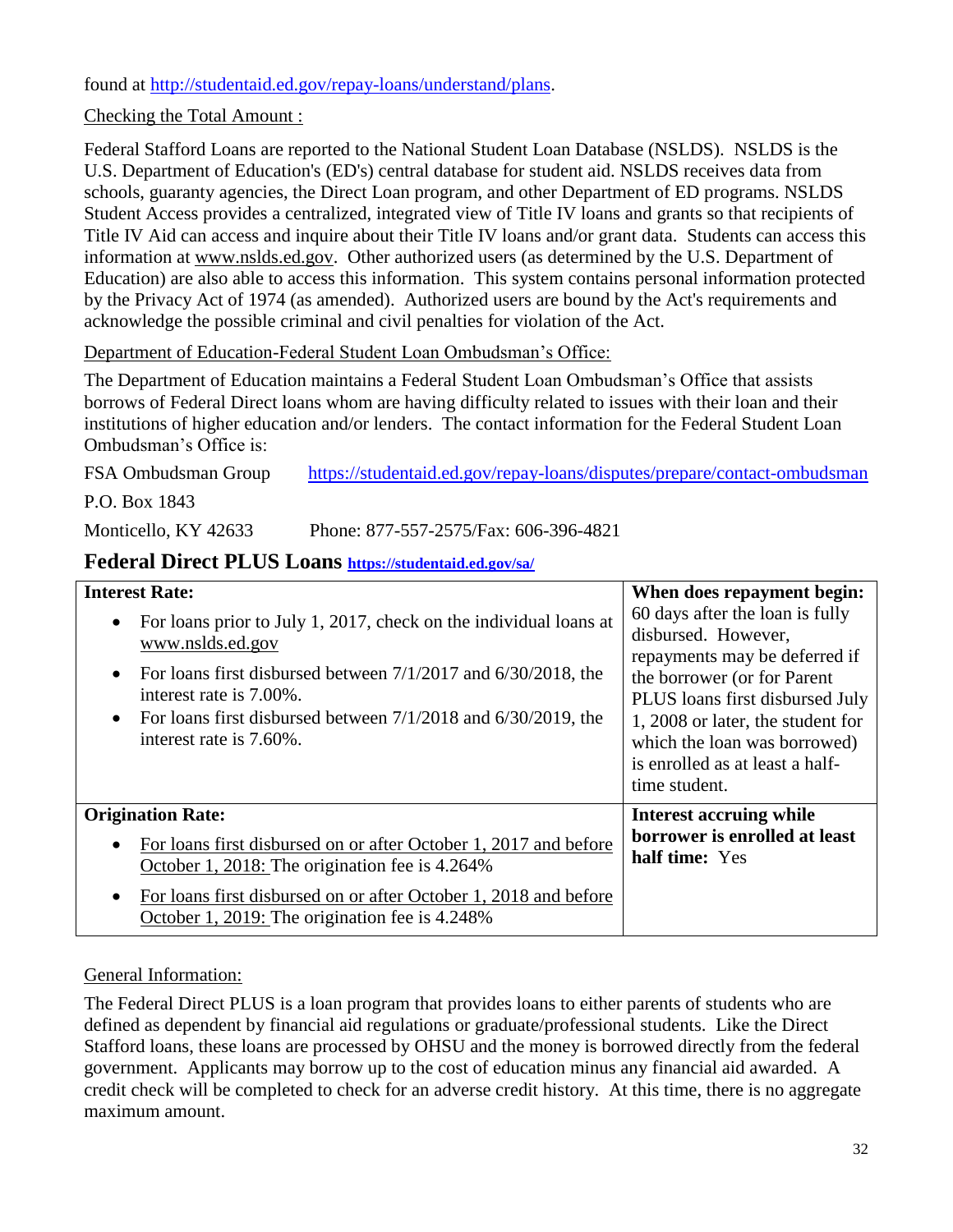You must have an active signed master promissory note (MPN) to receive this loan. If you do not at the time of awarding, we will include information in your Notification of Eligibility regarding how to complete the promissory note.When you sign the MPN, you are confirming your understanding that your school may make multiple loans for you for the duration of your education (up to ten years) without having you sign another promissory note. You are also agreeing to repay your lender, the U.S. Department of Education, all loans made to you under the terms of the MPN. Therefore, it is very important that you completely read and understand all of the information on the MPN before you sign it. You will be mailed a notification each time a disbursement is made. The notification will include the process to return funds if you do not need them. You also have the right to "close" an MPN so that it cannot be used for additional loans. To do this you must send written notification to your school or to the Direct Loan Servicing Center.

Like the Direct Stafford loan program, PLUS Loans are issued in multiple disbursements, based on each term of the academic year. Funds will be applied directly to the student's account. Parents (who are borrowing for their dependent student) must sign an authorization form indicating to whom refunds of leftover funds should be paid. When you receive your first Direct Loan, you will be contacted by the servicer for that loan (you repay your loan with the loan servicer). Your loan servicer will provide regular updates on our Direct Loan, and any additional Direct Loans that you receive. This is who you would want to contact for information on repayment, deferment or forbearance options for Federal Stafford or Federal Unsubsidized Stafford. If you are unsure who your loan servicer is, you can look it up on [www.nslds.ed.gov.](http://www.nslds.ed.gov/)

**Note to PLUS Loan borrowers:** Generally, the eligibility requirements and procedures for requesting a deferment or forbearance for Stafford Loan borrowers also apply to you. However, since all PLUS Loans are unsubsidized, you'll be charged interest during periods of deferment or forbearance. If you don't pay the interest as it accrues, it will be capitalized (added to the principal balance of the loan), thereby increasing the amount you'll have to repay. Interest on PLUS Loans begins to accrue on the day the loan is made, and repayment must begin within 60 days of the final disbursement.

 Also, for loans first disbursed July 1, 2008, or later, the loan can be placed in deferment during the six-month period beginning the day after the student goes below  $\frac{1}{2}$  time enrollment. Please be aware, the interest continues accruing during that time. If you wish to find out more about this option, please contact the Direct Loan Servicing Center at [https://www.nslds.ed.gov](https://www.nslds.ed.gov/)

#### Repayment Options:

When you receive your first Direct Loan, you will be contacted by the servicer for that loan (you repay your loan with the loan servicer). Your loan servicer will provide regular updates on our Direct Loan, and any additional Direct Loans that you receive. This is who you would want to contact for information on repayment, deferment or forbearance options for Federal PLUS loans. If you are unsure who your loan servicer is, you can look it up on [www.nslds.ed.gov.](http://www.nslds.ed.gov/)

Examples of loan repayment schedules can be found later in this document. Also, information can be found at [http://studentaid.ed.gov/repay-loans/understand/plans.](http://studentaid.ed.gov/repay-loans/understand/plans)

#### Checking the Total Amount: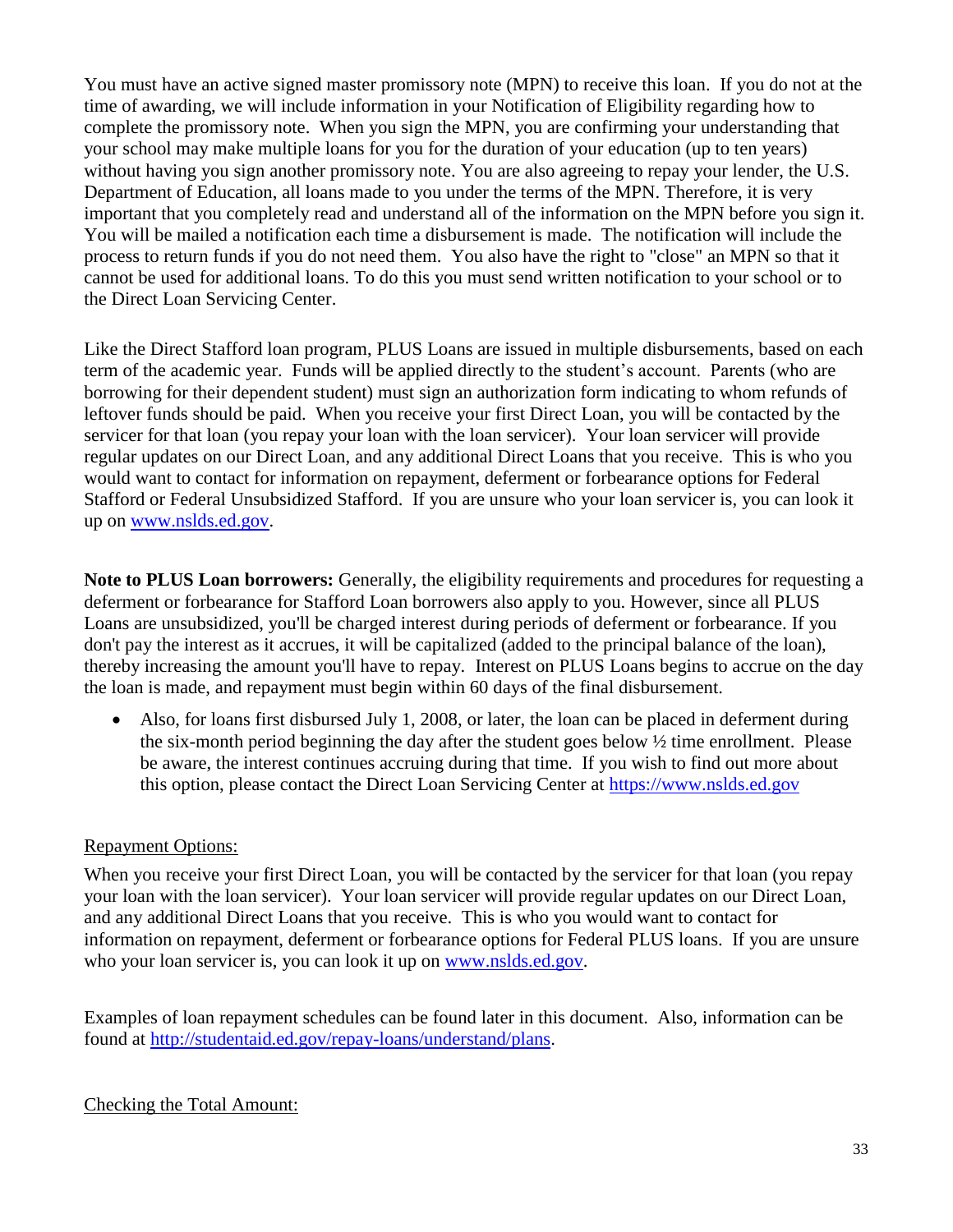Federal PLUS Loans are reported to the National Student Loan Database (NSLDS). NSLDS is the U.S. Department of Education's (ED's) central database for student aid. NSLDS receives data from schools, guaranty agencies, the Direct Loan program, and other Department of ED programs. NSLDS Student Access provides a centralized, integrated view of Title IV loans and grants so that recipients of Title IV Aid can access and inquire about their Title IV loans and/or grant data. Students can access this information at [www.nslds.ed.gov.](http://www.nslds.ed.gov/) Other authorized users (as determined by the U.S. Department of Education) are also able to access this information. This system contains personal information protected by the Privacy Act of 1974 (as amended). Authorized users are bound by the Act's requirements and acknowledge the possible criminal and civil penalties for violation of the Act.

#### Department of Education-Federal Student Loan Ombudsman's Office:

The Department of Education maintains a Federal Student Loan Ombudsman's Office that assists borrows of Federal Direct loans whom are having difficulty related to issues with their loan and their institutions of higher education and/or lenders. The contact information for the Federal Student Loan Ombudsman's Office is:

FSA Ombudsman Group P.O. Box 1843 Monticello, KY 42633 <https://studentaid.ed.gov/repay-loans/disputes/prepare/contact-ombudsman> Phone: 877-557-2575/Fax: 606-396-4821

## <span id="page-33-0"></span>**Federal Nursing Student Loans**

| <b>Interest Rate: 5% fixed</b> | Interest accruing while borrower is enrolled at<br>least half time: No                                               |
|--------------------------------|----------------------------------------------------------------------------------------------------------------------|
| <b>Origination Rate: Zero</b>  | <b>When does repayment begin:</b> 9 months after<br>student graduates, withdraws, or drops below half<br>time status |

#### General Information:

Federal Nursing Student Loans are long-term educational loans for students in nursing. The federal government funds these loans.Nursing loans carry a 5 percent interest rate. No payments are required, nor is interest charged, while the borrower is enrolled as at least a half-time nursing student. When the borrower graduates, withdraws, drops below half-time status, or changes academic programs, a nine-month grace period begins during which time no payment of principal or interest is required. After nine months, repayment begins and may extend for a period of 10 years. The minimum monthly payment is \$40. Most monthly payments, however, are larger than \$40. You will sign a promissory note for each year that you receive the loan. If this promissory note is not completed until after the aid begins disbursing for a given term, you disbursement will be delayed for three days due to federal regulations.

Federal Nursing Student Loans are serviced by ECSI. Please contact them at 888 549-3274 or [https://www.heartlandecsi.com](https://www.heartlandecsi.com/)

Annual and Aggregate Loan Limits: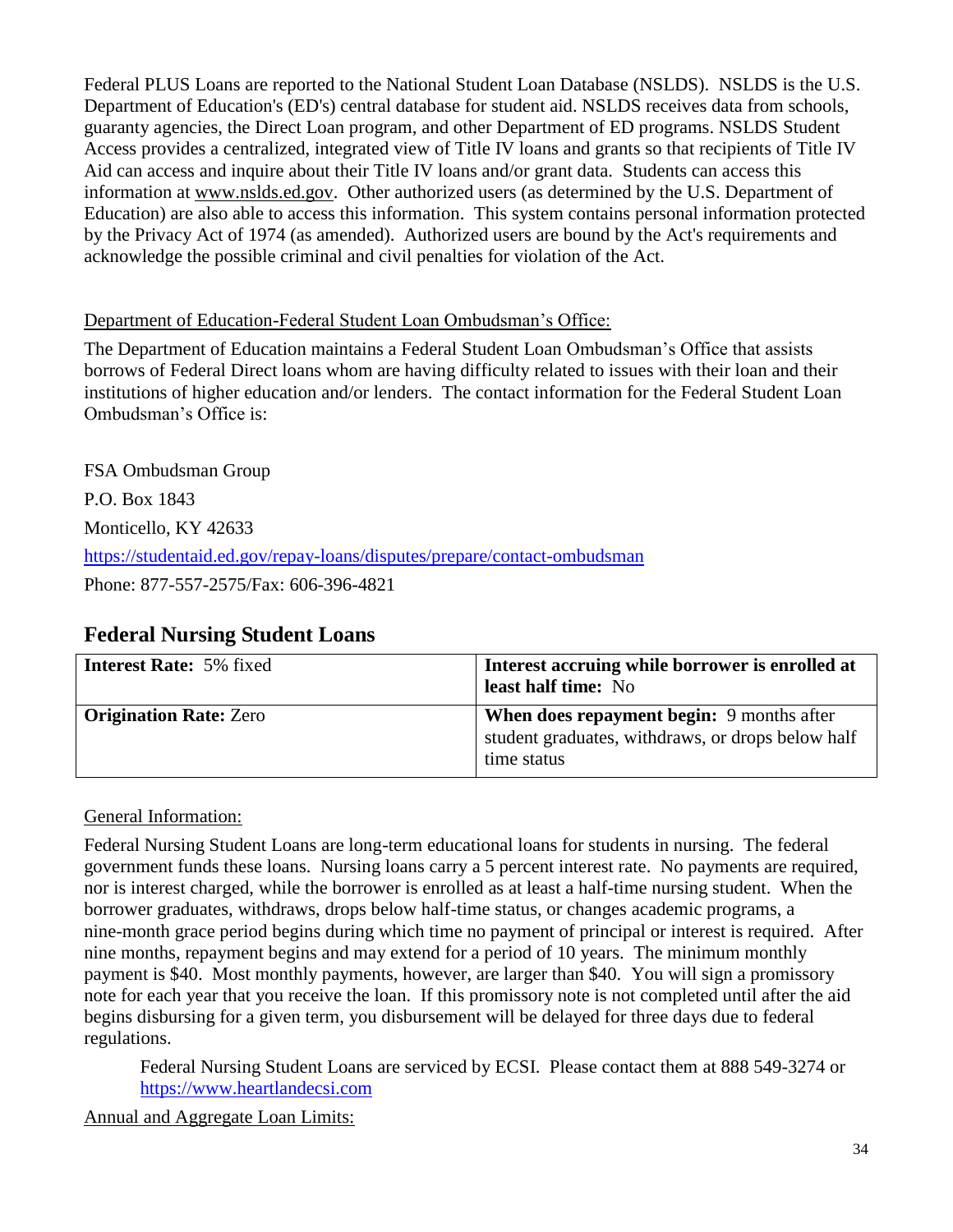Eligibility for a Federal Nursing Loan depends on the yearly allotment received and the number of students applying for aid.

- The federal annual loan maximums are:
	- o Students in first two years of the program: \$3300
	- o Students in the last two years of the program: \$5200
- The federal aggregate limit is \$17,000 for all years combined.

#### Deferment Provisions:

- Deferment of Nursing Student Loan repayments will be granted while the borrower maintains at least half-time status in a baccalaureate degree nursing program or pursues advanced professional training in nursing.
- Deferments are available for up to three years to borrowers who are on active duty as members of the uniformed service of the United States (Army, Navy, Air Force, Marines or Coast Guard) or who are serving as volunteers in the Peace Corps.
- No principal or interest payments are required during deferment periods.

#### Cancellation Provisions:

With approval from the Department of Health and Human Services, the full amount of the unpaid balance of a Nursing Student Loan will be canceled upon death or total and permanent disability of the borrower.

Information required to disclosure as part of Truth In Lending Act:

Creditor Name and Address: Oregon Health & Science University 3181 SW Sam Jackson Park Road Portland, OR 97239-3098

Loan Interest Rate and Fees:

- The interest rate is fixed at 5.0%
- Fees: there is no application, origination, or loan guarantee fee. The late charge fee is \$2.00 month The returned check charge is \$35.00

Loan Cost Examples:

The total amount you will pay for this loan will vary depending upon when you start to repay it. The example provides estimates based upon two different repayment options available to you while enrolled in school.

| <b>Repayment Option:</b>                                         | Amount<br>Provided* | Interest<br>Rate | Loan Term                                          | Total Paid over 10<br>years |
|------------------------------------------------------------------|---------------------|------------------|----------------------------------------------------|-----------------------------|
| Defer Payments:<br>Make no payments while enrolled<br>in school. | \$900               | 5%               | 10 years starting<br>after the deferment<br>period | \$960.00                    |
| <b>Make Full Payments:</b><br>Pay principal while enrolled in    | \$900               | 5%               | 10 years starting<br>after first payment           | \$900.00                    |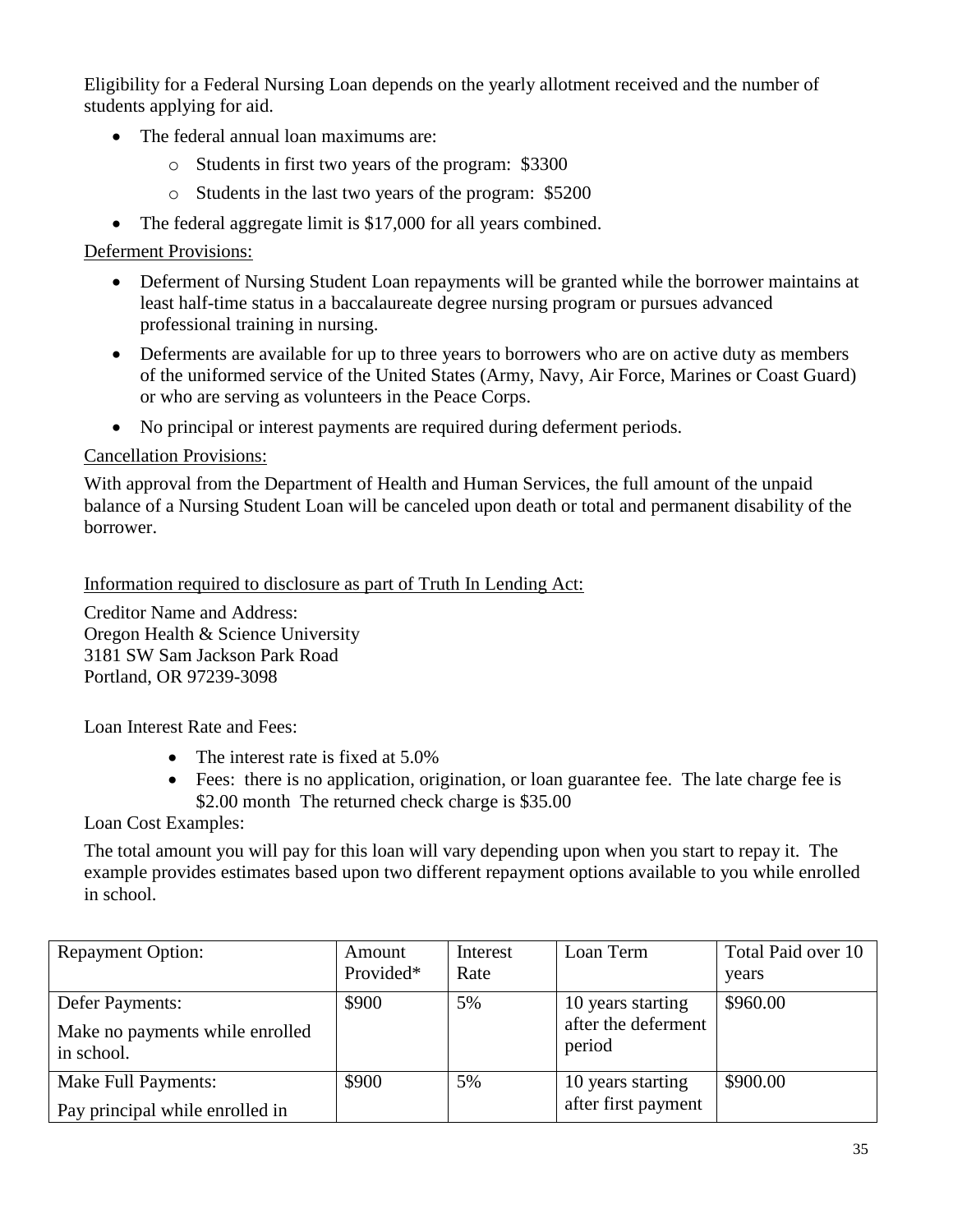\*About this example: This is an example of a yearly amount awarded for 2010-11. It is based on you being in school for 3 years and having a 9 month grace period before entering repayment. It is based on the 5% fixed interest rate. Your amount may vary depending on the amount of available funding and the number of years you are awarded the loan and number of years attending OHSU.

You should review the federal loan alternatives to this loan listed above in Perkins, Stafford, and PLUS loans.

#### Next Steps:

If your Notification of Eligibility includes the Federal Nursing loan, you will be sent an email from the OHSU Bursars Office regarding how to complete the necessary steps needed to receive this loan. **Please be aware, if you do not sign the promissory note prior to aid disbursing for the term, the loan will be held for 3 business days as part of the federal regulations on this loan**.

#### Additional Notes:

#### Borrower Eligibility:

- Must be enrolled at OHSU in an eligible undergraduate nursing program at least halftime.
- You must have demonstrated financial need as determined by your financial aid application. Additional criteria for distribution loan are determined by OHSU Financial Aid Office is determined each year depending on available amount and number of eligible students.

#### Bankruptcy Limitations:

<span id="page-35-0"></span>If you file for bankruptcy you may still be required to pay back this loan.

More information about loan eligibility and repayment deferral and forbearance options is available on the loan application and agreement.

#### **Nurse Faculty Loan Program**

| <b>Interest Rate:</b> 3% fixed* see below regarding | Interest accruing while borrower is enrolled at                                                                            |
|-----------------------------------------------------|----------------------------------------------------------------------------------------------------------------------------|
| interest rate if defaulting on the loan             | least half time: No                                                                                                        |
| <b>Origination Rate: Zero</b>                       | When does repayment begin: 9 months after the<br>borrower ceases to be enrolled in the advanced<br>nurse education program |

#### General information:

The Nurse Faculty Loan Program (NFLP), Section 846A of the Public Health Service Act, authorizes the Secretary of the Department of Health and Human Services to enter into an agreement with a school of nursing to establish and operate a student loan fund to increase the number of qualified nursing faculty. The NFLP will be used for students who are going to become nurse faculty members. NFLP loan awards are dependent upon available funding each academic year. You will sign a promissory note for each year that you receive the loan. If this promissory note is not completed until after the aid begins disbursing for a given term, your disbursement will be delayed for three days due to federal regulations.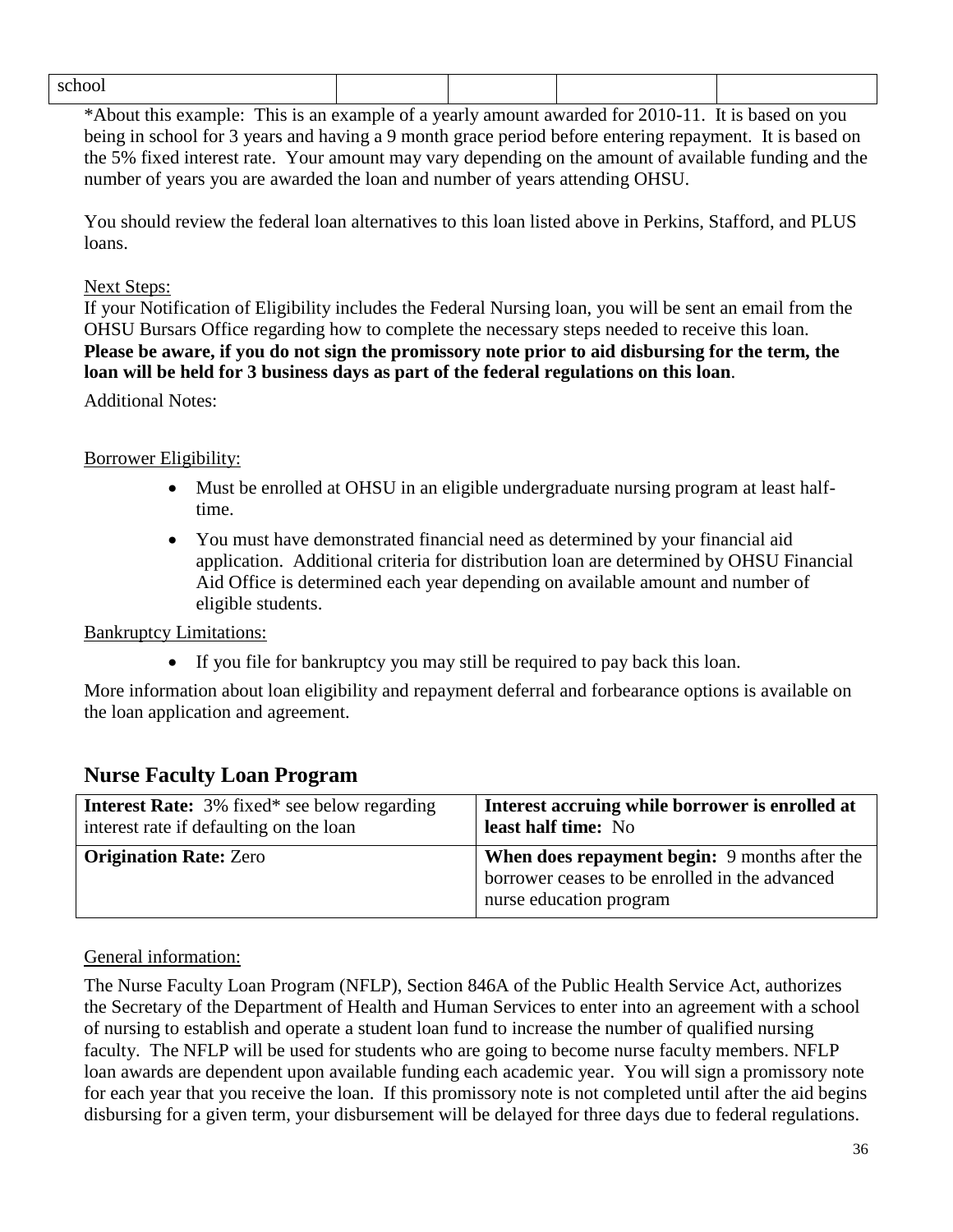The nurse Faculty Loan Program is serviced by ECSI. Please contact them at 888 549-3274 or [https://www.heartlandecsi.com.](https://www.heartlandecsi.com/)

## Eligibility:

- 1. Be a US citizen or national of the US
- 2. Be at least a part time student in good standing in an advanced nurse education program at OHSU. The terms 'part time' and 'good standing' are defined by OHSU as being enrolled in at least 5 credits a term and making financial aid satisfactory academic progress. **Two of the at least part time terms must occur consecutively during the 2018-19 academic year.** The specific classes that students must take (in addition to other degree requirements) are a minimum of 9 (and a maximum of 18) credit hours in nursing education courses establish by the School of Nursing Graduate Program. The specific courses will be listed on the application the student completes.
- 3. Have no judgment liens entered against you based on the default on a federal debt.
- 4. You will also need to apply (if you haven't already) for financial aid using the 2018-19 Free Application for Federal Student Aid (FAFSA). You can apply at [www.fafsa.ed.gov](http://www.fafsa.ed.gov/)
- 5. In order to receive NFLP loan in your dissertation phase of your program, you must have received NFLP loan prior to that phase.

## Interest Rate:

- 1. The NFLP loan will bear interest on the unpaid balance of the loan at:
	- **a.** The rate of 3 percent per annum beginning 3 months after the borrower ceases to be enrolled in the advanced nurse education program, or
	- **b. The prevailing market rate if the borrower fails to complete the advanced nurse education program or fails to serve as a nurse faculty member.**

## Cancellation

- 1. OHSU will cancel an amount up to 85% of the principle and interest of a NFLP as follows:
	- a. Upon completion by the borrower of each of the first, second, and third year of full-time employment as a faculty member in a school of nursing, OHSU will cancel 20% of the principle of and interest on the NFLP loan, as determined on the first day of employment
	- b. Upon completion by the borrower of the fourth year of full-time employment as a faculty member in a school of nursing, cancel 25% of the principle of and interest on the NFLP loan, as determined on the first day of employment.

## Repayment

1. The NFLP loan is repayable over a 10-year period beginning 9 months after the borrower completes the advanced nurse education program, ceases to be enrolled as a student in the advance nurse education program, or ceases to be employed as full-time nurse faculty.

## \* Default by the Borrower

- 1. If a NFLP borrower defaults on the loan, OHSU must immediately stop the disbursement of the NFLP loan and begin collection on the loan.
	- **a. Default means:**
		- **1. Failure to complete the advanced nurse education program.**
		- **2. Loss of the status as a student in good standing, as used by OHSU for the advance nurse training program.**
		- **3. Failure to become or maintain employment as a full-time faculty member at a school of nursing. "Full-time" has the meaning used by the employing school**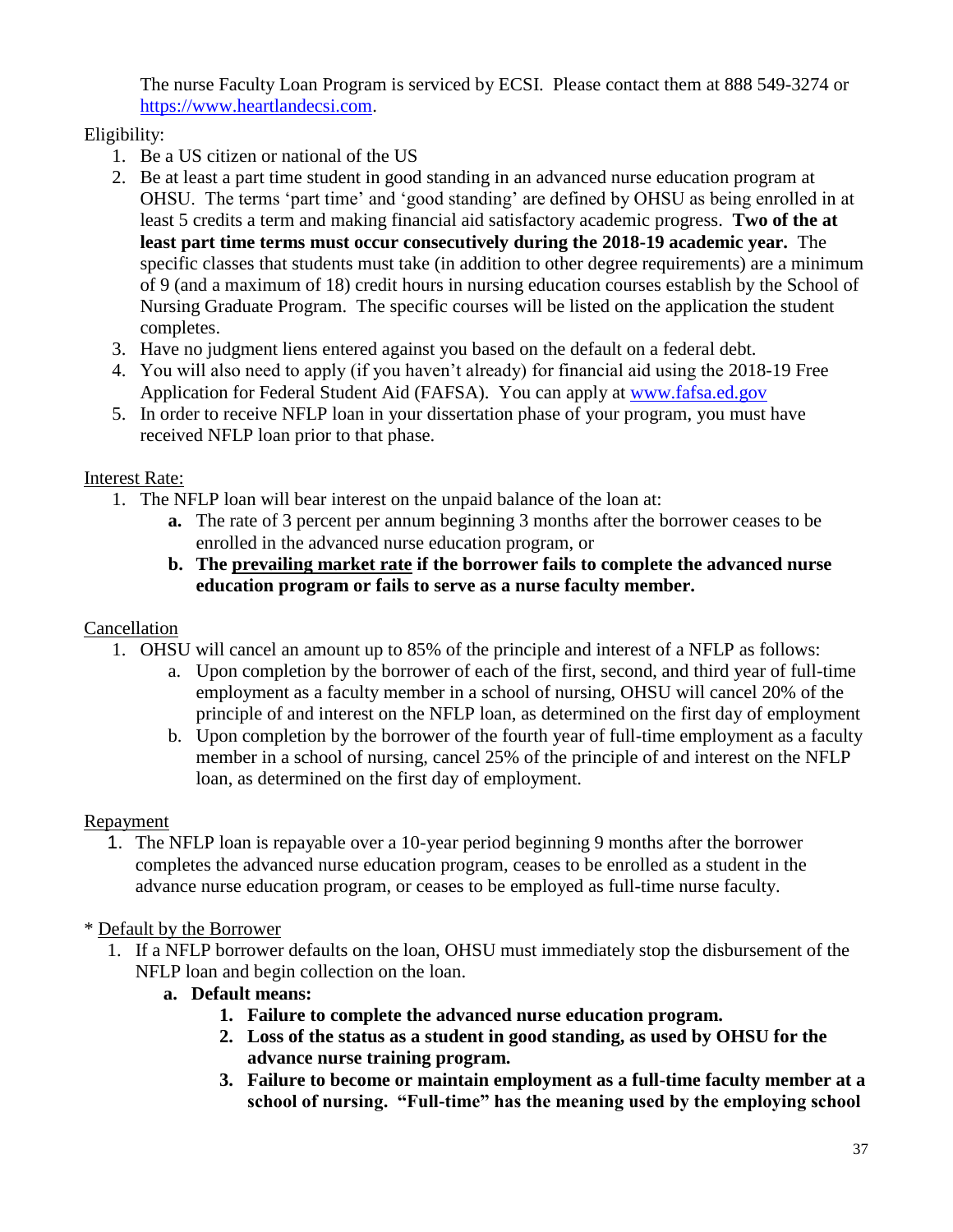**of nursing for its faculty. Failure to provide certification of employment will evidence default, or**

**4. Failure to make payments as required by the NFLP borrower's Promissory Note and repayment agreement.**

### <span id="page-37-0"></span>**Health Professions Student Loans**

| <b>Interest Rate: 5% fixed</b> | Interest accruing while borrower is enrolled at<br>least half time: No                                                |
|--------------------------------|-----------------------------------------------------------------------------------------------------------------------|
| <b>Origination Rate: Zero</b>  | <b>When does repayment begin:</b> 12 months after<br>student graduates, withdraws, or drops below half<br>time status |

#### General Information:

Health Professions Student Loans (HPSL) are long term educational loans for dental students. These loans are need-based, and parental financial information filed on the FAFSA is required for determining eligibility. **If OHSU receives HPSL funding**, an email will be sent to potentially eligible students in early fall regarding how to apply for the funding and a deadline date. The application will be available during that time at the OHSU financial aid website [\(www.ohsu.edu/finaid\)](http://www.ohsu.edu/finaid). Students are encouraged to complete the Department of Health and Human Services application. If you choose not to provide parental information, the Financial Aid Office will consider your DHHS application incomplete and will not consider you for DHHS funding.

Instructions on applying for the funds are emailed to the students during early fall term with a specific deadline to apply. There is no cumulative maximum borrowing limit on HPSLs.

Health Professions Student Loans carry a fixed 5 percent interest rate. No payments are required, nor is interest charged, while the borrower is enrolled as a full-time student in the program for which he or she received the funds. You will sign a promissory note for each year that you receive the loan. If this promissory note is not completed until after the aid begins disbursing for a given term, your disbursement will be delayed for three days due to federal regulations.

When the borrower graduates, withdraws, drops below full-time enrollment, or changes academic programs, a 12-month grace period begins, during which time no payment of principal or interest is required. After 12 months, repayment begins and may extend for a period of 10 years. The minimum monthly payment is \$40. Most monthly payments, however, are larger than \$40. You may, without penalty, prepay all or part of the principal and accrued interest at any time.

There is no application or origination fee associated with the federal loan. The late charge is \$2.00 per month and the returned check fee is \$35.00 for each occurrence. Should you default on this HPSL loan, you may be subject to attorney's fees, collection agent costs and other related charges for the collection of any amount not paid.

Health Professions Student Loans are serviced by ECSI. Please contact them at 888 549-3274 or [https://www.heartlandecsi.com.](https://www.heartlandecsi.com/)

#### Total Loan Cost:

The total amount you will pay on the loan will vary depending upon when you start repaying and how much your total loan amount is. If you are awarded, you will be given examples of the total loan costs based on your current estimated graduation date.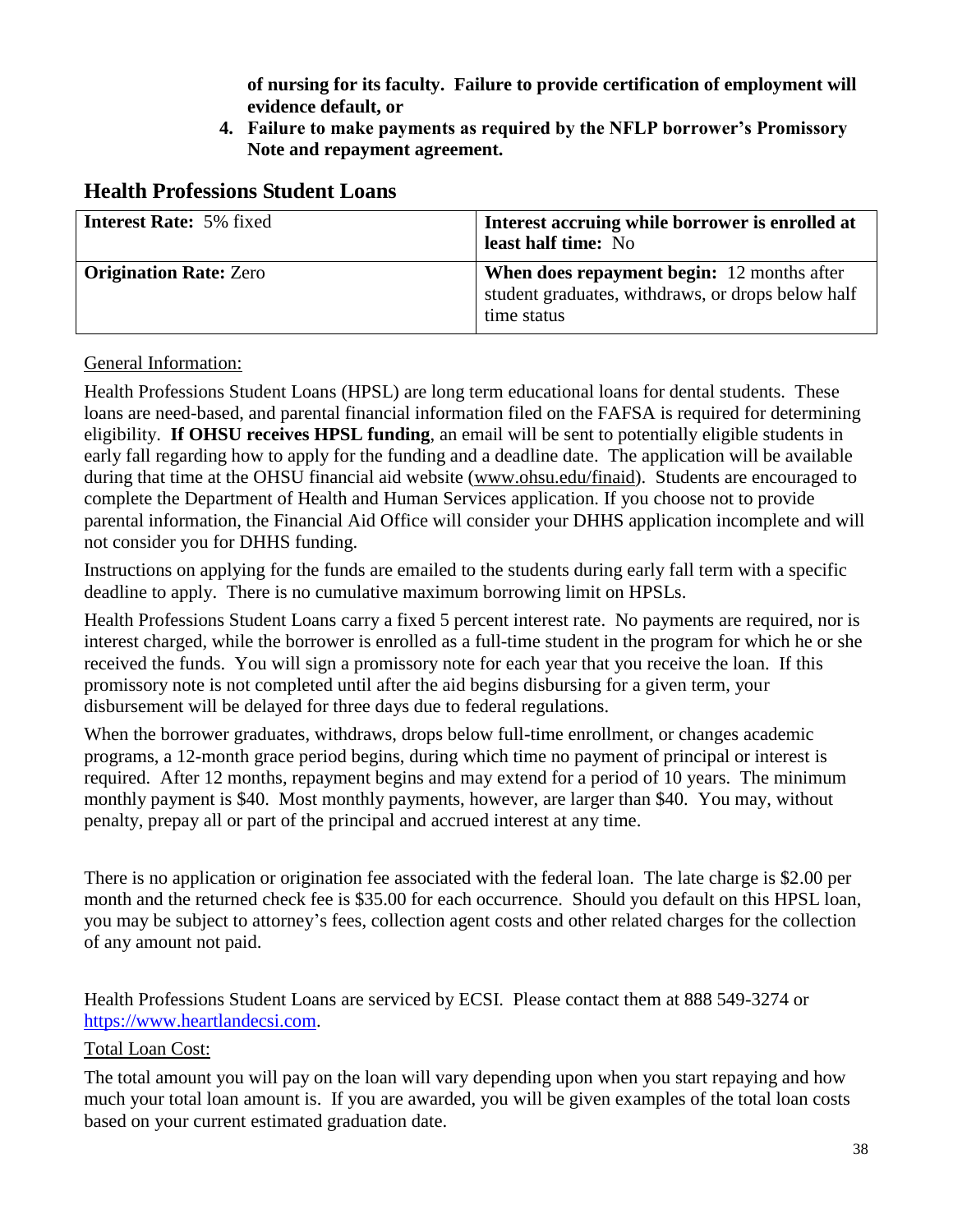#### Stay in touch with OHSU:

Until your loan is repaid, you must keep OHSU informed of all demographic changes. You will be obligated to notify OHSU, the Federal Government, and any other lender if any of the following demographics change: name, address, email address, telephone, and Social Security Number. Please be aware that severe penalties are imposed if you fail to repay the loan. Failure to repay students loans can result in a poor credit rating and legal action.

Creditor Name and Address: Oregon Health & Science University 3181 SW Sam Jackson Park Road Portland, OR 97239-3098

#### Bankruptcy Limitations:

If you file for bankruptcy you may still be required to pay back this loan.

#### Deferment Provisions

- Deferment of HPSL repayments will be granted while the borrower is pursuing advanced professional training or is enrolled in a full-time course of study in a health professions school eligible for participation in the Health Professions Student Loan Program.
- In addition, deferments of up to three years can be granted if the borrower is on active duty as a member of the uniformed service of the United States (Army, Navy, Air Force, Marines or Coast Guard) or is a member of the Peace Corps.
- Two year deferments are available to students who leave school with the intent to return to school as full-time students, provided they return to educational programs directly related to the health profession for which they were preparing.
- Two year deferments also are available to those participating in fellowship programs or another full-time educational activity, provided they engage in the endeavor within 12 months of completing residency training and provided the program or activity is directly related to the health profession for which they prepared when they received their Health Professions Loans.
- No principal or interest payments are due during the deferment of repayment period.

#### Cancellation Provisions

<span id="page-38-0"></span>The full amount of the unpaid balance of the loan will be canceled upon the borrower's death or total and permanent disability. The Department of Health and Human Services must approve cancellation for disability.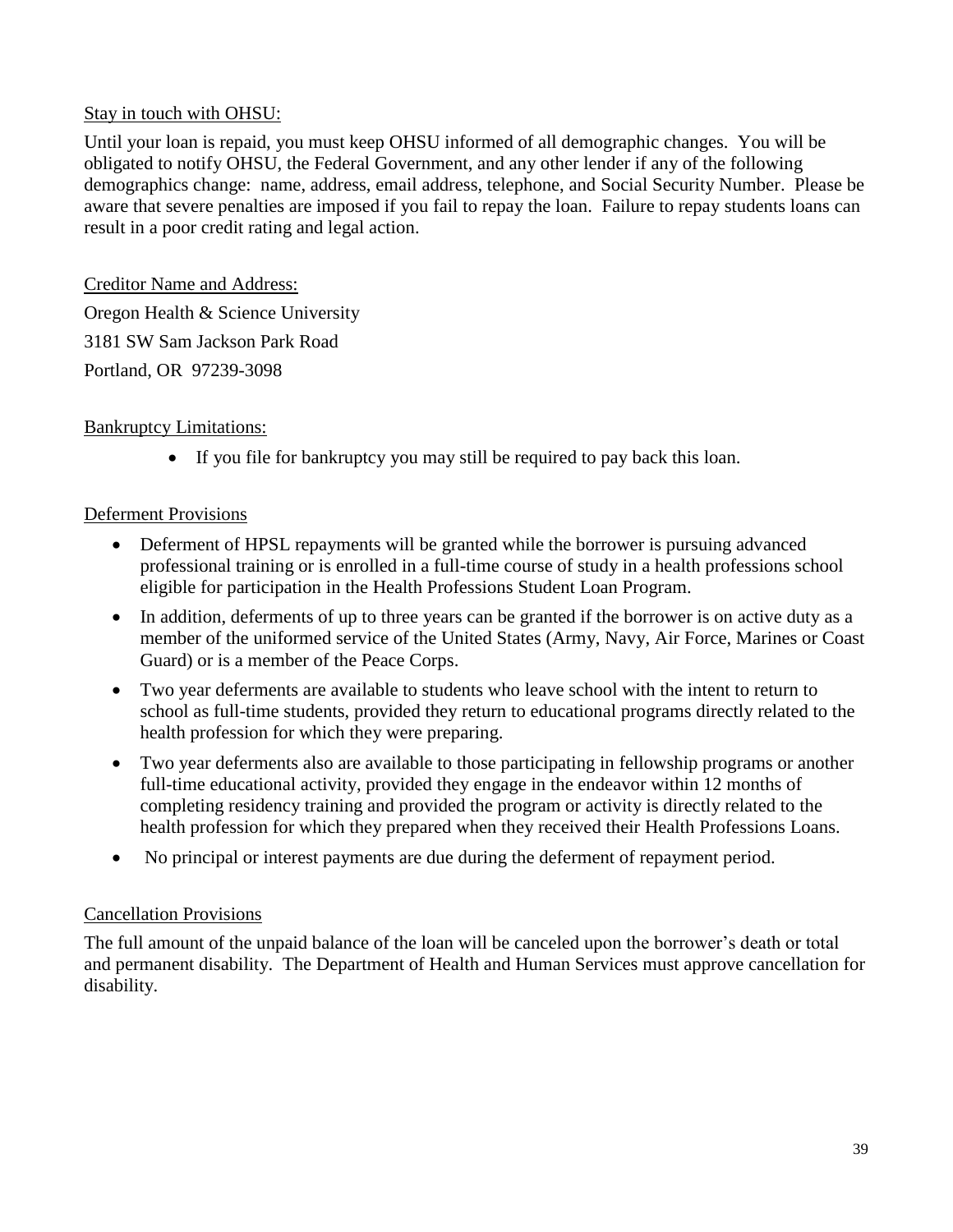## **Primary Care Loans**

| <b>Interest Rate:</b> 5% fixed* however, please review | Interest accruing while borrower is enrolled at   |
|--------------------------------------------------------|---------------------------------------------------|
| below the interest rate if you do not satisfy the      | least half time: No                               |
| service obligation of the loan.                        |                                                   |
| <b>Origination Rate: Zero</b>                          | <b>When does repayment begin:</b> 12 months after |
|                                                        | student graduates, withdraws, or drops below half |
|                                                        | time status                                       |

#### General Information:

The Primary Care Loan (PCL) program is a low cost federal loan program for medical students committed to primary health care practice. The interest rate is 5 percent and begins to accrue following a one-year grace period after you cease to be a full-time student. When compared to other federal student loans and private loans, the PCL may provide significant savings. The loan also offers deferment of principal and interest not found in other loan programs. You can also view information on the Primary Care Loan program at [http://www.hrsa.gov/loanscholarships/loans/primarycare.html.](http://www.hrsa.gov/loanscholarships/loans/primarycare.html)

Primary Care Loans are serviced by ECSI. Please contact them at 888 549-3274 or [https://www.heartlandecsi.com.](https://www.heartlandecsi.com/)

#### **How much can I borrow?**

The financial aid office will determine how much you can borrow based on your eligibility, the amount of PCL funds available and other criteria.

#### **How Do I Qualify for a PCL?**

- You must be enrolled as a full-time student in a degree program leading to a doctor of medicine.
- You must be a United States citizen or eligible non-citizen.
- You must provide financial information about your parents. \*\*
- You must demonstrate financial need.
- You must not owe a federal grant refund or be in default on any federal loan.
- You must maintain good academic standing.
- You must register with Selective Service if required by law.

\*\* There are exceptions to the rule regarding if parental information is required. If such funding is available, the information regarding exceptions would be included in the notification regarding applying for the funding.

#### **Why must I provide financial information about my parents to obtain a PCL?**

To assist schools in allocating limited PCL funds, Health and Human Services requires parental financial information from all students to determine financial need without regard to age, tax, marital or independent status.

You will sign a promissory note for each year that you receive the loan. If this promissory note is not completed until after the aid begins disbursing for a given term, your disbursement will be delayed for three days due to federal regulations.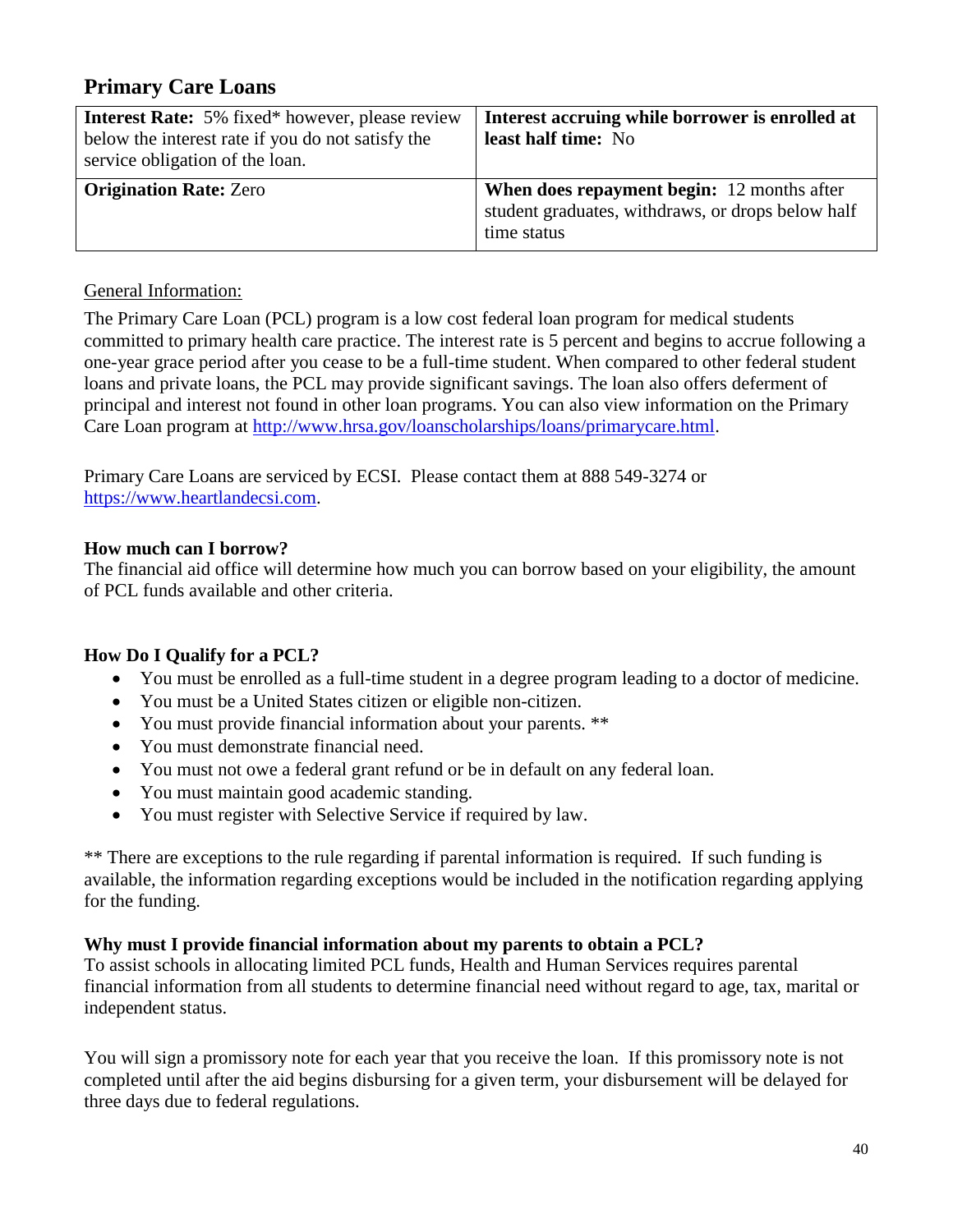#### Service Obligation

#### **Is there a service requirement for PCL?** YES.

- You must enter a residency training program in primary care.
- You must complete your residency program within four years of graduation.
- You must practice in primary health care for 10 years or until the loan is paid in full, whichever comes first.
- Please note that the Super Primary Care Loan has a service obligation. As a result, obtaining this loan will disqualify you from simultaneously participating in other federal or state programs that also require a service commitment (for example, the National Health Service Corp Loan Repayment Program). Therefore, if you are considering other programs that also require a service commitment, before applying for the Super Primary Care Loan you should consider carefully whether the loan is right for you.

#### **\* What if I do not fulfill the primary care service obligation?**

At the point you fail to fulfill your service obligation, the outstanding loan balance will be computed annually at an interest rate of 2 percent greater from the date of noncompliance.

#### **What if I accept PCL and change my mind about primary health care?**

If you are not firmly committed to the practice of primary health care, you should not accept a PCL.

#### Repayment Terms

- Repayment begins following a twelve-month grace period after you cease to be a full-time student.
- Interest at 5 percent is computed on the unpaid principal balance and begins to accrue upon expiration of your grace period unless you are eligible to defer payment.
- Loans are repayable over a period of not less than ten years nor more than twenty five years, at the discretion of the institution.
- PCL is not eligible for consolidation because of the service obligation.

#### Deferment Provisions

- Up to four years in an eligible primary health care residency program.
- Up to three years as a volunteer under the Peace Corps Act practicing in an eligible primary health care activity.
- Up to three years as a member of a uniformed service. To be eligible for deferment, you must be on sustained full-time active duty practicing in an eligible primary health care activity in the Army, Navy, Air Force, Marine Corps, Coast Guard, National Oceanic and Atmospheric Administration Corps or the U.S. Public Health Service Commissioned Corps.
- For periods of advanced professional training in primary health care.

#### Cancellation Provisions

Your obligation to repay the loan will be canceled upon receipt of the required documentation in the event of your death or permanent and total disability.

#### <span id="page-40-0"></span>**Institutional Loans**

Institutional loans are long-term educational loans financed by Oregon Health & Science University. Most institutional loans carry 5 percent interest rates that accrue from the day the loan is made.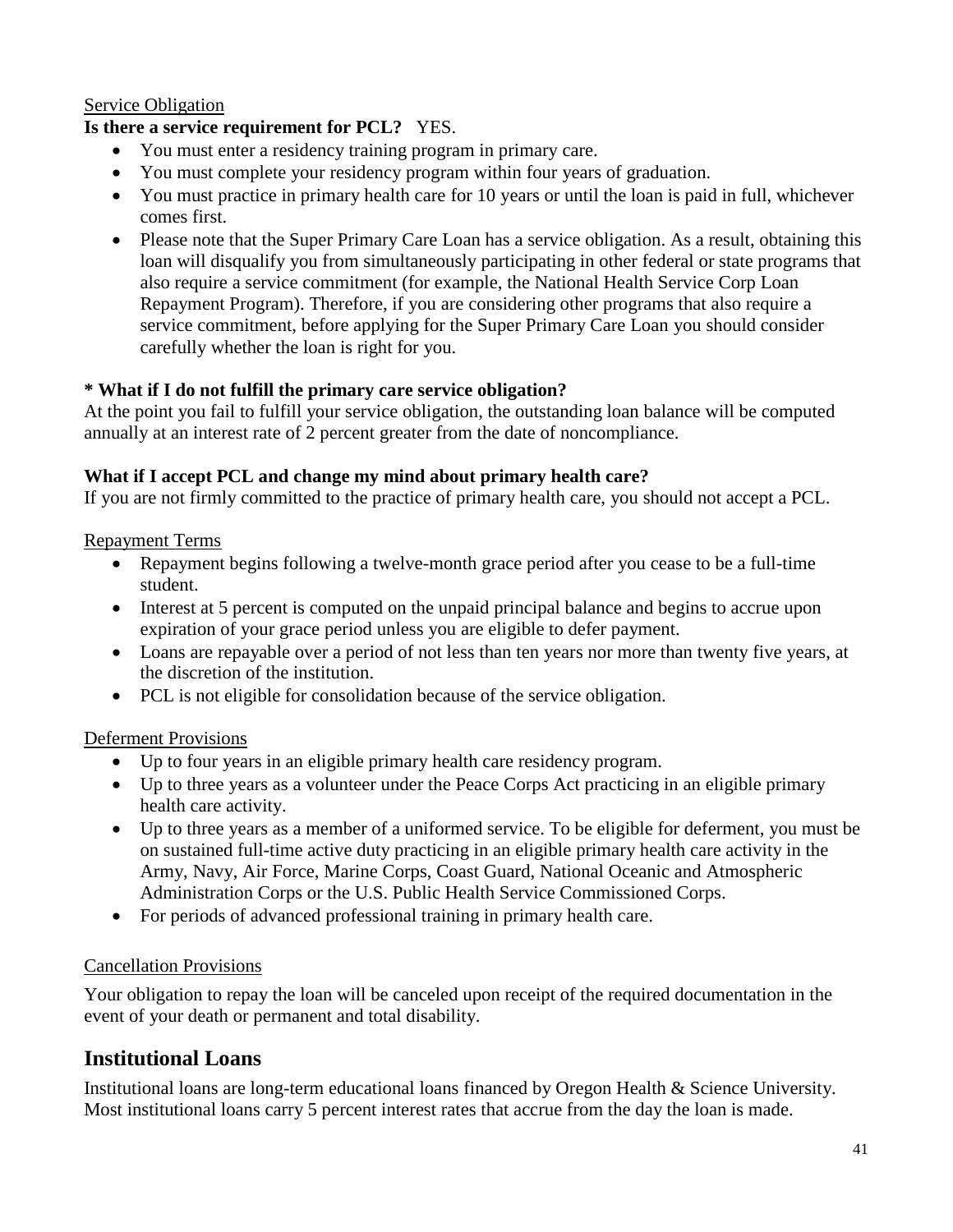Borrowers have the option of paying the interest while they are attending OHSU, or postponing interest payments until the standard repayment schedule begins. Paying the interest while in attendance will reduce the amount that must be repaid after graduation or withdrawal.

The minimum repayment of OHSU loans is \$100 per month.You will sign a promissory note for each year that you receive the loan. If this promissory note is not completed until after the aid begins disbursing for a given term, your disbursement will be delayed for three days due to federal regulations.

Institutional loans must be repaid within 10 years. Deferments of repayment are available only while in attendance at OHSU.

*There are no other deferment provisions*. There also are no cancellation provisions. The repayment period begins three months after graduation or withdrawal from OHSU. Also, institutional loans are not eligible for loan consolidation.

## <span id="page-41-0"></span>**Private Alternative Loans**

Some program costs and educational expenses exceed the amount of funding available. In these cases, alternative loans are offered to fill the remaining expenses. There are a number of competitive loan programs available; information is available at [http://www.ohsu.edu/finaid-forms.](http://www.ohsu.edu/finaid-forms) These loans are credit-based and the amount borrowed must be certified by the Financial Aid Office and cannot exceed the established cost of attendance. Also, some lenders may have aggregate amounts that they will lend to the student. Generally, deferment of principal and interest is available for in-school and some residency periods. Please remember: alternative loans are not eligible for federal loan consolidation and repayment terms differ from those of federal student loans. Due to the cost of attendance of some academic programs, an alternative loan may be listed on your Notification of Eligibility. If you wish to take out the alternative loan, you must complete a separate application, and be approved by the lender before funding will become available.

## <span id="page-41-1"></span>**Short-Term Loans**

Oregon Health & Science University provides short-term loan assistance to students who experience financial hardship resulting from unexpected situations. There is no interest charged for short-term loans, but a processing fee of \$10 is assessed and added to the balance due. Private donors provide short-term loan funds, and funding is limited. Students are urged to use this fund only when absolutely necessary so that resources will be available to as many students as possible.

The following policies govern the short-term loan program:

- 1. Loans are available only to enrolled students. They cannot be provided during a quarter (including summer) in which a student is not enrolled.
- 2. Loans can be made in all but the last quarter of a student's academic program.
- 3. Loan proceeds must be claimed within five working days from the date of issue.
- 4. Short-term loans must be loans of last resort. Other sources of financial assistance should be considered before applying for a short-term loan.
- 5. These loans must be repaid within 90 days or at the start of the next quarter, whichever comes first.
- 6. One loan per term may be borrowed.
- 7. Administrative discretion may override certain of these restrictions if special circumstances are involved.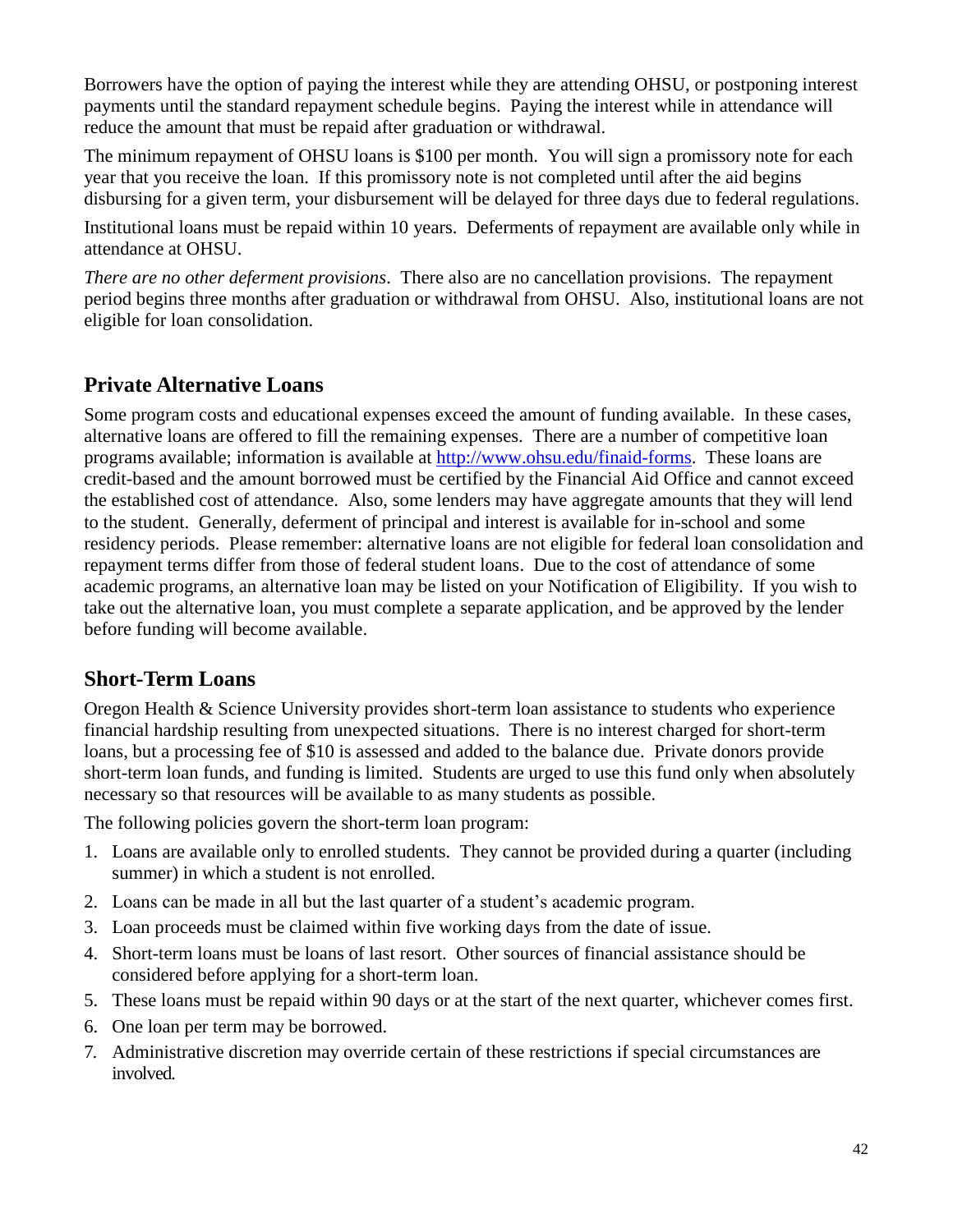#### <span id="page-42-0"></span>**Entrance Loan Counseling**

First-time borrowers will be provided with information on the terms and conditions of borrowing specific types of loans, such as Federal Stafford, Graduate PLUS, Perkins, Nursing, Primary Care, and Health Professions Student loan funds. Information will be provided annually for the Health Professions, Primary Care, and Nursing loan programs.

Since entrance counseling is required by law, funds can only be disbursed to new borrowers after they have completed entrance counseling.

#### <span id="page-42-1"></span>**Exit Loan Counseling**

If you have used a loan to help finance your education at OHSU, federal regulations require that you complete exit counseling before you graduate, withdraw or change enrollment status to less than half time. You must complete exit counseling even if you plan to return to OHSU in the future. For more information regarding the exit counseling process, please call 503 494-7800 and you will directed to the appropriate person.

Note: Students are also required to notify their lenders, both federal and private, when they graduate, take a leave of absence, or drop below half-time status.

## REPAYING FEDERAL STUDENT LOANS

#### <span id="page-42-2"></span>**Developing a Strategy**

Educational loans are the largest type of financial assistance provided by OHSU. Almost every student who applies for financial aid at OHSU is offered a loan from at least one loan program and usually from several.

A loan is a serious responsibility. Loans must be repaid, principal plus interest. Failure to repay student loans will result in a poor credit rating and legal action. It is therefore imperative that you develop a strategy for repaying loans before accepting any of them to finance your education. The components of your strategy should include the amount you are borrowing, the size and number of repayments, and your anticipated income during the repayment period.

#### <span id="page-42-3"></span>**Education Debt Counseling and Financial Management**

OHSU realizes that educational debt can be a weighing factor on an individual borrower and their family, therefore OHSU has employed a full-time Student Financial Counselor to help educate students regarding topics of financial literacy and loan repayment. OHSU offers students a variety of resources such as group sessions, online content, and the ability to meet one-on-one with a counselor to discuss various repayment options and/or overall financial standing well-being. To set up a personal appointment, contact OHSU's Educational Debt Counseling & Financial Management Program at 503- 494-7872.

#### <span id="page-42-4"></span>**How Much to Borrow**

It is possible to borrow a considerable amount of money while attending college. The Financial Aid Office will offer you loans based on your eligibility, but you must decide how much of the offer to accept. Visit <http://www.ohsu.edu/xd/education/student-services/financial-aid/student-debt-counseling/index.cfm> for student budget calculators that can help create a realistic budget.

The amount of money you borrow to finance your education can affect your future ability to borrow money for other purchases. When you apply for a loan to acquire a car, house or even a professional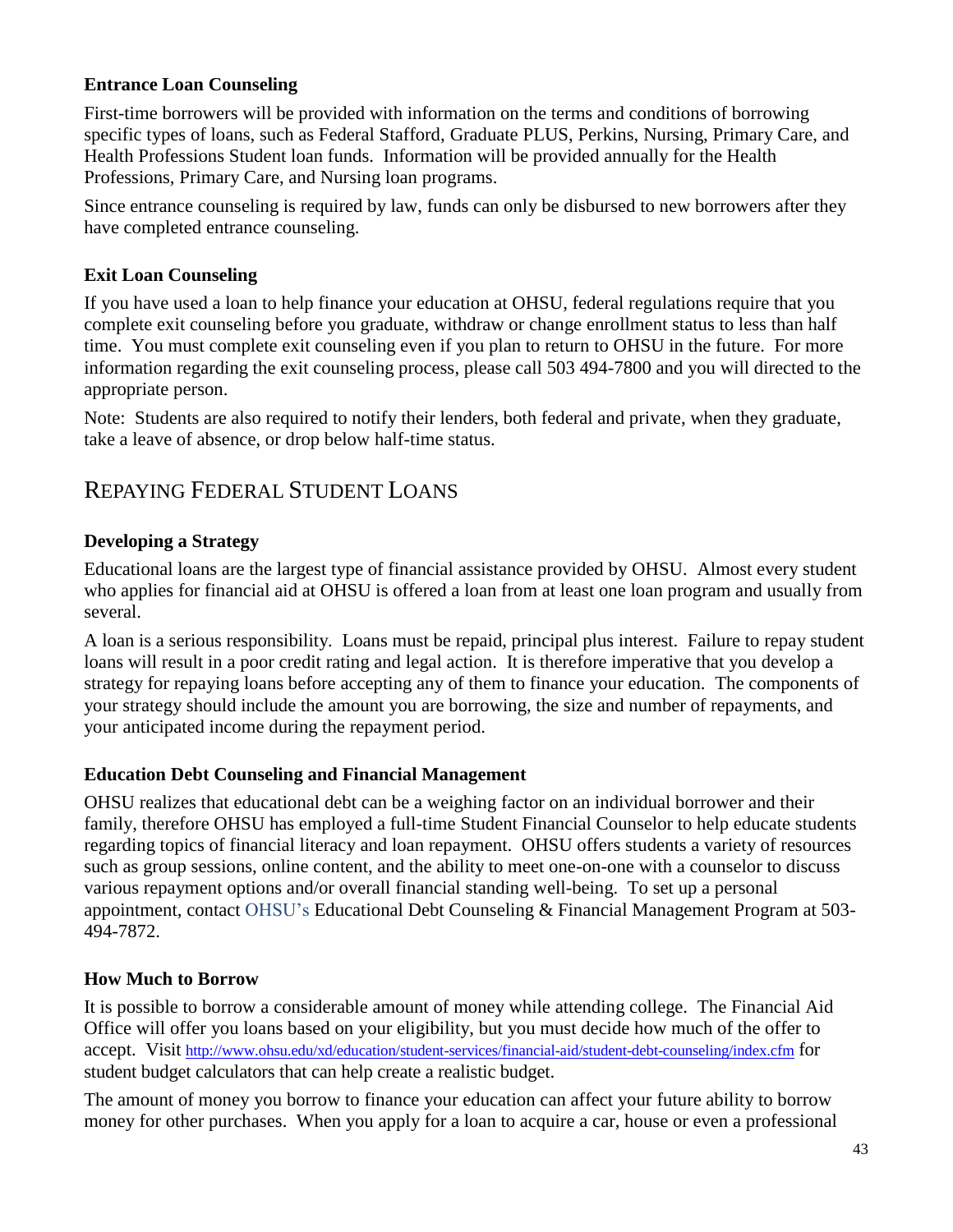practice, the amount of your outstanding educational loans will be taken into consideration. The greater your debt, the less likely a lending institution will be willing to extend additional credit to you.

#### <span id="page-43-0"></span>**Federal Repayment Options**

Your loan repayments typically will be made monthly. The more you borrow, the higher your monthly payment will be. You have the option of prepaying, without penalty, all or part of the principal you have borrowed. Prepayments reduce the total interest accrual on your loans, and, therefore reduce the total amount of money you will be repaying. Prepayments can be made in one lump sum at any time from the time you borrowed the money.

The majority of financial aid recipients borrow from more than one loan program. You should calculate a separate payment for each loan program from which you received assistance and add together the monthly repayments to get the total amount you will be expected to pay each month. This calculation also should include any loans you received at schools you attended prior to OHSU.

Some loans have variable interest rates that change as often as each fiscal quarter. Keep this in mind when figuring your repayments. Cautiously figure your repayments based on the maximum interest rate, if one is set.

#### **Various repayment options for the Direct Stafford Loan programs include:**

When it comes time to start repaying your student loan(s), you can select a repayment plan that's right for your financial situation. Generally, you'll have from 10 to 25 years to repay your loan, depending on which repayment plan you choose. **Please keep in mind, these repayment plans can be changed by Congress.**

#### Standard Repayment:

With the Standard plan, you'll pay a fixed amount each month until your loans are paid in full. Your monthly payments will be at least \$50, and you'll have up to 10 years to repay your loans.

Your monthly payment under the standard plan may be higher than it would be under the other plans because your loans will be repaid in the shortest time. For that reason, having a 10-year limit on repayment, you may pay the least interest.

To calculate your estimated loan payments, go to the Standard Repayment plan [calculator](http://studentaid.ed.gov/repay-loans/understand/plans/standard/comparison-calculator). (After entering your loan amount, click on the "Extended Repayment is only available for loan amounts greater than \$30,000" sentence to do the actual calculation. This calculator will show results for the Standard, Extended, and Graduated repayment plans.)

#### Extended Repayment:

Under the Extended plan, you'll pay a fixed annual or graduated repayment amount over a period not to exceed 25 years. If you're a FFEL borrower, you must have more than \$30,000 in outstanding FFEL Program loans. If you're a Direct Loan borrower, you must have more than \$30,000 in outstanding Direct Loans. This means, for example, that if you have \$35,000 in outstanding FFEL Program loans and \$10,000 in outstanding Direct Loans, you can choose the extended repayment plan for your FFEL Program loans, but not for your Direct Loans. Your fixed monthly payment is lower than it would be under the Standard Plan, but you'll ultimately pay more for your loan because of the interest that accumulates during the longer repayment period.

This is a good plan if you will need to make smaller monthly payments. Because the repayment period will be 25 years, your monthly payments will be less than with the standard plan. However, you may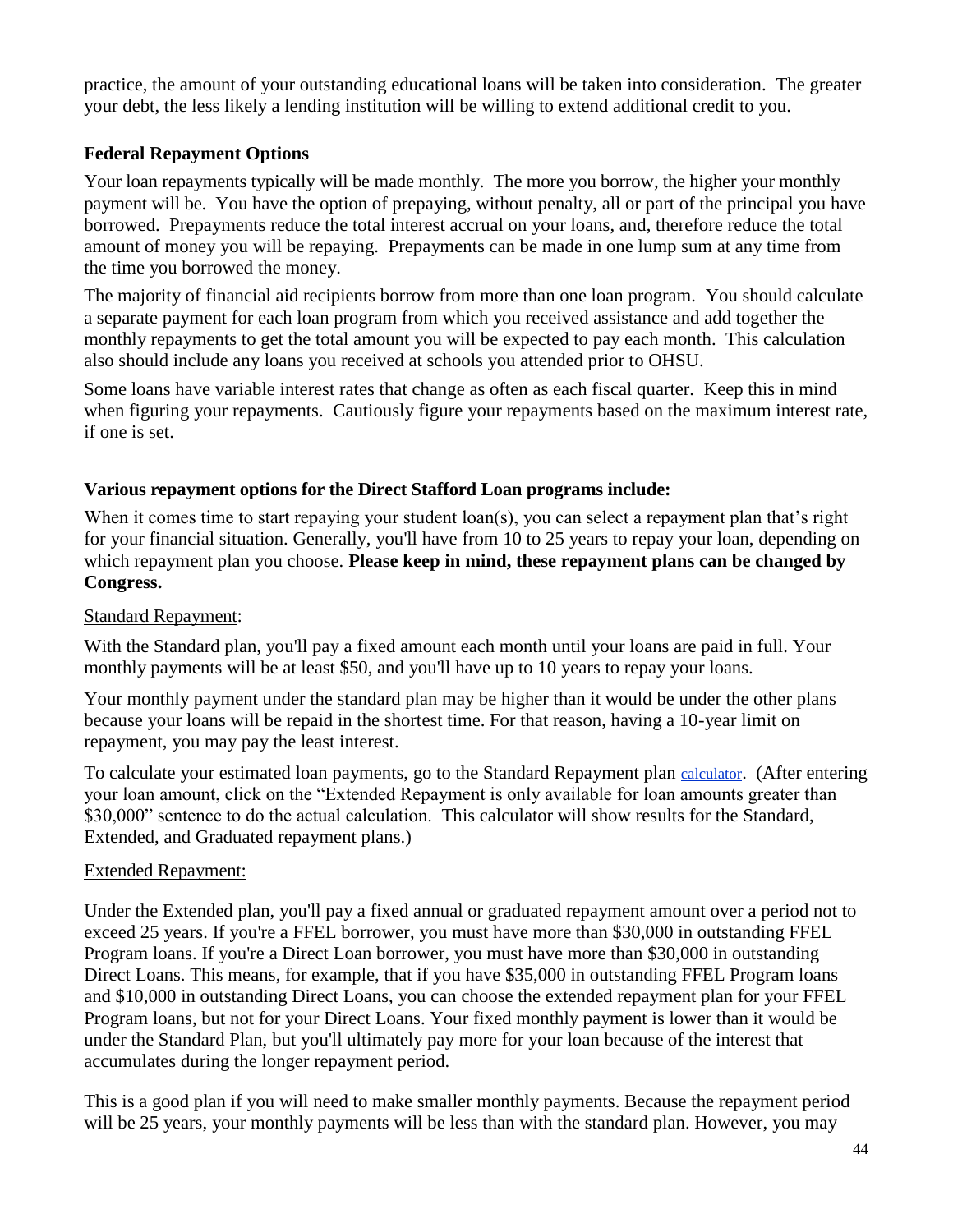pay more in interest because you're taking longer to repay the loans. **Remember that the longer your loans are in repayment, the more interest you will pay.**

To calculate your estimated loan payments, go to the Extended Repayment plan [calculator](http://studentaid.ed.gov/repay-loans/understand/plans/standard/comparison-calculator). (After entering your loan amount, click on the "Extended Repayment is only available for loan amounts greater than \$30,000" sentence to do the actual calculation. This calculator will show results for the Standard, Extended, and Graduated repayment plans.)

#### Graduated Repayment:

With this plan, your payments start out low and increase every two years. The length of your repayment period will be up to ten years. If you expect your income to increase steadily over time, this plan may be right for you. Your monthly payment will never be less than the amount of interest that accrues between payments. Although your monthly payment will gradually increase, no single payment under this plan will be more than three times greater than any other payment.

To calculate your estimated loan payments, go to the Graduated Repayment plan [calculator](http://studentaid.ed.gov/repay-loans/understand/plans/standard/comparison-calculator). (After entering your loan amount, click on the "Extended Repayment is only available for loan amounts greater than \$30,000" sentence to do the actual calculation. This calculator will show results for the Standard, Extended, and Graduated repayment plans.)

#### Income-Contingent Repayment (ICR):

This plan gives you the flexibility to meet your Direct Loans obligations without causing undue financial hardship. Each year, your monthly payments will be calculated on the basis of your adjusted gross income (AGI, plus your spouse's income if you're married), family size, and the total amount of your Direct Loans. Under the ICR plan you will pay each month the lesser of:

- The amount you would pay if you repaid your loan in 12 years multiplied by an income percentage factor that varies with your annual income, or
- 20 percent of your monthly discretionary income.

If your payments are not large enough to cover the interest that has accumulated on your loans, the unpaid amount will be capitalized once each year. However, capitalization will not exceed 10 percent of the original amount you owed when you entered repayment. Interest will continue to accumulate but will no longer be capitalized (added to the loan principal).

The maximum repayment period is 25 years. If you haven't fully repaid your loans after 25 years (time spent in deferment or forbearance does not count) under this plan, the unpaid portion will be discharged. You may, however, have to pay taxes on the amount that is discharged.

As of July 1, 2009, graduate and professional student Direct PLUS Loan borrowers are eligible to use the ICR plan. Parent Direct PLUS Loan borrowers are not eligible for the ICR repayment plan unless they consolidate their loans. Parent PLUS Loans cannot be consolidated with loans borrowed by a student.

To calculate your estimated loan payments, go to the ICR plan [calculator](http://studentaid.ed.gov/repay-loans/understand/plans/income-contingent/calculator).

#### Income-Based Repayment (IBR):

Income Based Repayment is a repayment plan for the major types of federal loans made to students. Under IBR, the required monthly payment is capped at an amount that is intended to be affordable based on income and family size. You are eligible for IBR if the monthly repayment amount under IBR will be less than the monthly amount calculated under a 10-year standard repayment plan. If you repay under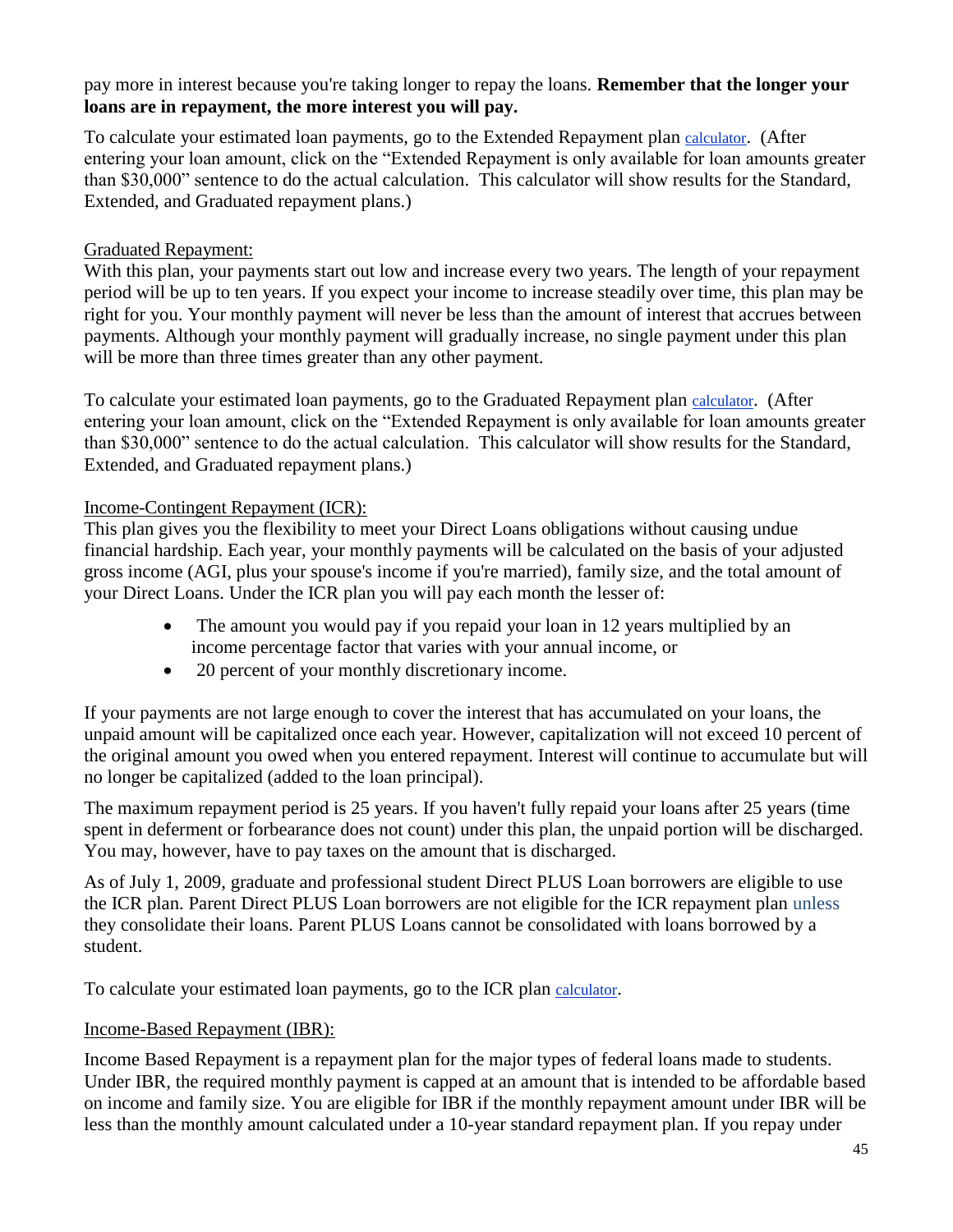the IBR plan for 25 years and meet other requirements you may have any remaining balance of your loan(s) cancelled. You may, however, have to pay taxes on the amount that is cancelled. Additionally, if you work in public service and have reduced loan payments through IBR, the remaining balance after ten years in a public service job could be cancelled. For more important information about IBR, go to [https://studentloans.gov/myDirectLoan/index.action,](https://studentloans.gov/myDirectLoan/index.action)

To calculate your estimated loan payment amount under IBR, go to the [IBR calculator](http://studentaid.ed.gov/repay-loans/understand/plans/income-based/calculator).

#### Pay As You Earn (PAYE):

Pay As You Earn is another income-driven repayment option available to borrowers of Direct Loans. In order to qualify for PAYE, you must have a partial financial hardship, be a new borrower as of October 1, 2007, and have received a disbursement of a Direct Loan on or after October 1, 2011. Under PAYE, your monthly payments are based on your income and family size, adjusted each year, and usually lower than they are under other plans. If you repay under PAYE and meet certain other requirements, any remaining balance will be forgiven after 20 years of qualifying repayment. You may, however, have to pay taxes on the amount that is forgiven. Additionally, if you are employed full-time for a public service organization and make 120 on-time, full monthly payments under PAYE, you may be eligible to receive forgiveness of the remaining balance of your Direct Loans through the Public Service Loan Forgiveness Program. For more important information about PAYE, go to [https://studentloans.gov/myDirectLoan/index.action.](https://studentloans.gov/myDirectLoan/index.action)

To calculate your estimated loan payment under PAYE, go to the [PAYE calculator](http://studentaid.ed.gov/repay-loans/understand/plans/pay-as-you-earn/calculator).

#### Expanded Pay As You Earn (REPAYE):

In order to qualify for REPAYE, you must have a partial financial hardship, and have eligible Direct loans. Under REPAYE, your monthly payments are based on your income and family size, adjusted each year, and is also a lower repayment plan (similar to the PAYE amount). If you repay your loans under REPAYE and meet certain other requirements, any remaining balance will be forgiven after 20 years of qualifying repayment for borrowers who only have undergraduate loans. If you have ANY graduate loans, then your loans will be forgiven after 25 years. You may, however, have to pay taxes on the amount that is forgiven. Additionally, if you are employed full-time for a public service organization and make 120 ontime, full monthly payments under REPAYE, you may be eligible to receive forgiveness of the remaining balance of your Direct Loans through the Public Service Loan Forgiveness Program. For more important information about PAYE, go to<https://studentloans.gov/myDirectLoan/index.action>

To calculate your estimated loan payment under RPAYE, go to the [RPAYE calculator](http://studentaid.ed.gov/repay-loans/understand/plans/pay-as-you-earn/calculator).

#### **Various Repayment Options For The Direct Parent PLUS Loan Programs**

While many repayment plans for Direct Parent PLUS Loans are the same as those for Direct Stafford Loans, there are some differences. Please go to [Repayment Plans](http://studentaid.ed.gov/repay-loans/understand/plans) for more information regarding which loans are eligible for each repayment plan.

#### **Public Service Loan Forgiveness (PSLF)**

The Public Service Loan Forgiveness Program was created to encourage individuals to enter and continue to work full-time in public service jobs. Under this program, you may qualify for forgiveness for a portion, or all, of your loans. For more information, click [here](http://studentaid.ed.gov/repay-loans/forgiveness-cancellation/charts/public-service).

#### **Other Student Loan Programs**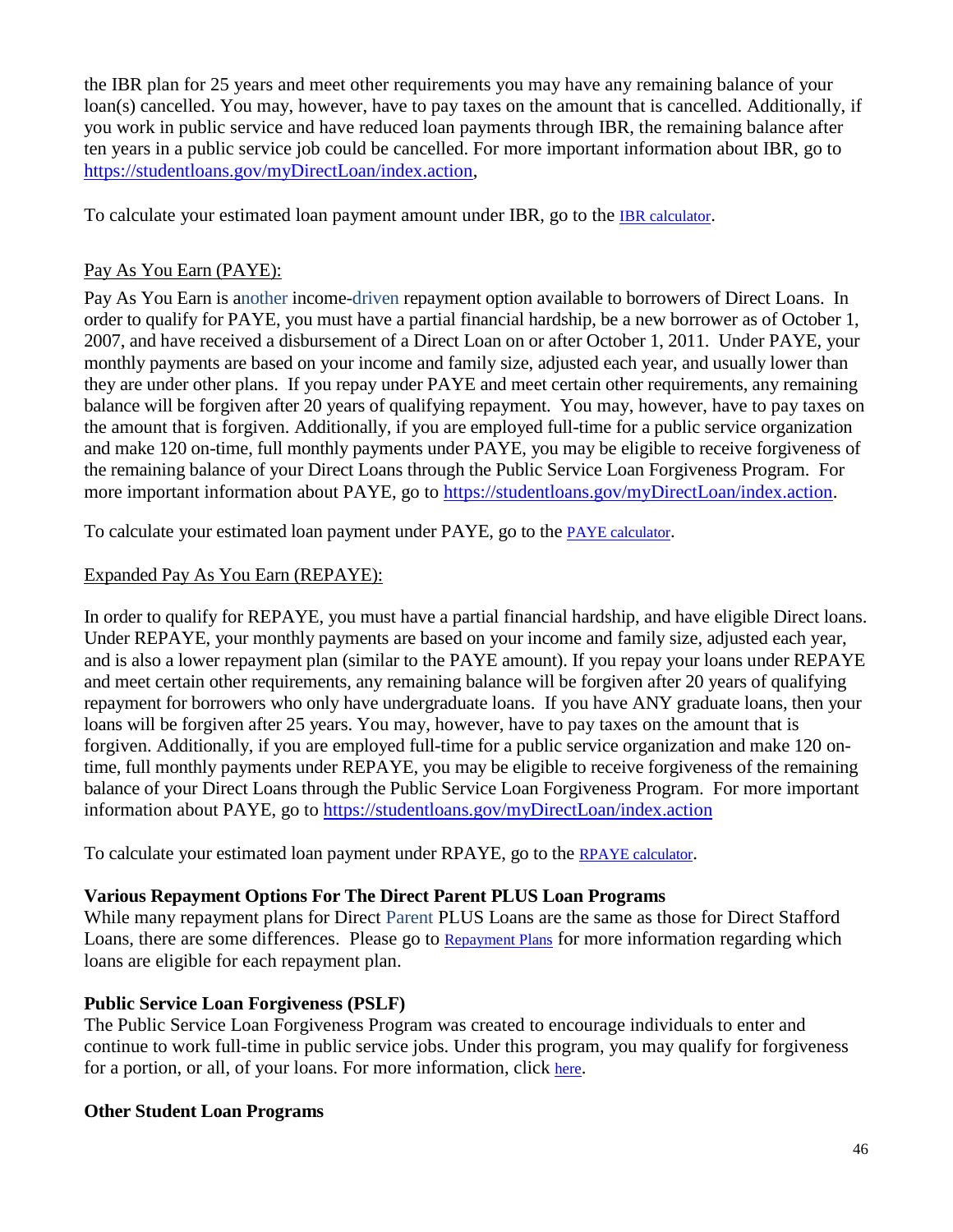Health Profession Student Loans (HPSL) allow either equal installments (Standard repayment) or Graduated repayment. The Federal Nursing Student Loan repayment plans are the same as the HPSL.

#### <span id="page-46-0"></span>**Federal Loan Consolidation**

Consolidating your eligible student loans can reduce the amount of your monthly repayments and extend the time period in which you must repay the loan. Consolidation also permits you to make one payment per month instead of making several payments to a number of lenders and loan programs. When considering consolidation, be sure to review what deferment, forbearance, and cancellation provisions are available on a consolidation loan as they may differ from the original loan.

<span id="page-46-1"></span>For information on Federal Direct Consolidation Loans, borrowers may contact their loan servicers directly. To find out who your federal loan servicer(s) is/are, visit the student NSLDS [website.](https://www.nslds.ed.gov/npas/index.htm)

#### **Deferment**

Students are eligible for deferment of most loans for periods of at least half-time enrollment. Because deferment options are specific to the loan program from which you borrow, it is important to carefully read the promissory note. This will provide accurate information on your rights as a borrower. If you have questions, please contact your lender.

#### <span id="page-46-2"></span>**Forbearance**

Forbearance is a special loan repayment arrangement made for financial hardship. It is available for most federal loan programs. If you meet the requirements, forbearance could change the terms of your student loan so that you can postpone repayment of the outstanding principal or interest (though interest would continue to accumulate), extend your repayment period, or make smaller payments for a specified period of time. If you are having difficulty repaying a federal loan, you should contact your lender or servicer or the Direct Loan Servicing Center at (800) 848-0979.

#### <span id="page-46-3"></span>**Consequences of Default**

Very few OHSU students default on repaying their loans. Nevertheless, it is important to be aware of the consequences of defaulting on a student loan. Contact your lender or servicer if you are having trouble making your loan payments. There are many options available to keep you out of default. However, you must contact your lender or servicer in order to make use of these programs.

If students fail to make the required repayments of their loans, the following actions will be taken.

1. They will be ineligible to receive further financial aid at any institution of higher education throughout the United States.

2. Credit bureaus will be notified of the default, which will negatively affect the ability to obtain credit for other purposes, such as purchasing a car or a home.

3. Legal action will be undertaken, and they will be responsible for paying all attorney and court costs. The legal action will include garnishment of wages, attachment of bank accounts, and placement of liens against property.

4. The accounts will be turned over to the federal government for collection. The government will use all means at its disposal to collect the loans, including: (a) obtaining the borrower's address from the Internal Revenue Service; (b) referring the borrower's delinquent status and other relevant information to credit bureaus; (c) initiating legal proceedings against the borrower; (d) garnishing the salary of the borrower; and (e) withholding money (including income tax refunds) otherwise payable to the borrower by the federal government.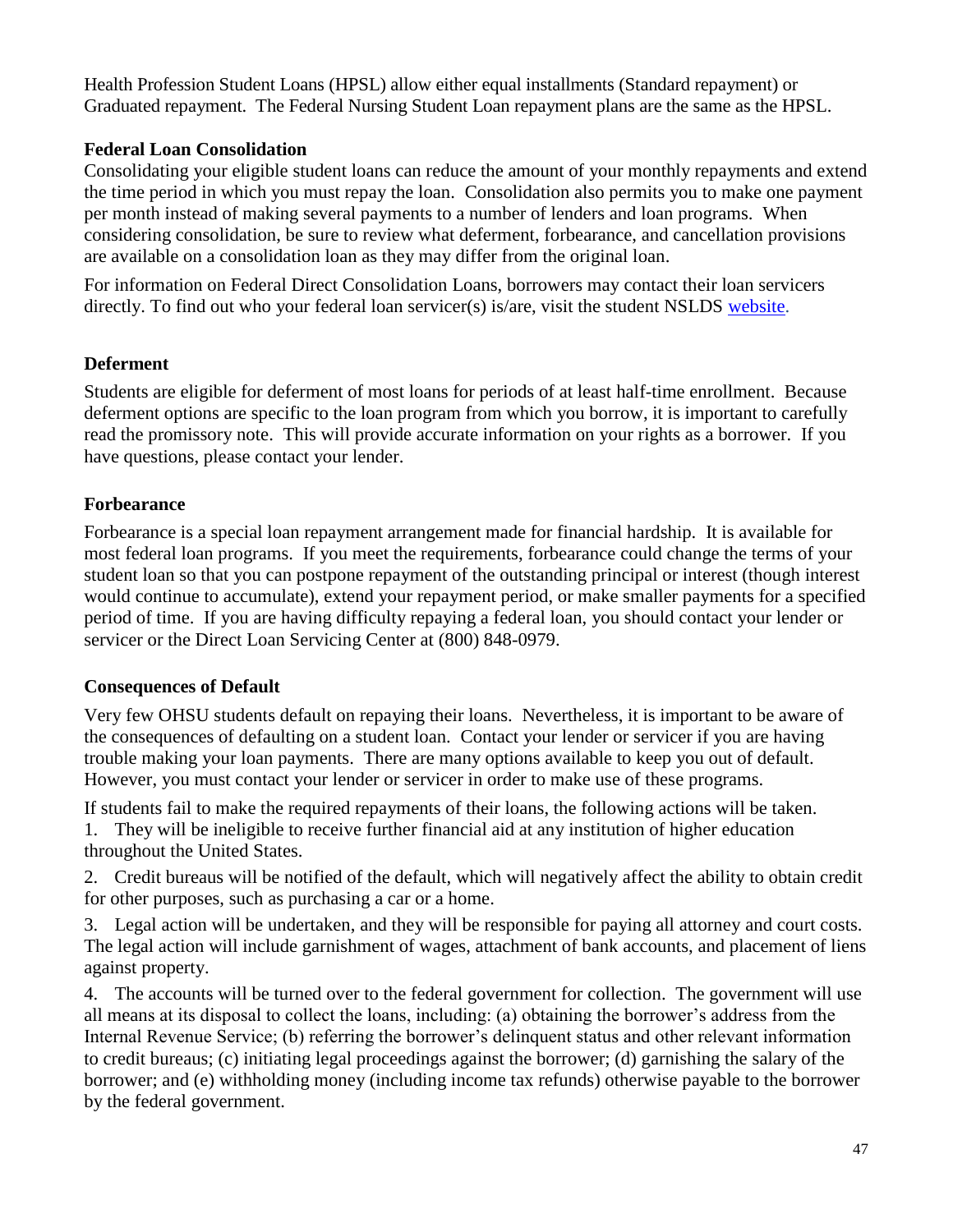Obviously, making your loan repayments by the due date avoids default. If you have difficulty meeting this obligation, you should discuss your situation with the servicer of your loan, whether it is OHSU, the Department of Education, or a bank or secondary servicer. For additional support, contact OHSU's Education Debt Counseling & Financial Management Program at 503-494-7872.

## STUDENT RIGHTS

#### <span id="page-47-0"></span>**SUMMARY OF STUDENT RIGHTS UNDER THE FAMILY EDUCATIONAL RIGHTS AND PRIVACY ACT (FERPA)**

1. Inspect and review the student's educational records;

2. Request the amendment of the student's education records to ensure that they are not inaccurate, misleading, or otherwise in violation of the student's privacy or other rights;

3. Consent to disclosures of personally identifiable information contained in the student's educational records, except to the extent that FERPA and the regulations under it authorize disclosure without consent;

4. File with the U.S. Department of Education a complaint under 34 CFR Sec. 99.63 concerning alleged failures by the institution to comply with the requirements of FERPA; and

5. Obtain a copy of OHSU's Student Records Policy from the Office of the Registrar, Mackenzie Hall 1120, 3181 S.W. Sam Jackson Park Road, L-109, Portland, OR 97239, 503 494-7800.

## **More Detailed Explanation of Rights under FERPA**

### **(1) The right to inspect and review the student's education records.**

Students should submit to the Registrar, dean, head of the academic department, or other appropriate official, written requests that identify the record(s) they wish to inspect. The university official will make arrangements for access and notify the student of the time and place where the records may be inspected. If the records are not maintained by the university official to whom the request was submitted, that official shall advise the student of the correct official to whom the request should be addressed.

#### **(2) The right to request the amendment of the student's education records to ensure that they are not inaccurate, misleading or otherwise in violation of the student's privacy or other rights.**

Students may ask the university to amend a record that they believe is inaccurate or misleading. They should write the university official responsible for the record, clearly identify the part of the record they want changed, and specify why it is inaccurate or misleading.

If the university decides not to amend the record as requested by the student, the university will notify the student of the decision and advise the student of his or her right to a hearing regarding the request for amendment. Additional information regarding the hearing procedures will be provided to the student when notified of the right to a hearing.

#### **(3) Consent to disclosures of personally identifiable information contained in the student's educational records, except to the extent that FERPA and the regulations under it authorize disclosure without consent.**

One exception, which permits disclosure without consent, is disclosure to school officials with legitimate education interests. A school official includes a person employed by the university in an administrative, supervisory, academic, research or support staff position (including law enforcement unit personnel and health staff); a person, company, or entity with whom the university has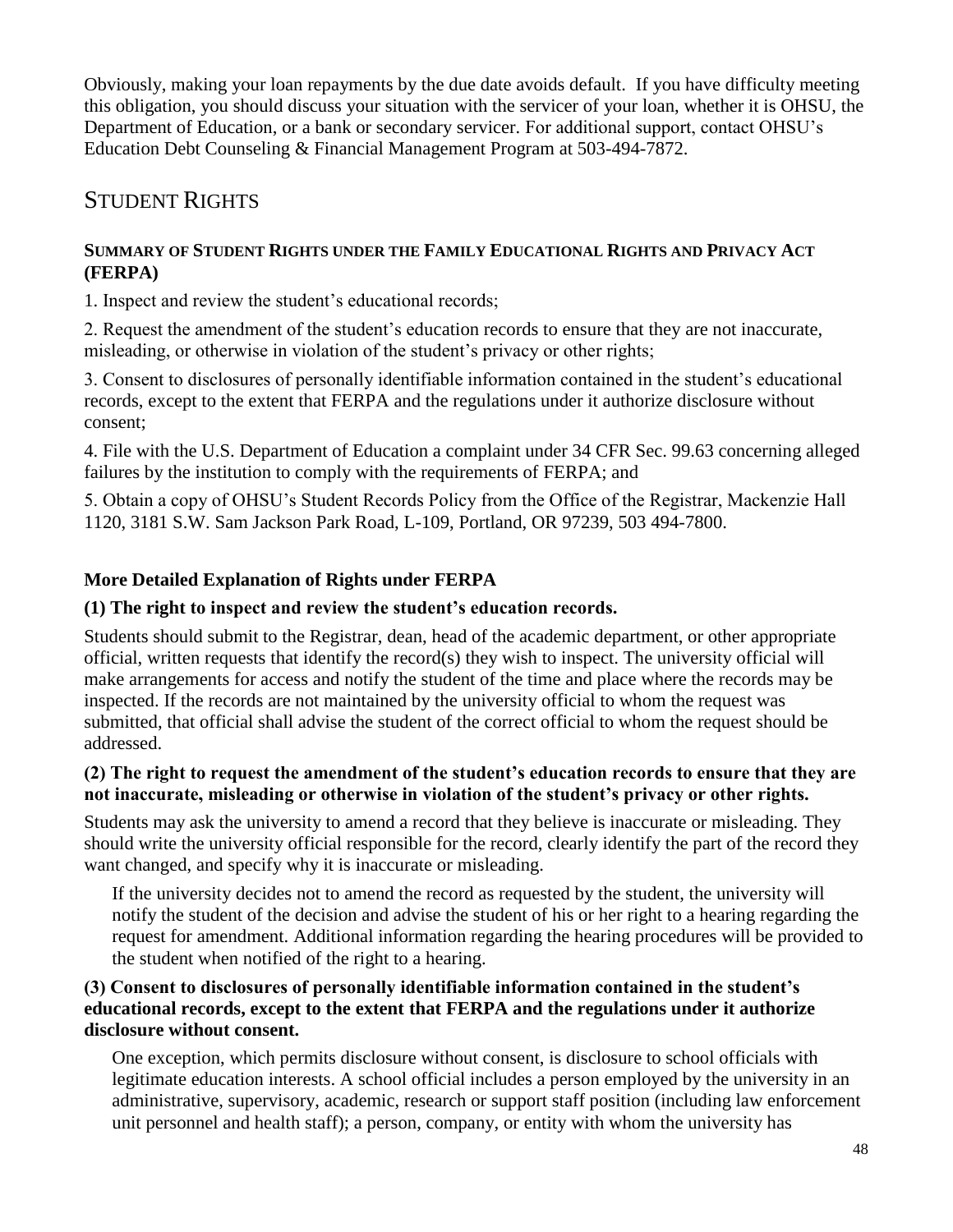contracted (such as an attorney, auditor or collection agent); a person serving on the Board of Directors; or a student serving on an official committee, such as a disciplinary or grievance committee, or assisting another school official in performing his or her tasks.

A school official has a legitimate educational interest if the official needs to review an education record in order to fulfill his or her responsibilities.

Upon request, the university discloses education records without consent to officials of another school in which a student seeks or intends to enroll. No further notice need be given to students of transfer of records to such other school.

#### **(4) The right to file with the U.S. Department of Education a complaint under 34 CFR Sec.99.63 concerning alleged failures by the institution to comply with the requirements of the FERPA.**

The name and address of the office that administers FERPA is:

Family Policy Compliance Office

U.S. Department of Education

400 Maryland Avenue, S.W.

Washington, D.C. 20202

#### <span id="page-48-0"></span>**(5) Obtain a copy of the OHSU Student Records Policy**

OHSU policies elaborate upon or qualify rights in student records to the extent the institution is authorized to do so under law. Copies of the OHSU policies may be obtained from the university Registrar's office.

In accordance with state and federal law, the university has adopted a policy to govern the gathering, use and disclosure of student records. Under the OHSU Student Records Policy, most of the records that the university maintains with regard to a student can be disclosed without a student's written consent only to the student, to school officials, to sponsors of financial aid (when the student has applied for or received aid), to some government agencies, and to persons issuing lawful subpoenas.

## Additional Sources of Student Consumer Information

In addition to the information contained in this Student Financial Aid Explained brochure, OHSU is required to notify students of certain consumer information listed under 34 CFR Part 668 - Student Assistance General Provisions, the Higher Education Opportunity Act (HEOA) and the Program Integrity regulations.

#### **Oregon Health & Science University's Policies and Sanctions Related to the Unauthorized Distribution of Copyrighted Material**

General copyright information as well as information regarding the OHSU plan to combat the unauthorized distribution of copyrighted material by users of the OHSU network can be found at <http://www.ohsu.edu/xd/education/library/services/copyright/ohsu.cfm>

#### **Summary of Civil and Criminal Penalties for Violation of Federal Copyright Laws**

Copyright infringement is the act of exercising, without permission or legal authority, one or more of the exclusive rights granted to the copyright owner under section 106 of the Copyright Act (Title 17 of the United States Code). These rights include the right to reproduce or distribute a copyrighted work. In the file-sharing context, downloading or uploading substantial parts of a copyrighted work without authority constitutes an infringement.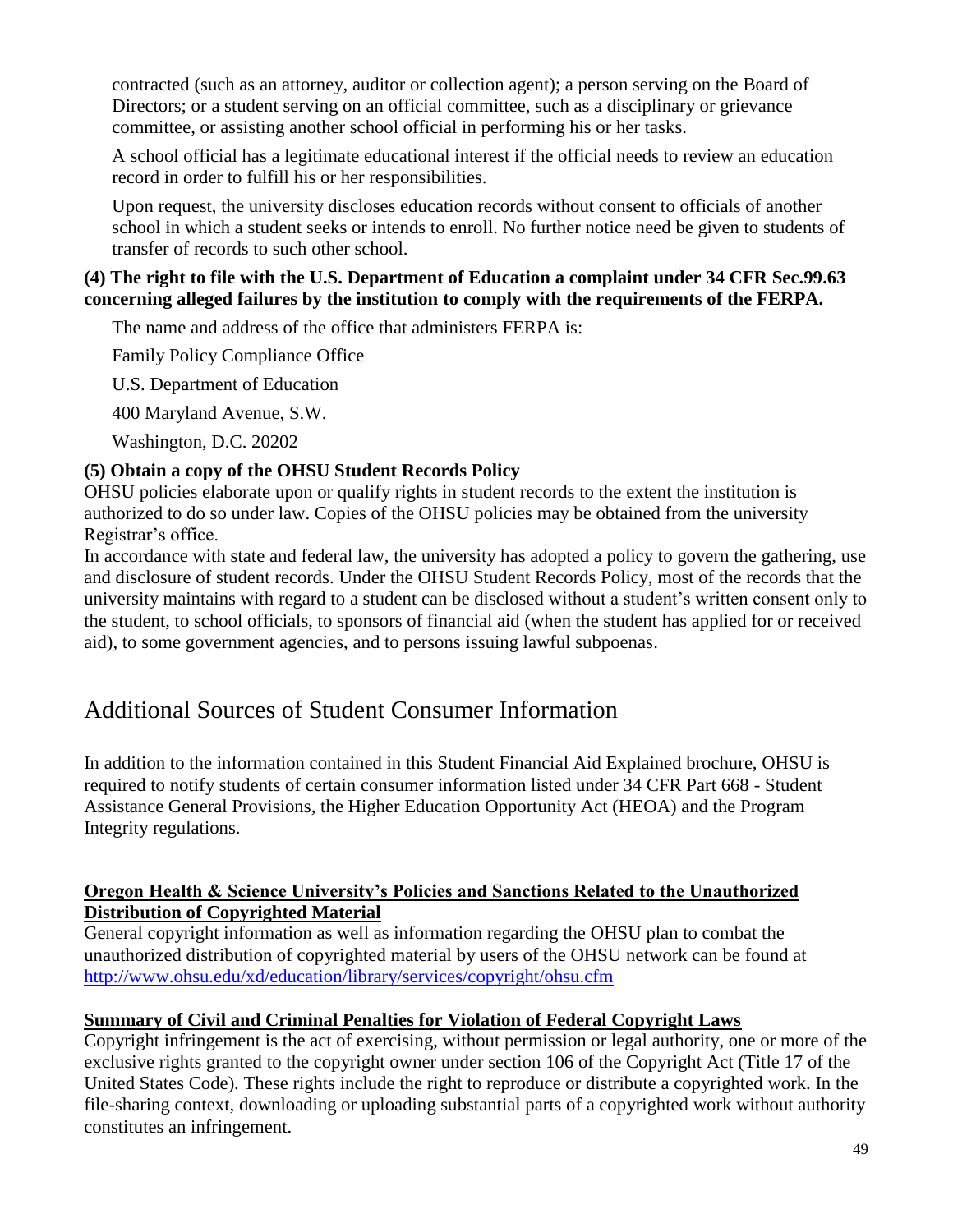Penalties for copyright infringement include civil and criminal penalties. In general, anyone found liable for civil copyright infringement may be ordered to pay either actual damages or "statutory" damages affixed at not less than \$750 and not more than \$30,000 per work infringed. For "willful" infringement, a court may award up to \$150,000 per work infringed. A court can, in its discretion, also assess costs and attorneys' fees. For details, see Title 17, United States Code, Sections 504, 505.

Willful copyright infringement can also result in criminal penalties, including imprisonment of up to five years and fines of up to \$250,000 per offense. For more information, please see the website of the U.S. Copyright Office at (**[www.copyright.gov](http://www.copyright.gov/)**).

#### **Voter Registration Information**

Students that are not already registered to vote in Oregon are encouraged to do so by visiting the Oregon Secretary of State Elections Division website. Voter information and a link to register to vote is located at<http://sos.oregon.gov/Pages/default.aspx>

#### **Oregon Health & Science University's Drug and Alcohol Abuse Prevention Program**

The OHSU Drug and Alcohol Abuse Prevention Guide provides information on: the standards of conduct for students and employees; the disciplinary sanctions for students and employees in violation of OHSU policy, State or Federal law; the health risks associated with the use of illicit drugs and the abuse of alcohol; and the drug and alcohol related resources available to students and employees. This guide is available at [http://www.ohsu.edu/xd/education/student-services/joseph-trainer-health-wellness](http://www.ohsu.edu/xd/education/student-services/joseph-trainer-health-wellness-center/services/mental-health/upload/OHSU-Alcohol-and-Drug-Guide-2017-FNL.pdf)[center/services/mental-health/upload/OHSU-Alcohol-and-Drug-Guide-2017-FNL.pdf](http://www.ohsu.edu/xd/education/student-services/joseph-trainer-health-wellness-center/services/mental-health/upload/OHSU-Alcohol-and-Drug-Guide-2017-FNL.pdf)

#### **Oregon Health & Science University's Student Vaccination Information**

Information on the OHSU policy for required student vaccinations and the applicable Immune Status Form are available in the OHSU Joseph B. Trainer Health & Wellness Clinic and at [http://www.ohsu.edu/xd/education/student-services/joseph-trainer-health-wellness](http://www.ohsu.edu/xd/education/student-services/joseph-trainer-health-wellness-center/services/preventive-care/immunizations.cfm)[center/services/preventive-care/immunizations.cfm](http://www.ohsu.edu/xd/education/student-services/joseph-trainer-health-wellness-center/services/preventive-care/immunizations.cfm)

#### **Oregon Health & Science University's Student Disability Information**

OHSU is committed to providing equal access to qualified students who experience a disability in compliance with Section 504 of the Rehabilitation Act of 1973, the Americans with Disabilities Act (ADA) of 1990, and the ADA Amendments Act (ADA-AA) of 2008. If you have a disability or think you may have a disability (physical, sensory, chronic health, psychological, learning, or other) please contact the Office for Student Access at (503) 494-0082 or [studentaccess@ohsu.edu](mailto:studentaccess@ohsu.edu) to discuss eligibility for academic accommodations. Information is also available at www.ohsu.edu/student-access. Because accommodations may take time to implement and cannot be applied retroactively, it is important to have this discussion as soon as possible. All information regarding a student's disability is kept in accordance with relevant state and federal laws.

#### **Oregon Health & Science University's Tuition and Fees**

The Tuition & Fee Book contains information regarding OHSU policies. The Tuition & Fee Charges by Term contains the official tuition and fee rates for each program. These are available upon request from the Registrar and Financial Aid Office. It is also available under the year specific academic information section at [www.ohsu.edu/registrar-forms](http://www.ohsu.edu/registrar-forms)

#### **Oregon Health & Science University's Academic Programs**

General information regarding the various degree programs, their length of study and where to receive additional information is available at [www.ohsu.edu/registrar-degrees](http://www.ohsu.edu/registrar-degrees)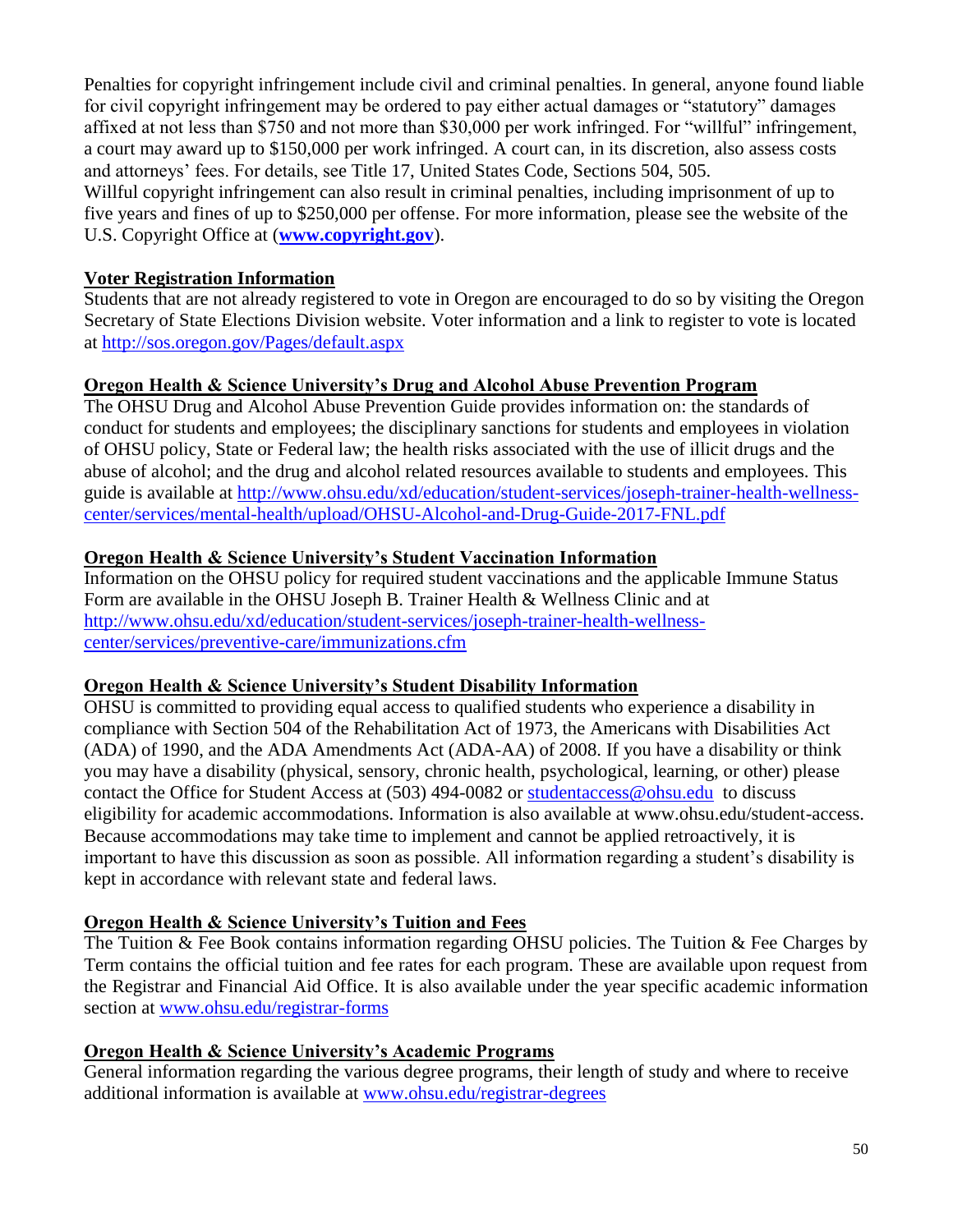A listing of the OHSU Joint degree programs with other institutions and where to receive additional information is available at [www.ohsu.edu/registrar-forms](http://www.ohsu.edu/registrar-forms)

General information regarding transfer polices, percentage of full-time students who received Federal Pell grants, examples of the types of employment obtained by graduates and examples of the graduate education B.S. degree recipients may enroll in is available at [www.ohsu.edu/registrar-forms](http://www.ohsu.edu/registrar-forms)

Information regarding instructional, laboratory and other facilities as well as information on faculty and other instructional personnel is available at<http://www.ohsu.edu/xd/education/schools>

#### **Oregon Health & Science University's Accreditation**

General information regarding OHSU's institutional accreditation is available at [http://www.ohsu.edu/xd/education/student-services/academic-programs-and](http://www.ohsu.edu/xd/education/student-services/academic-programs-and-assessment/accreditation/index.cfm)[assessment/accreditation/index.cfm](http://www.ohsu.edu/xd/education/student-services/academic-programs-and-assessment/accreditation/index.cfm)

#### **Oregon Health & Science University's General Grievance and Complaint Procedures**

Each OHSU academic program has existing grievance and complaint processes for students. Contact your academic department for information regarding the specific policy and process. In addition to the OHSU grievance and complaint processes, if you have a complaint about your experience with OHSU, you may also contact the Northwest Commission on Colleges and Universities (NWCCU) [http://www.nwccu.org](http://www.nwccu.org/) which is OHSU's accrediting agency or the Oregon Department of Justice at [http://www.doj.state.or.us/consumer/pages/index.aspx.](http://www.doj.state.or.us/consumer/pages/index.aspx) If you are residing outside of Oregon while attending OHSU, in many cases you can file a complaint in the state where you are residing. The list of state resources is available at [State Approval Complaint Process by State.](http://www.ohsu.edu/xd/education/student-services/state-complaint-process.cfm)

#### **Oregon Health & Science University's Annual Security Report**

OHSU's [Annual Security Report](https://www.ohsu.edu/xd/about/services/public-safety/crime-statistics/annual-security-report.cfm) (ASR)is published each year in the fall and can be found on the OHSU [Public Safety](http://www.ohsu.edu/xd/about/services/public-safety/index.cfm?WT_rank=1) web page under [Crime Statistics.](http://www.ohsu.edu/xd/about/services/public-safety/crime-statistics/index.cfm) This report meets all requirements for the Jeanne Clery Disclosure of Campus Security Policy and Crime Statistics Act. The report includes statistics for the previous three years concerning reported crimes that occurred on-campus, in certain non-campus locations or property owned and controlled by OHSU, and on public property within or immediately adjacent to and accessible from, the campus. The report also includes institutional policies concerning campus security, sexual assault, and other matters.

#### **Oregon Health & Science University's Equal Opportunity/Non-Discrimination Policy Statement**

OHSU provides equal opportunities to all individuals without regard to race, color, religion, national origin, disability, age, marital status, sex, sexual orientation, gender, gender identity or expression, veteran status, or any other status protected by law. It does not discriminate based on any status protected by law. This policy applies to all employment, education, volunteer, and patient care related activities or in any other aspect of OHSU's operation. Retaliation for reporting discrimination is prohibited. To make an inquiry or report an incident of discrimination, contact OHSU's **Affirmative Action and Equal Opportunity (AAEO) Department** at 503-494-5148, [aaeo@ohsu.edu.](mailto:aaeo@ohsu.edu)

Title IX of the Education Amendments of 1972 ("Title IX") protects individuals from discrimination and harassment on the basis of sex or gender in any educational program or activity operated by recipients of federal aid. OHSU, as a recipient of federal funds, complies with Title IX and 34 CFR Part 106 by prohibiting sex and gender discrimination and harassment, which includes sexual misconduct and sexual violence, in education programs, activities, employment, and admissions. Inquiries about Title IX compliance or sex/gender discrimination and harassment may be directed to the **OHSU Title IX**